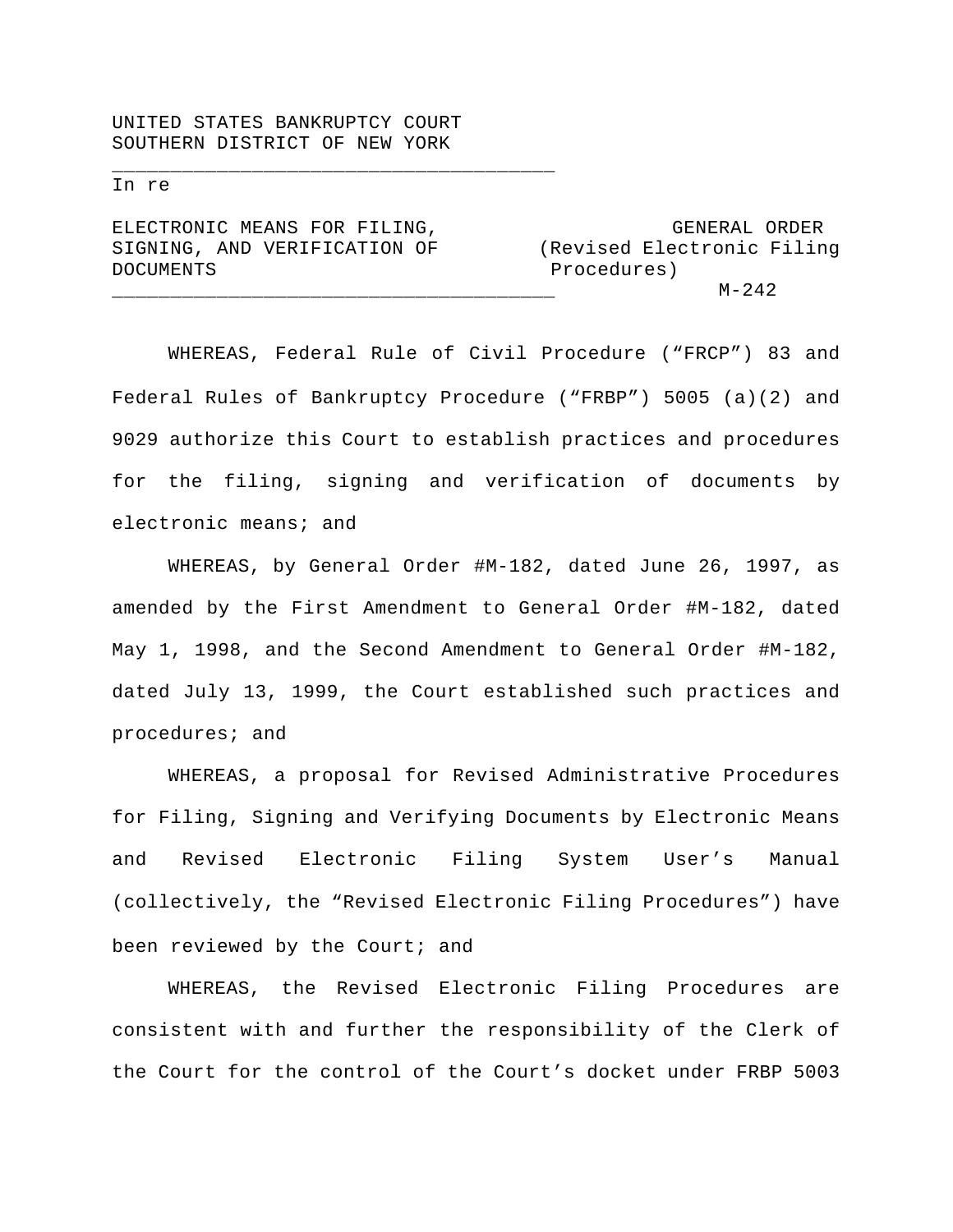and 5005, including safeguarding the integrity of the Court's docket; and

WHEREAS, the Revised Electronic Filing Procedures do not impose fees inconsistent with the present fee structure adopted by the Judicial Conference of the United States pursuant to 28 U.S.C. §§ 1913, 1914, 1926 and 1930; and

WHEREAS, the Revised Electronic Filing Procedures provide a means for the signature on documents through the mechanism of a password, in compliance with the Local Rules of Bankruptcy Procedure ("LRBP") 9011-1(b) and 9011-1(c), and a secure mechanism for the creation and distribution of passwords; and

WHEREAS, the Revised Electronic Filing Procedures provide adequate procedures for the filing**,** review and retrieval of documents by parties who are not able to access the Electronic Filing System (the "System") from a remote location; and

WHEREAS, the Revised Electronic Filing Procedures do not impair the ability of the Clerk of the Court to perform statistical reporting responsibilities both to the Court and the Administrative Office of the United States Courts; and

WHEREAS, the Revised Electronic Filing Procedures are consistent with the notice requirements of FRBP 2002: NOW, THEREFORE, IT IS ORDERED that:

1. The Revised Electronic Filing Procedures**,** attached as

-2-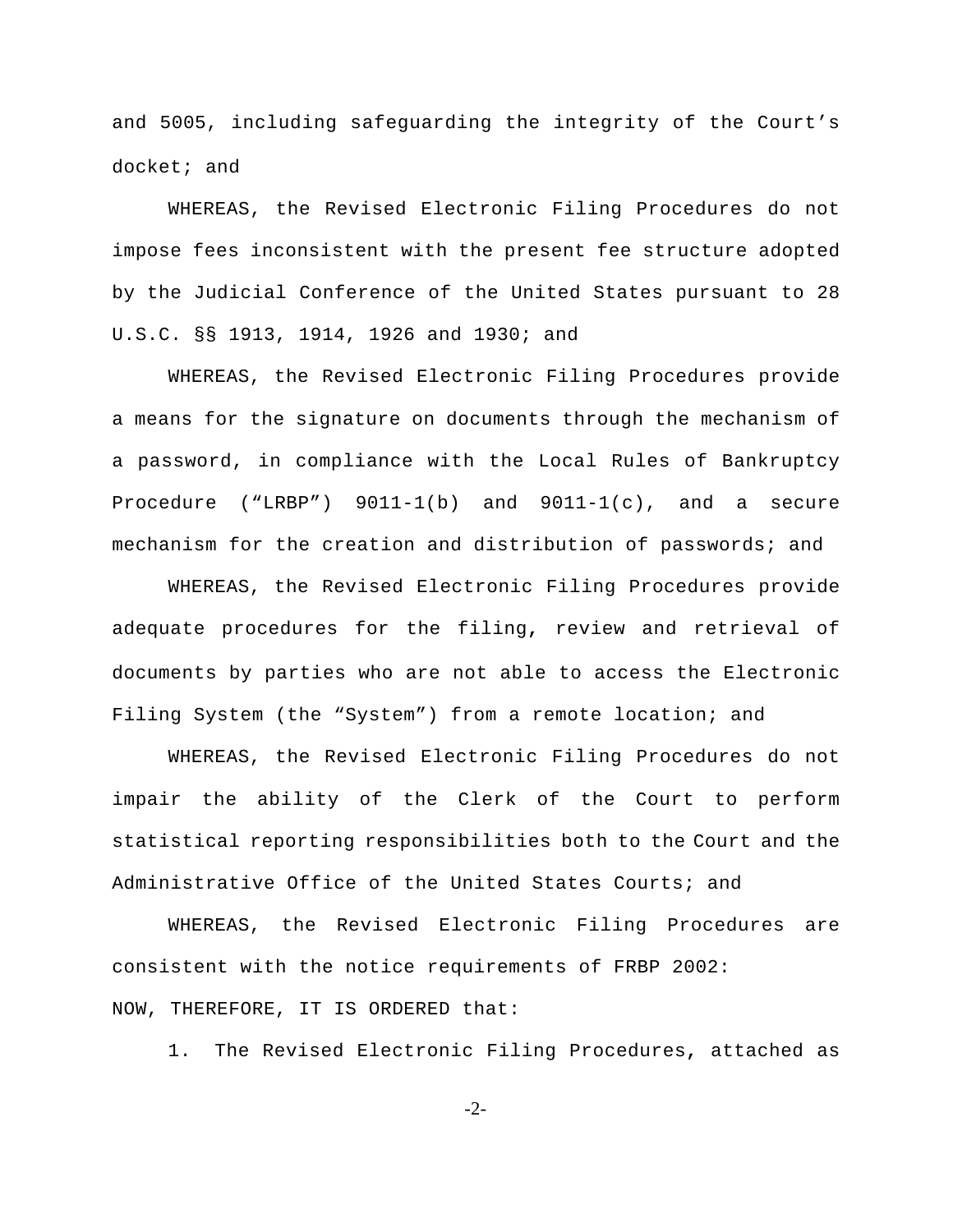Exhibits 1 and 2 to this order**,** are approved by the Court.

2. Electronic files, consisting of the images of documents filed in cases or proceedings and documents filed by electronic means, are designated as and shall constitute the official record of the Court together with the other records kept by the Court.

3. No attorney or other person shall knowingly permit or cause to permit the attorney's password to be utilized by anyone other than an authorized member or employee of the attorney's law firm.

4. The use of an attorney's password to file a document electronically shall constitute the signature of that attorney for purposes of FRBP 9011 and LRBP 9011-1.

5. The electronic filing of a document in accordance with the Revised Electronic Filing Procedures shall constitute entry of that document on the docket kept by the clerk under FRBP 5003**,** and shall be deemed accepted for filing by the clerk's office.

6. The Office of the Clerk shall enter all orders, decrees, judgments and proceedings of the Court in accordance with the Revised Electronic Filing Procedures, which shall constitute entry of the order, decree, judgment or proceeding on the docket kept by the Clerk under FRBP 5003 and for purposes of FRBP 9021.

-3-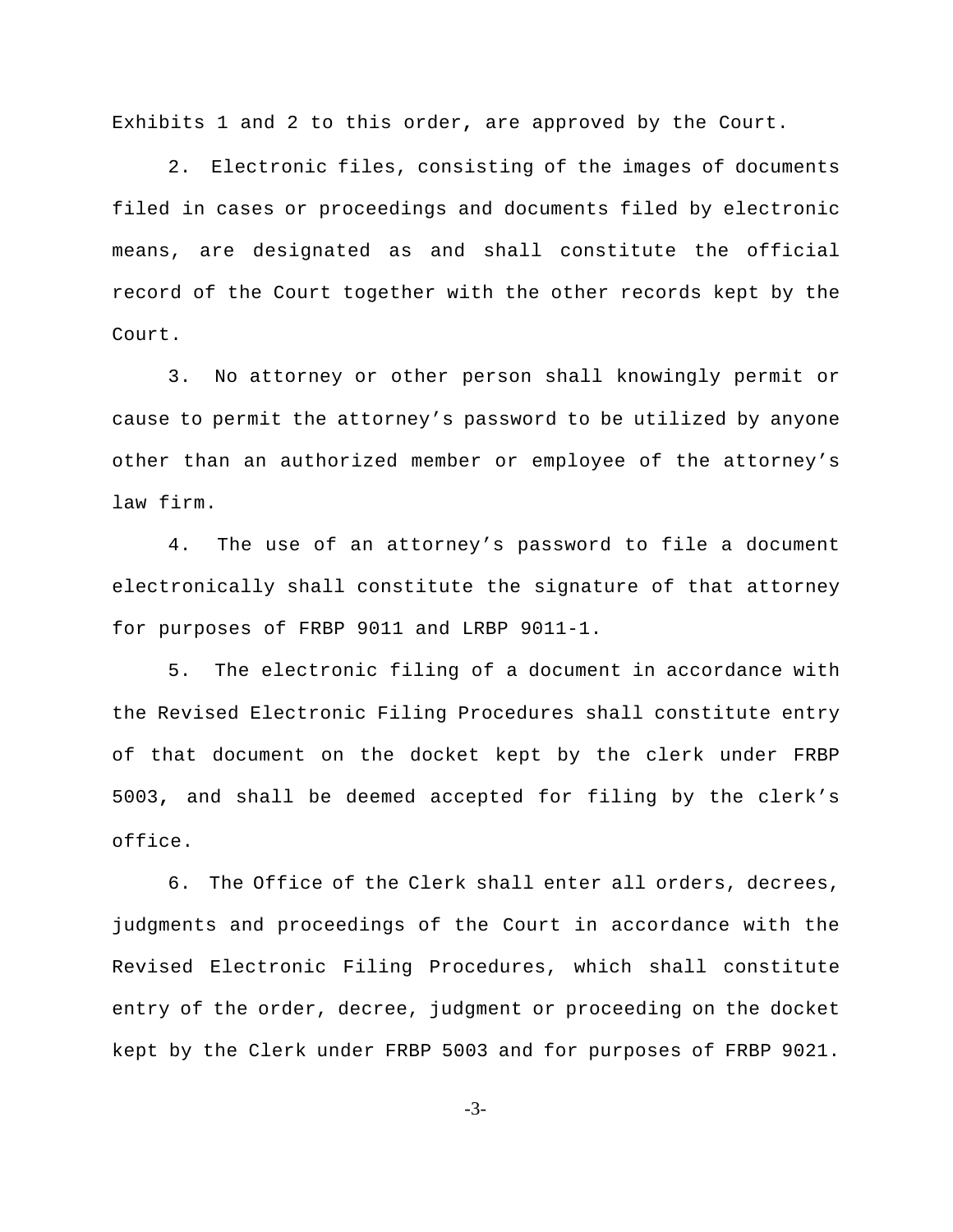7. The request for and receipt of a System password from the Court shall constitute a request for electronic service pursuant to FRBP 9036, and except as otherwise provided in the Revised Electronic Filing Procedures, a waiver of the right to receive notice and service conventionally.

8. The original of this order shall be filed in accordance with the Revised Electronic Filing Procedures.

9. Amendments to this order or the Revised Electronic Filing Procedures may be entered from time to time in keeping with the needs of the Court.

10. This order shall become effective on January 22, 2001, shall apply to all cases and proceedings pending on the effective date, and shall supersede General Order #M-182, as amended.

Dated: January 19, 2001 New York, New York

# /s/ **Stuart M. Bernstein**

STUART M. BERNSTEIN Chief United States Bankruptcy Judge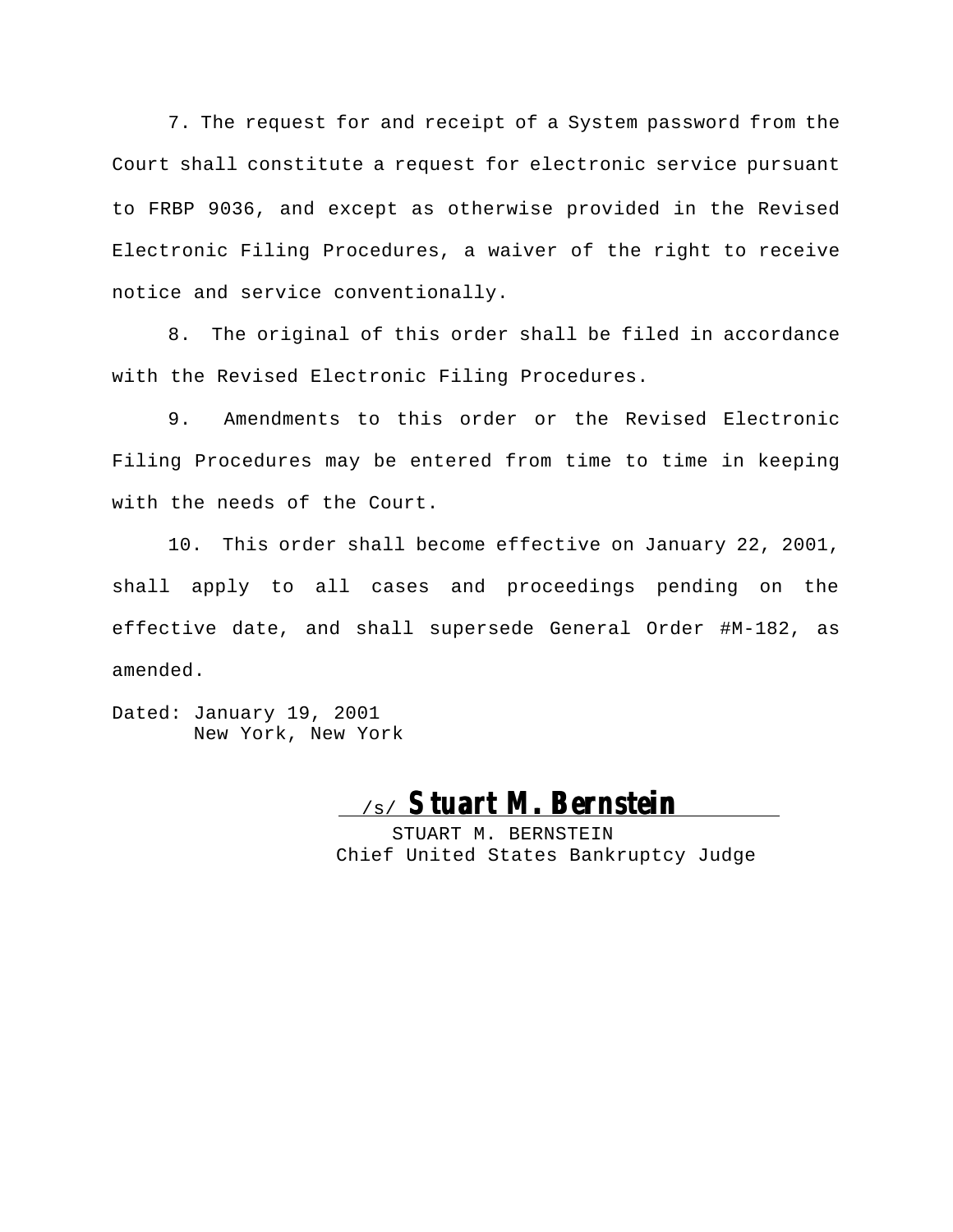EXHIBIT 1

#### REVISED ADMINISTRATIVE PROCEDURES FOR ELECTRONICALLY FILED CASES

#### UNITED STATES BANKRUPTCY COURT SOUTHERN DISTRICT OF NEW YORK

January 19, 2001

Exhibit to General Order #M-242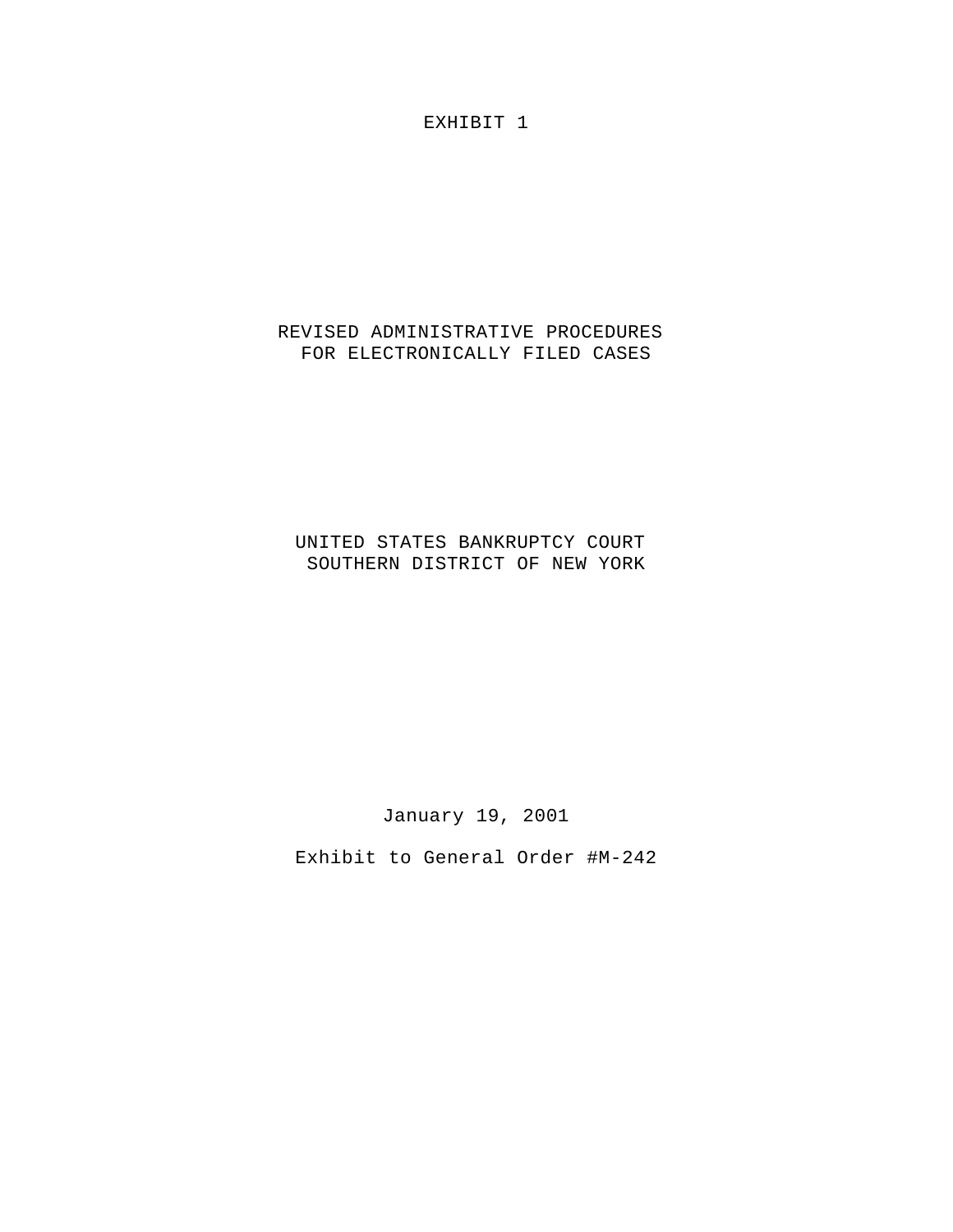#### TABLE OF CONTENTS

|     |                | REGISTRATION FOR<br>THE ELECTRONIC FILING SYSTEM                                                                                                                                                                                             |    |
|-----|----------------|----------------------------------------------------------------------------------------------------------------------------------------------------------------------------------------------------------------------------------------------|----|
|     | Α.             | Passwords<br>and the state of the state                                                                                                                                                                                                      | ı  |
|     | В.             | Registration<br>$\mathbf{r} = \mathbf{r} \cdot \mathbf{r}$ and $\mathbf{r} = \mathbf{r} \cdot \mathbf{r}$                                                                                                                                    | 1  |
| TT. |                | ELECTRONIC FILING AND SERVICE OF DOCUMENTS                                                                                                                                                                                                   | 2  |
|     | Α.             | Filing                                                                                                                                                                                                                                       | 2  |
|     | B.             | Service<br>$\mathbf{r}$ . The state of the state of the state of the state of the state of the state of the state of the state of the state of the state of the state of the state of the state of the state of the state of the state of th | 4  |
|     | $\mathsf{C}$ . | Signatures; Affidavits of Service                                                                                                                                                                                                            | 6  |
|     |                | DOCUMENTS FILED UNDER SEAL .                                                                                                                                                                                                                 | 7  |
|     | Α.             | Motion<br>$\sim$ $\sim$ $\sim$ $\sim$ $\sim$ $\sim$                                                                                                                                                                                          | 7  |
|     | Β.             | Order<br>$\mathbf{r}$ , $\mathbf{r}$ , $\mathbf{r}$ , $\mathbf{r}$ , $\mathbf{r}$<br><b><i>Contract Contract State</i></b>                                                                                                                   | 7  |
|     | С.             | Copies<br>$\sim$ $\sim$ $\sim$ $\sim$ $\sim$<br>$\sim$ $\sim$ $\sim$ $\sim$ $\sim$                                                                                                                                                           | 7  |
|     | D.             | Clerk's Responsibility                                                                                                                                                                                                                       | 8  |
| IV. |                | PUBLIC ACCESS TO THE SYSTEM DOCKET                                                                                                                                                                                                           | 8  |
|     | Α.             | Internet Access                                                                                                                                                                                                                              | 8  |
|     | $B$ .          | Access at the Court<br>$\mathbb{R}^n \times \mathbb{R}^n$<br>$\mathbf{r}$ . The state of the state $\mathbf{r}$ is the state of the state of the state $\mathbf{r}$                                                                          | 9  |
|     | $\mathsf{C}$ . | Conventional Copies and Certified Copies                                                                                                                                                                                                     | 9  |
|     | D.             | Access Charges<br>. The contract of the contract of the contract of the contract of the contract of the $\mathcal{A}$                                                                                                                        | 10 |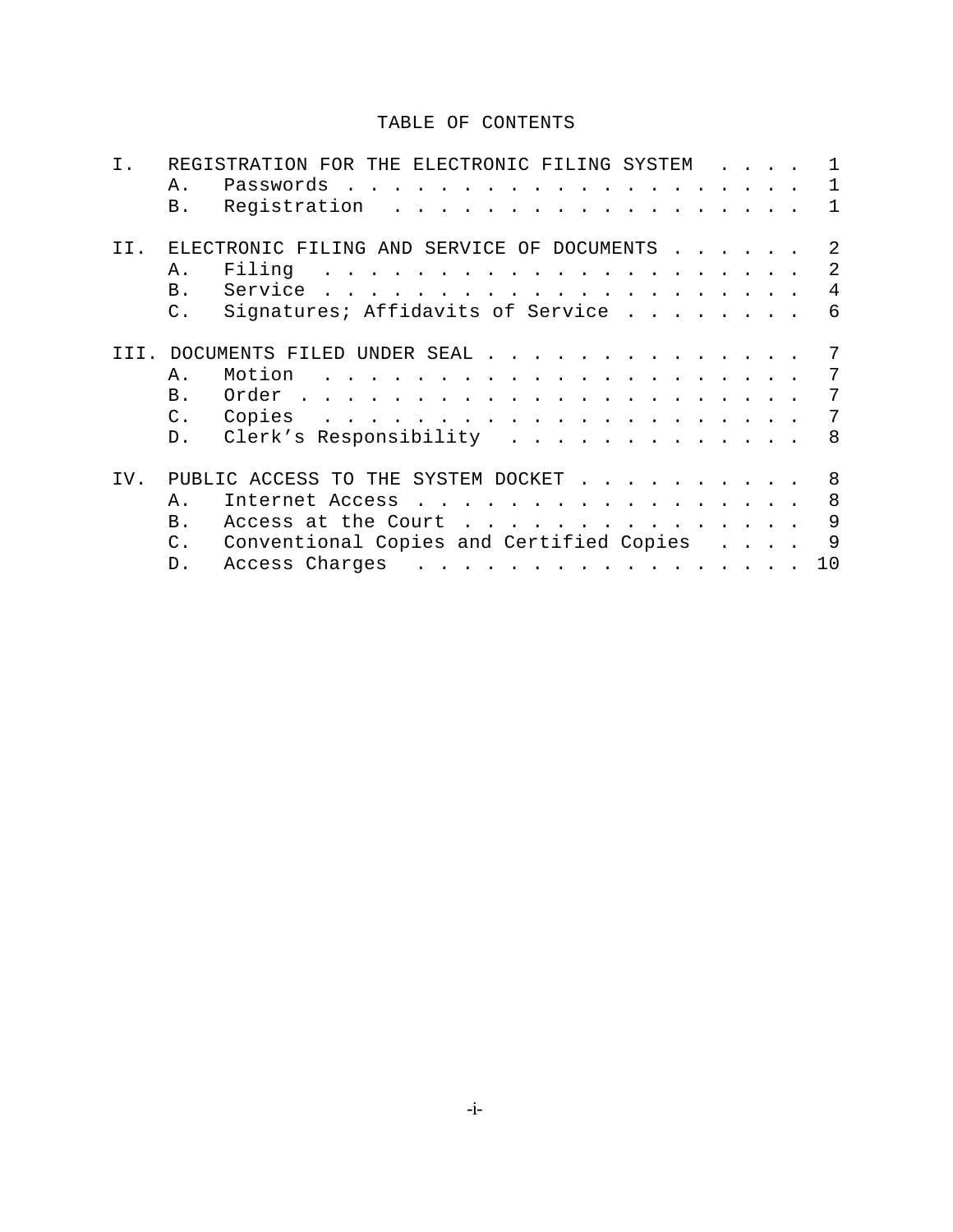#### REVISED ADMINISTRATIVE PROCEDURES

#### I. REGISTRATION FOR THE ELECTRONIC FILING SYSTEM

A. Passwords. Each attorney admitted to practice in this Court shall be entitled to one System password to permit the attorney to participate in the electronic retrieval and filing of documents in accordance with the System. Registration for a password is governed by paragraph I.B.

#### B. Registration.

1. A registration form, in the form attached, shall be submitted for each attorney. A duplicate copy of the attached form may be used.

2. All registration forms shall be mailed or delivered to the Office of the Clerk, United States Bankruptcy Court, Southern District of New York, One Bowling Green, New York, New York 10004-1408, Attn: Electronic Case Filing System Registration.

3. Each attorney registering for the System will receive an envelope, clearly marked "Personal and Confidential," and containing the attorney's assigned System

-1-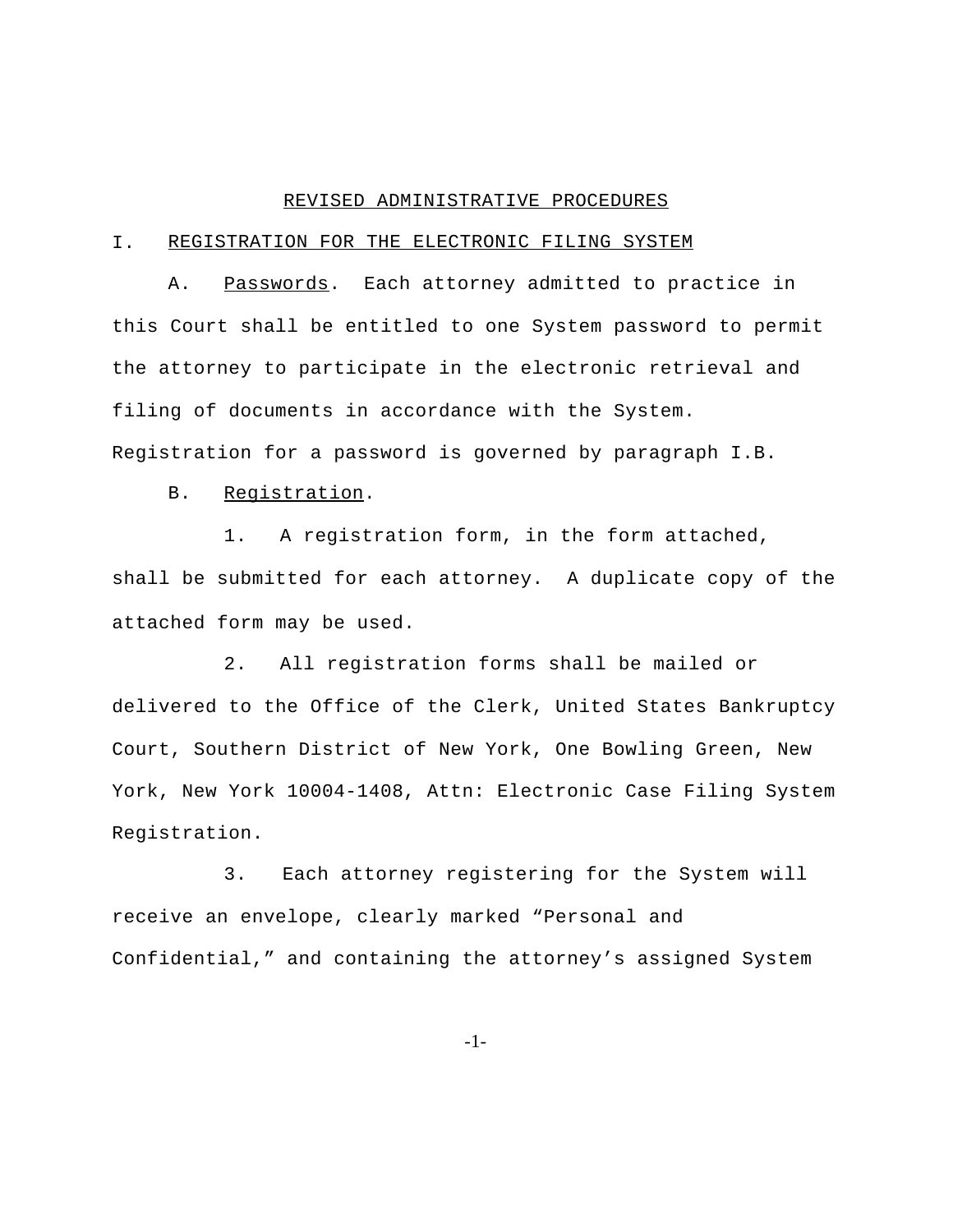password from the Office of the Clerk. Any attorney may request an alternative means for receiving a password by telephoning the Office of the Clerk to arrange for retrieval of the attorney's password.

4. Attorneys may find it desirable to change their Court assigned passwords periodically. This can be done by contacting the Office of the Clerk, Systems Department, Technical Help Desk at (212) 668-2870, ext. 3522. In the event an attorney believes that the security of an existing password has been compromised and a threat to the System exists, the attorney shall give immediate telephonic notice to the Clerk of Court, Chief Deputy Clerk or Systems Department Manager, confirmed by facsimile, to prevent access to the System by use of that password.

#### II. ELECTRONIC FILING AND SERVICE OF DOCUMENTS

A. Filing.

1. Except as expressly provided in paragraph III, below, all motions, pleadings, memoranda of law, or other documents required to be filed with the Court in connection with a case shall be electronically filed on the System.

-2-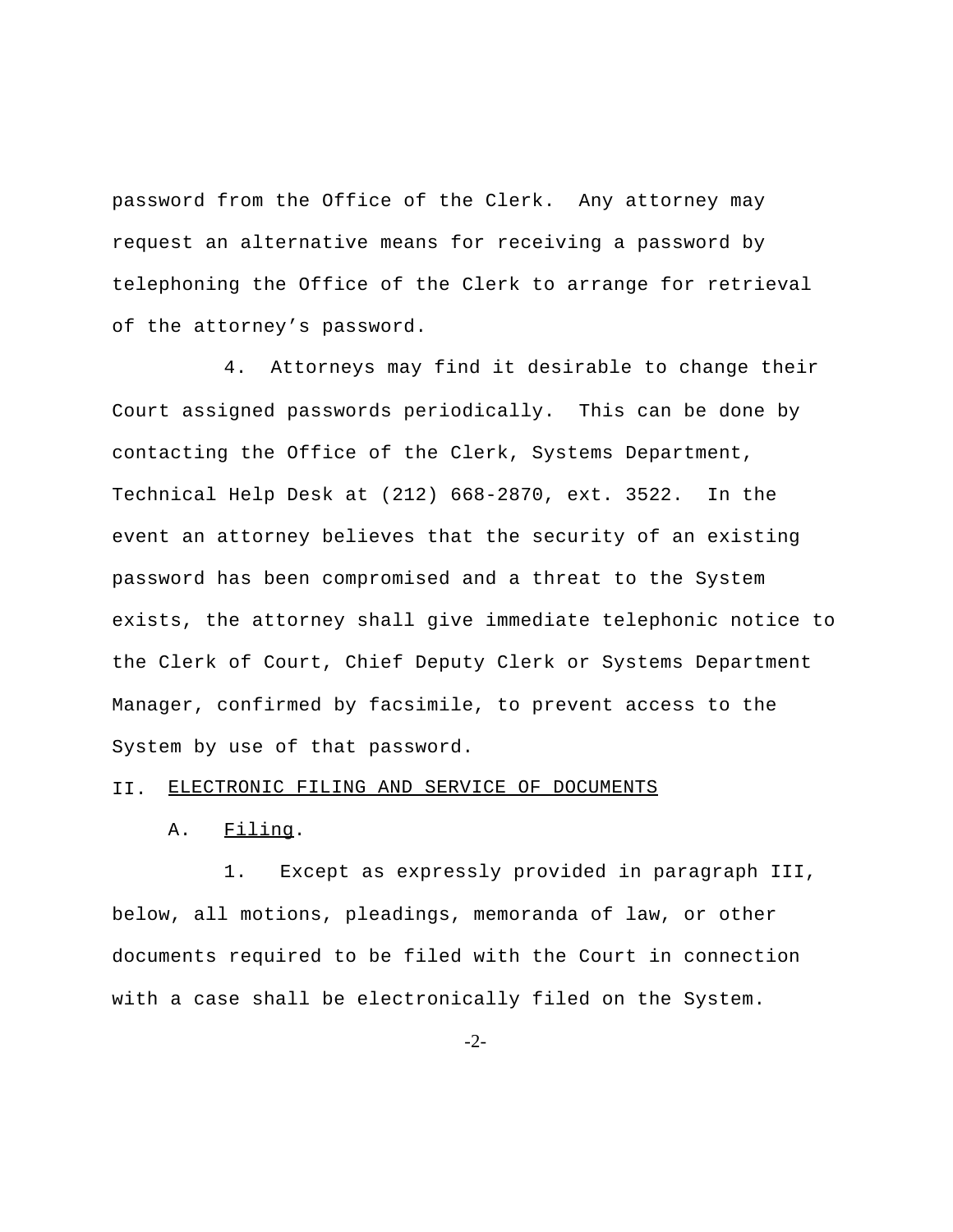2. All documents that form part of the motion or pleading and which are being filed at the same time and by the same party may be electronically filed together under one docket number, e.g., the motion and a supporting affidavit, with the exception of a memorandum of law. A memorandum of law must be filed separately and shown as a related document to the motion.

3. Persons filing documents that reference exhibits not prepared in electronically produced text shall scan and electronically file only excerpts of the exhibits that are directly germane to the matter under consideration by the Court. Such exhibits must be clearly and prominently identified as excerpts, and the complete exhibit must be made available forthwith to counsel and the Court on request (and must be available in the Courtroom at any hearing pertaining to the matter). Persons filing excerpts of the exhibits pursuant to these Revised Electronic Filing Procedures do so without prejudice to their right to file additional excerpts or the complete exhibit with the Court at any time. Opposing parties may file additional excerpts if they believe that they

-3-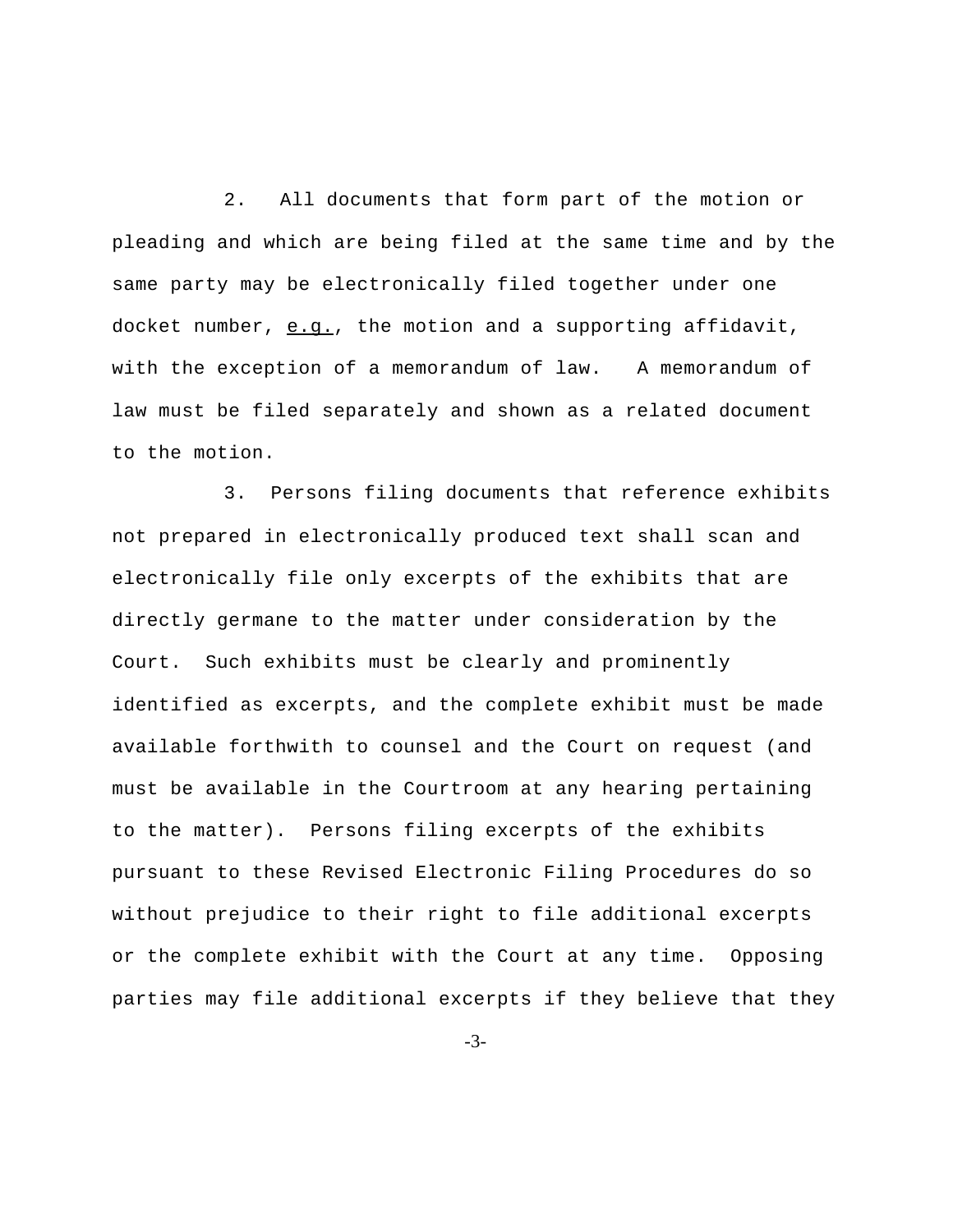are germane.

4. Title of Docket Entries. The person electronically filing a document is responsible for designating a title for the document using one of the main categories provided in the system,  $e.q.$ , motion, application, etc.

5. Fees Payable to the Clerk. An application for authorization to pay filing fees by credit card may be made with the financial officer of the Office of the Clerk.

B. Service.

1. General Rule: Except as otherwise provided in the next paragraph, all documents required to be served shall be served in paper  $(i.e., "hard copy")$  form in the manner mandated by the applicable law and rules.

2. Consent to Electronic Service: Whenever service is required to be made on a person who has requested, or is deemed to have requested, electronic notice in accordance with FRBP 9036 or the annexed order, the service may be made by serving the "Notice of Electronic Filing" generated by the

-4-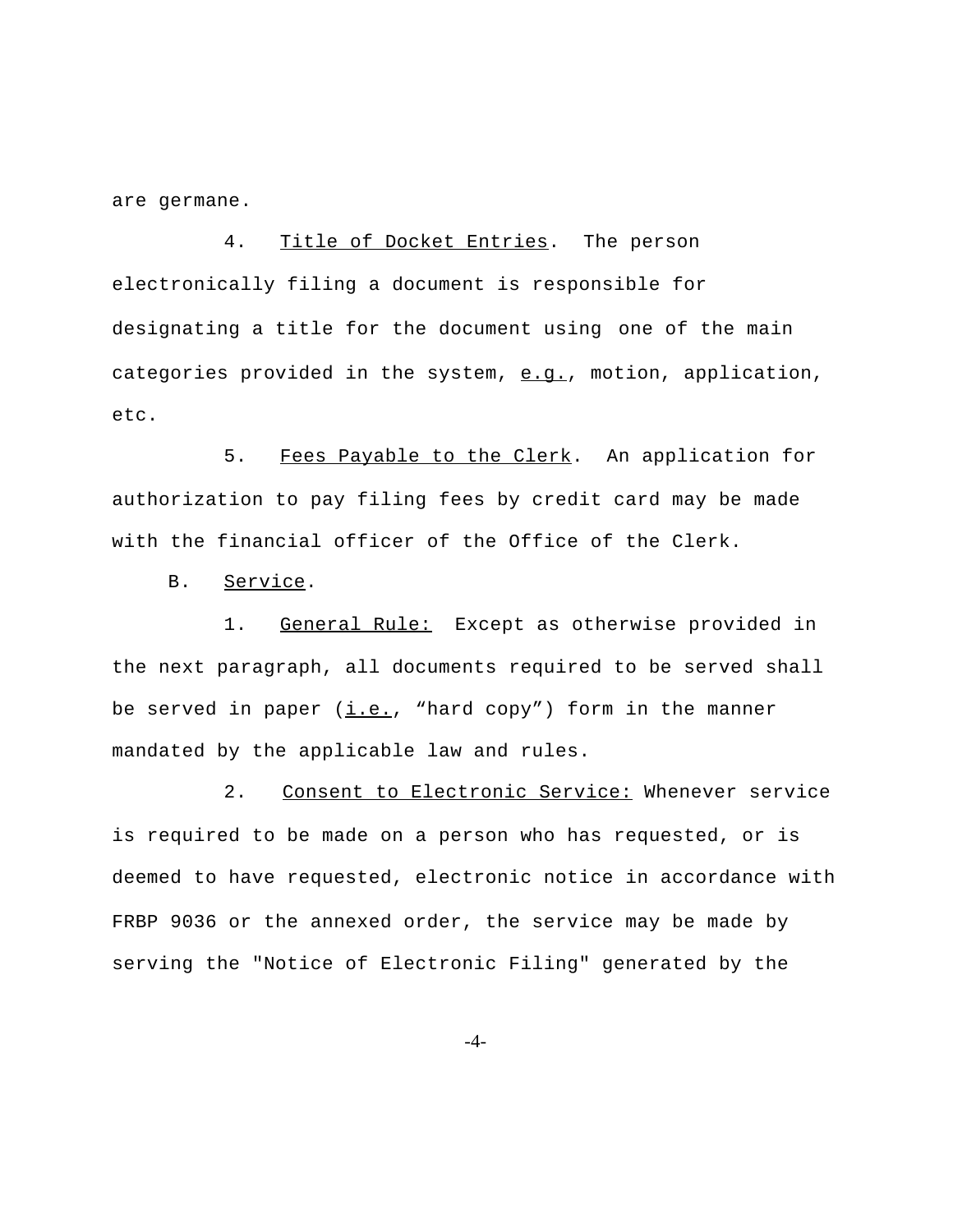System by hand, facsimile or e-mail in the first instance, or by overnight mail if service by hand, facsimile or e-mail service is impracticable.

3. Notwithstanding the preceding paragraph, conventional service of documents in hard copy shall be required in the following circumstances:

(a) Service is required to be made in accordance with FRCP 4, FRCP 45, FRBP 7004 or FRBP 9016.

(b) The FRBP, LRBP or an order of the Court requires delivery or service upon an agency of the United States, including the United States Attorney, the United States Trustee, or chambers.

(c) Notice is required under FRBP 2002(a)(1).

(d) The attorneys for the debtor, or the debtor pro se, shall upon the commencement of a case, serve the petition, schedules and statement of affairs on the United States Trustee and the trustee assigned to the case.

4. Orders. All signed orders (including, without limitation, orders to show cause) shall be filed electronic-

-5-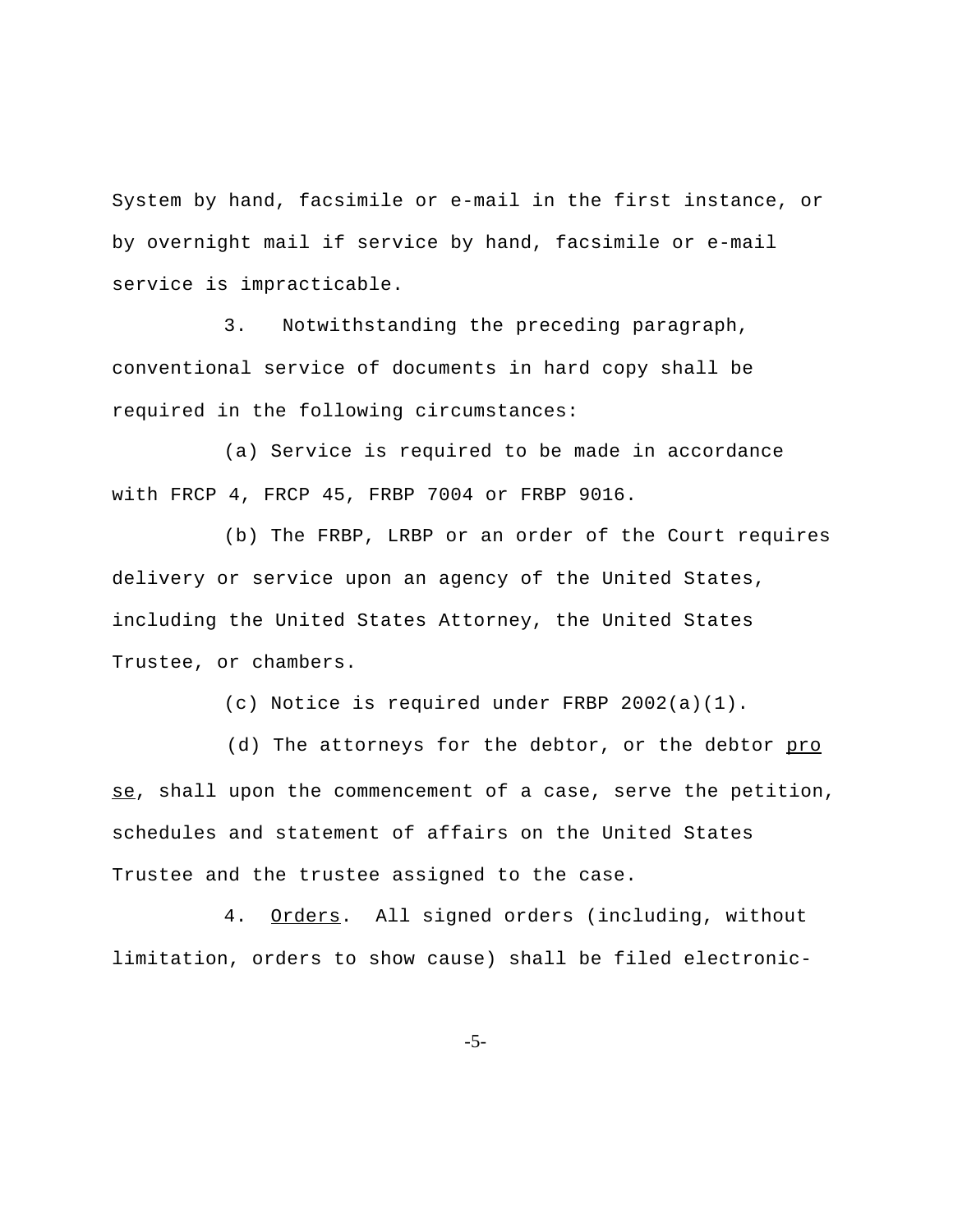ally by the Court. To facilitate the review, execution and filing of a proposed order, the person presenting the proposed order shall provide the presiding judge with a 3.5 inch floppy disk containing the proposed order in word processing (not PDF) format, together with any document to be electronically filed in connection therewith. The presiding judge shall also be provided with a hard copy of all such documents.

#### C. Signatures; Affidavits of Service.

1. Every petition, pleading, motion and other paper served or filed in accordance with the Revised Electronic Filing Procedures shall identify the initials and last four digits of the social security number of the attorney signing such pleading or other document.Additionally, the electronically filed document shall indicate an "electronic signature," e.g., "s/Jane Doe".

2. Petitions, lists, schedules, statements, amendments, pleadings, affidavits, stipulations and other documents which must contain original signatures, documents requiring verification under FRBP 1008, and unsworn

-6-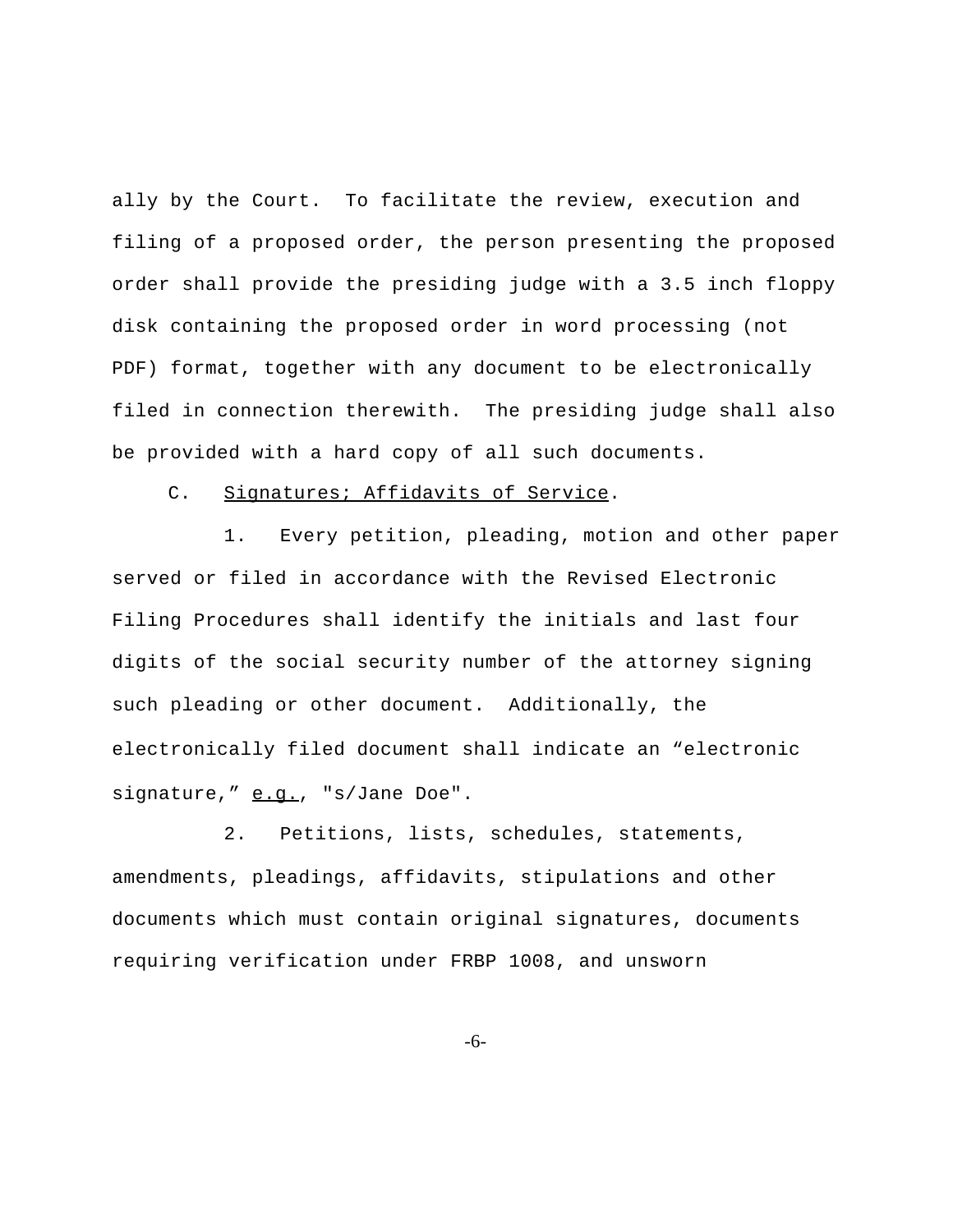declarations under 28 U.S.C. § 1746, shall be filed electronically and bear "electronic signatures." The hard copy of the originally executed document shall be maintained by the filer for the later of two years or the entry of a final order terminating the case or proceeding to which the document relates.

#### III. DOCUMENTS FILED UNDER SEAL

A. Motion. A motion to file documents under seal (but not the documents themselves) shall be filed electronically. If the motion itself contains confidential information, the movant shall serve and file electronically a redacted version clearly marked as such, and submit an unredacted version in camera. If requested by the Court, the movant shall deliver hard copies of the documents proposed to be filed under seal to the presiding judge for in camera review.

B. Order. The order of the Court determining the motion shall be filed electronically by the Court.

C. Copies. If the Court grants the motion, in whole or in part, the movant shall deliver the following to the Clerk

-7-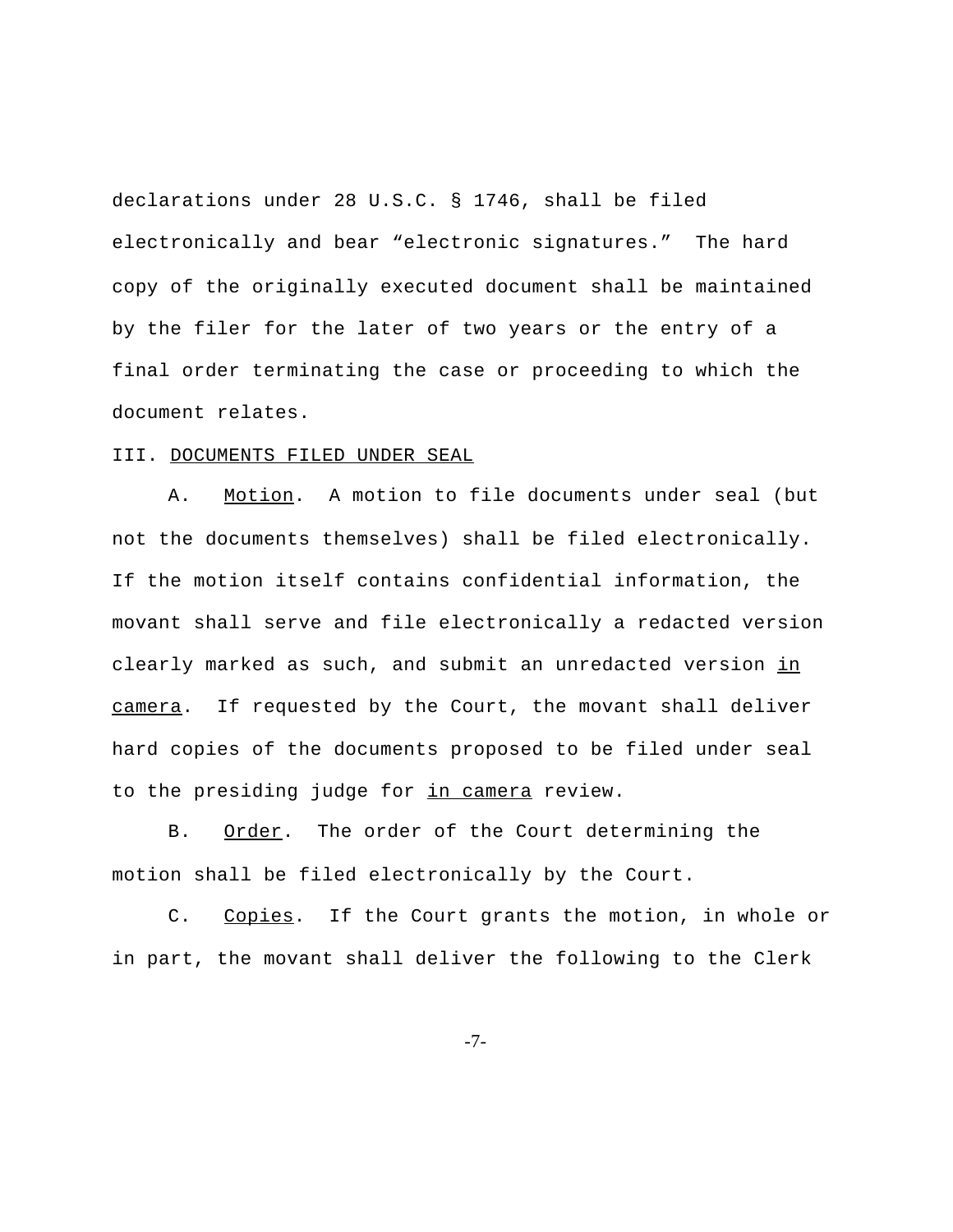of Court or Chief Deputy Clerk of the Court:

1. a hard copy of the documents to be filed under seal (the "sealed documents") and

2. a 3.5 inch floppy disk containing the sealed documents and the sealing order. The disk shall be submitted in an envelope or disk mailer, clearly labeled with the case name and number, and if applicable, the document number assigned to the sealed document.

3. Hard copies of the sealing order shall be attached to the hard copy of the sealed documents and to the 3.5 inch disk.

D. Clerk's Responsibilities. Unless otherwise ordered by the Court, the Clerk of the Court shall file any documents ordered to be filed under seal conventionally and not electronically.

IV. PUBLIC ACCESS TO THE SYSTEM DOCKET

A. Internet Access. Any person or organization may access the System at the Court's Internet site at**:** www.nysb.uscourts.gov. Access to the System through the

-8-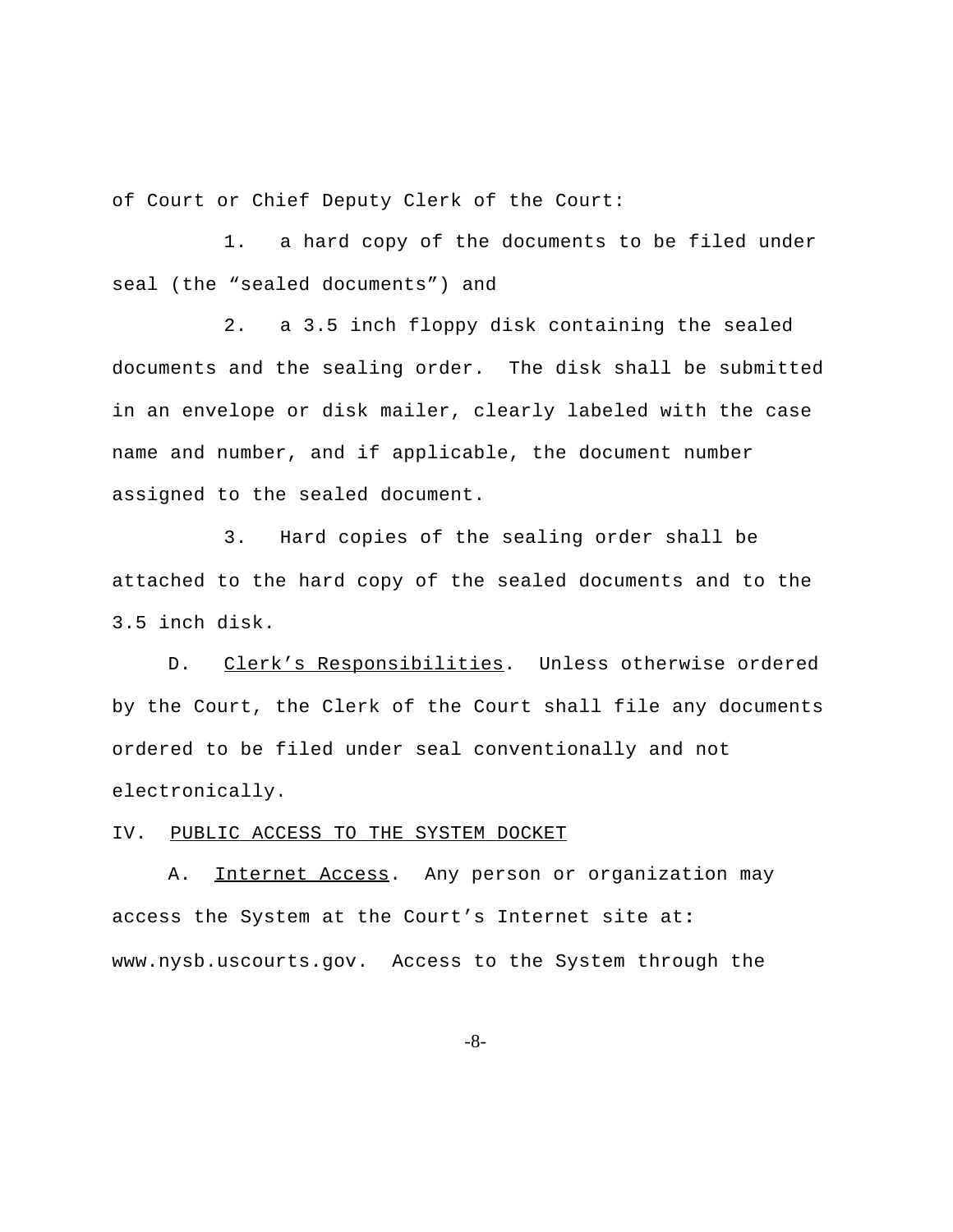Internet site is currently available without using a password to retrieve the docket sheet and documents in a "read only" format. With the introduction of an updated version of the System, "Verson 1", a password obtained from the Public Access to Electronic Court Records Center ("PACER") will be required by all users of the System. (See D. below and the Court's web site for further information.) Information posted on the System shall not be downloaded for uses inconsistent with the privacy concerns of debtors and third parties.

B. Access at the Court. Access to the documents filed on the System and to the System docket is available, without obtaining a password, in the Office of the Clerk for viewing during regular business hours, Monday through Friday.

C. Conventional Copies and Certified Copies.

Conventional copies and certified copies of the electronically filed documents may be purchased at the Office of the Clerk, Alexander Hamilton U.S. Custom House, One Bowling Green, New York, New York, during business hours Monday through Friday. The fee for copying and certification shall be in accordance

-9-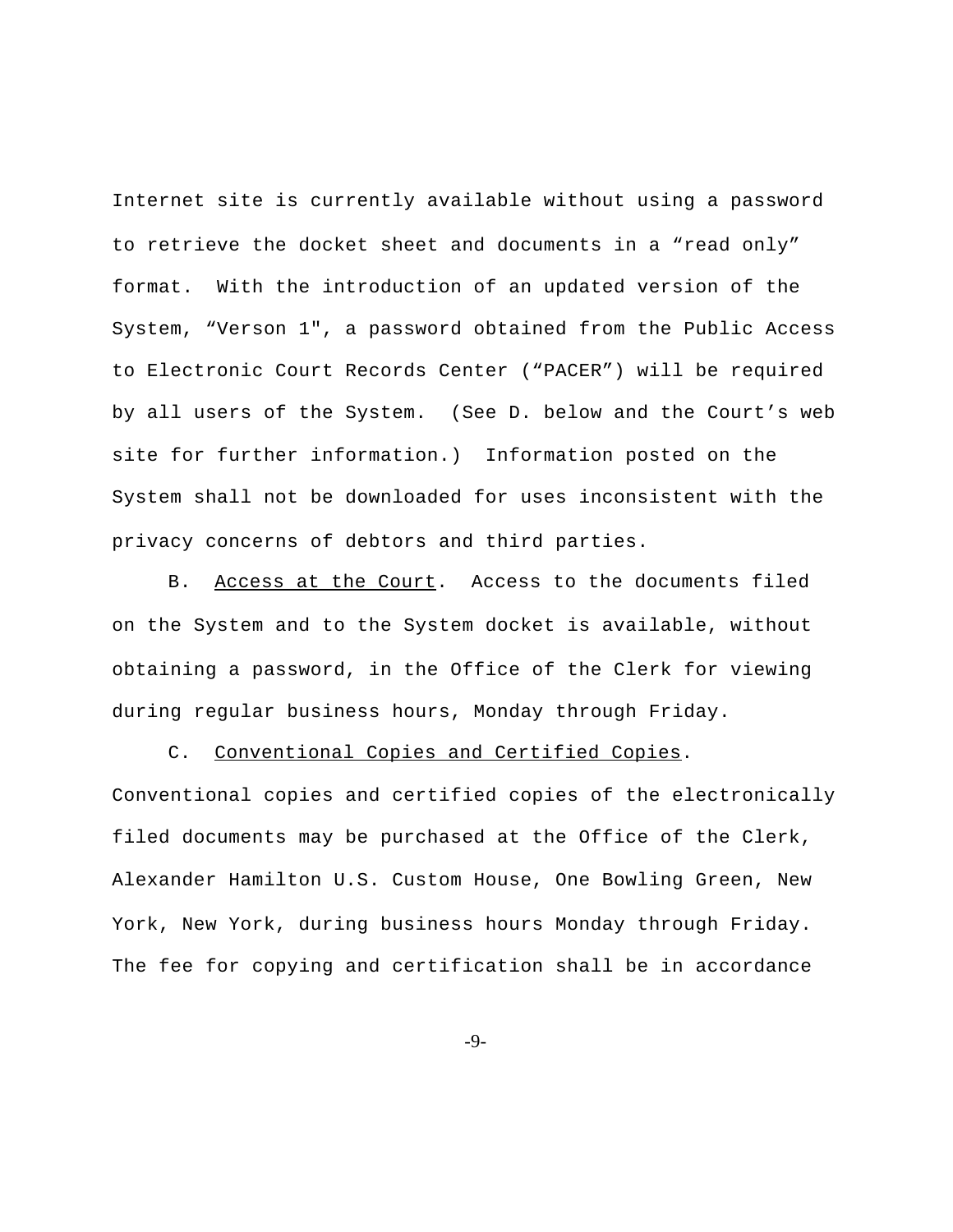with 28 U.S.C. § 1930.

D. Access Charges. At such time as the Court implements charges required by the Judicial Conference of the United States, as set out in 28 U.S.C. § 1930, for the usage of the electronic access to the Court's records, users of the System will be charged in accordance with the fees and procedures established by the Administrative Office of the United States Courts.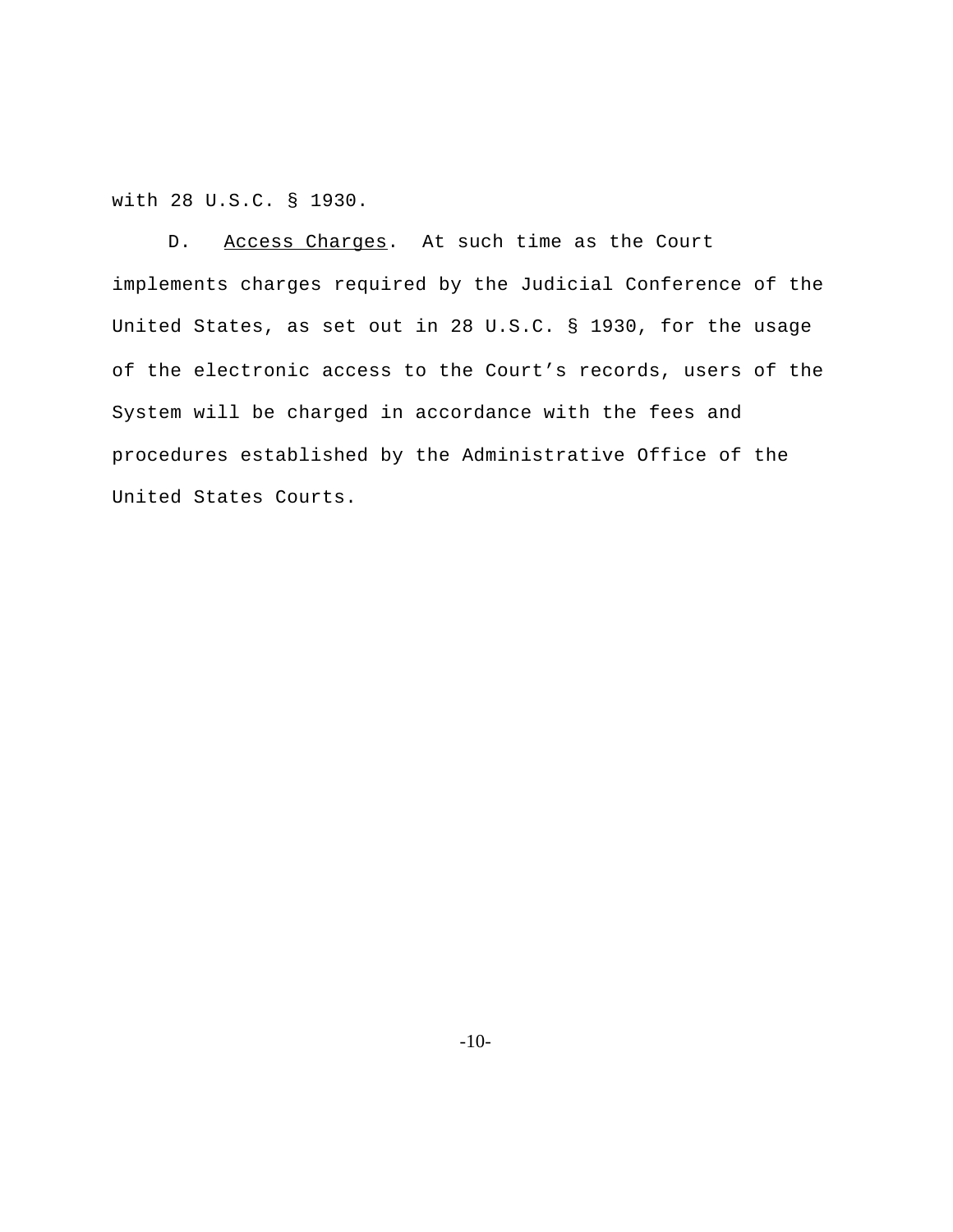#### EXHIBIT 2

United States Bankruptcy Court Southern District of New York

ELECTRONIC FILING SYSTEM ATTORNEY USER'S MANUAL (Last revision: January 19, 2001)

### TABLE OF CONTENTS

#### PART I: GETTING STARTED

- A. INTRODUCTION
	- 1. Technical Help Desk
	- 2. Capabilities of System
- B. REQUIREMENTS
	- 1. Hardware and Software Requirements
	- 2. How to Register for Access
- C. PREPARATION
	- 1. Setting Up the Acrobat PDF Reader
	- 2. Portable Document Format (PDF)
- D. BASICS
	- 1. User Interactions
	- 2. Documents Filed in Error
- E. VIEWING TRANSACTION LOG
- F. USER'S TECHNICAL BULLETIN BOARD
- G. USERS MANUAL
- H. CREDIT CARD COLLECTION PROCEDURES

PART II: A STEP-BY-STEP GUIDE

- A. HOW TO ACCESS THE SYSTEM
- B. PUBLIC CASE INFORMATION
- C. LOGGING IN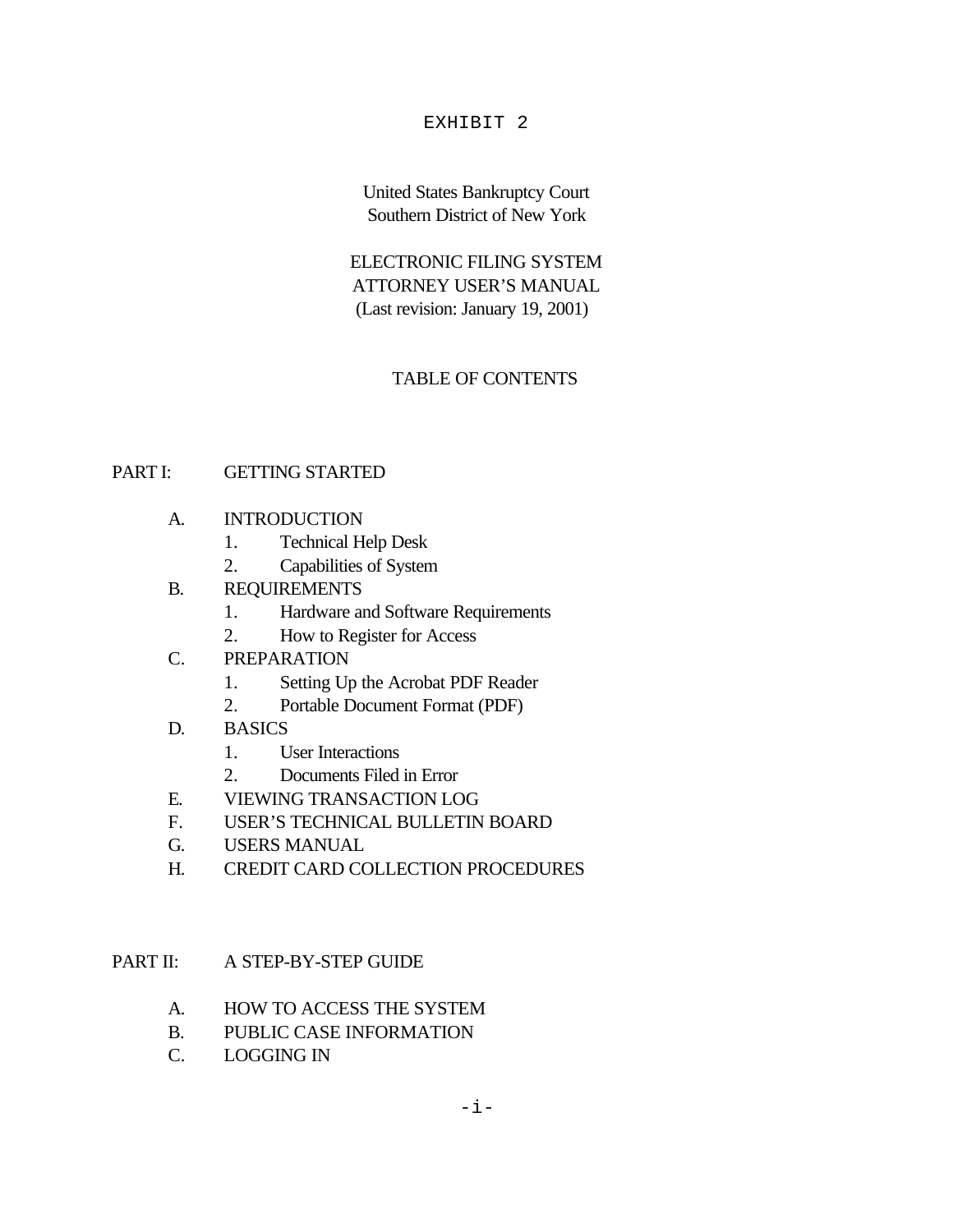#### D. FILE A DOCUMENT FEATURE CORRECTING A MISTAKE

- 1. Filing a Petition
- 2. Filing a Motion or Application
- 3. Filing Other Types of Documents

## PART III: REPORTS

- A. QUERY MODULE
- B. DOCKET SHEET
- C. CASES FILED
- D. CALENDAR: BY CASE OR JUDGE
- E. VIEW TRANSACTION LOG
- F. SET UP AUTOMATIC MAIL NOTIFICATION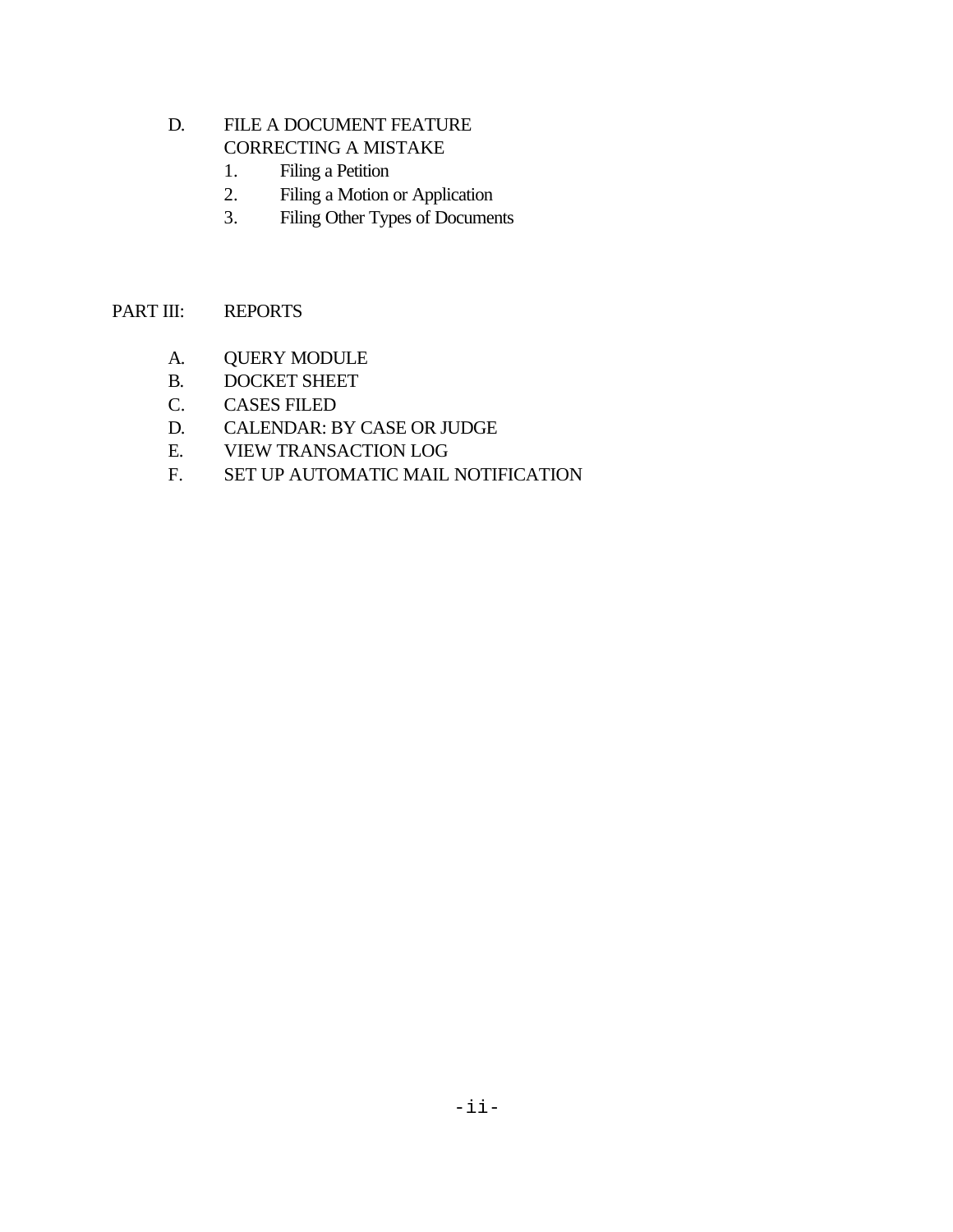United States Bankruptcy Court Southern District of New York

ELECTRONIC FILING SYSTEM ATTORNEY USER'S MANUAL (Last revision: January 19, 2001)

## *PART I: GETTING STARTED*

#### *A. INTRODUCTION*

This manual provides instructions on how to use the Electronic Filing System to file documents with the court, or to view and retrieve docket sheets and documents for all cases administered on this system. It assumes a working knowledge of Netscape and Adobe Acrobat. For questions regarding Netscape or Adobe Acrobat, please refer to their instruction manuals.

#### *1. Technical Help Desk*

Telephone the Court's Technical Help Desk at (212) 668-2870 Ext. 3522 between the hours of 8:30 A.M. and 5:00 P. M. (New York time), Monday through Friday, if you need technical assistance.

#### *2. Capabilities of System*

The electronic filing system allows registered participants with Internet accounts and Netscape software to perform the following functions:

- , Access the Court's web page
- Download the most recent version of the Attorney's User's Manual
- ' Train personnel on a training system comparable to the official "live" system
- ' Electronically file pleadings and documents in actual ("live") cases
- ' View official docket sheets and documents associated with cases
- ' View various reports (*e.g*., Cases Filed Report, Professional Fees Report, Judge's Calendar (for cases administered on the court's electronic filing system only.)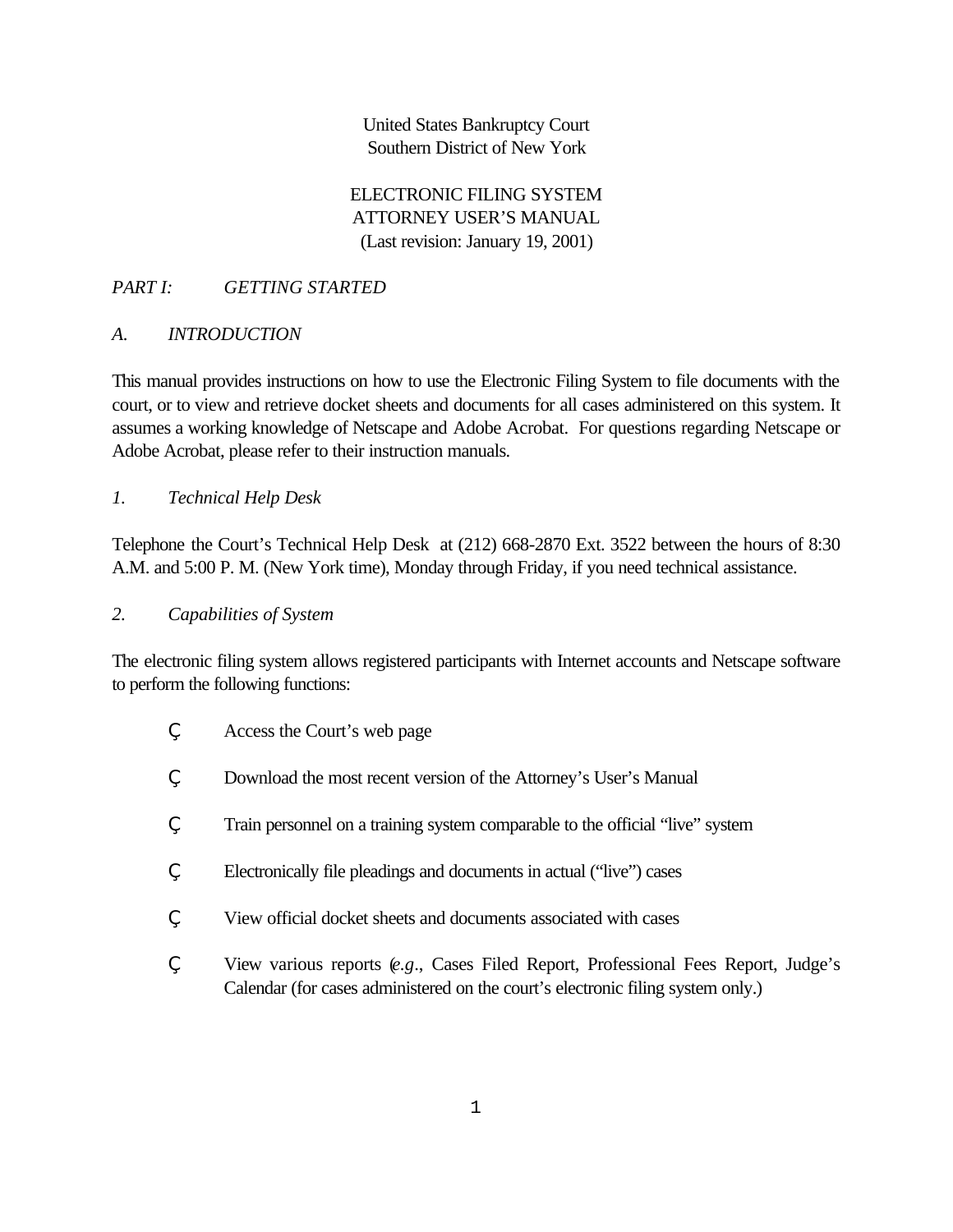- ' Download Netscape Browser and Portable Document Format (PDF) configuration information
- Submit comments and questions regarding the system

#### *B. REQUIREMENTS*

#### *1. Hardware and Software Requirements*

The hardware and software needed to electronically file, view and retrieve case documents are the following:

- ' a personal computer running a standard platform such as Windows
- ' Windows 95 or Macintosh
- an Internet provider. It is recommended that the provider is capable of giving a connection speed of 56kps minimum.
	- *Note:* Connection can be made at speeds less that the recommended 56kps, however system performance may be less that optimal *i.e.* slow response time and access.
- Netscape Navigator software version 3.0 or higher\*
- ' Adobe Acrobat software to convert documents from a word processor format to portable document format (PDF).
- a scanner to transmit documents that are not in your word processing system

*Note:* For additional information and known problems, refer to Technical Notes (*Appendix I*).

- \* Due to security, a session can only be established using Netscape Navigator 3.0 or higher. DO NOT USE America On Line's **browser, Internet Explorer**, or a version of Netscape Navigator lower than 3.0.
- *2. How to Register for Access*

Participants who have never used the system must telephone the court's Technical Help Desk at (212) 668-2870 Ext. 3522 to obtain a registration form if the participant has not already obtained one and to discuss the system's technical requirements. To sign up for the court's training program, call (212) 668- 2870 Ext. 3580. The completed registration form must be returned to the Bankruptcy Court Clerk's Office, One Bowling Green, Room 534, New York, NY 10004-1408, for processing. Only after a user account has been established based on the registration form, is the participant issued a login and password for access to the system. A training version of the system is provided on the Internet at http://www.nysb.uscourts.gov for practice purposes and may be used prior to submission of a registration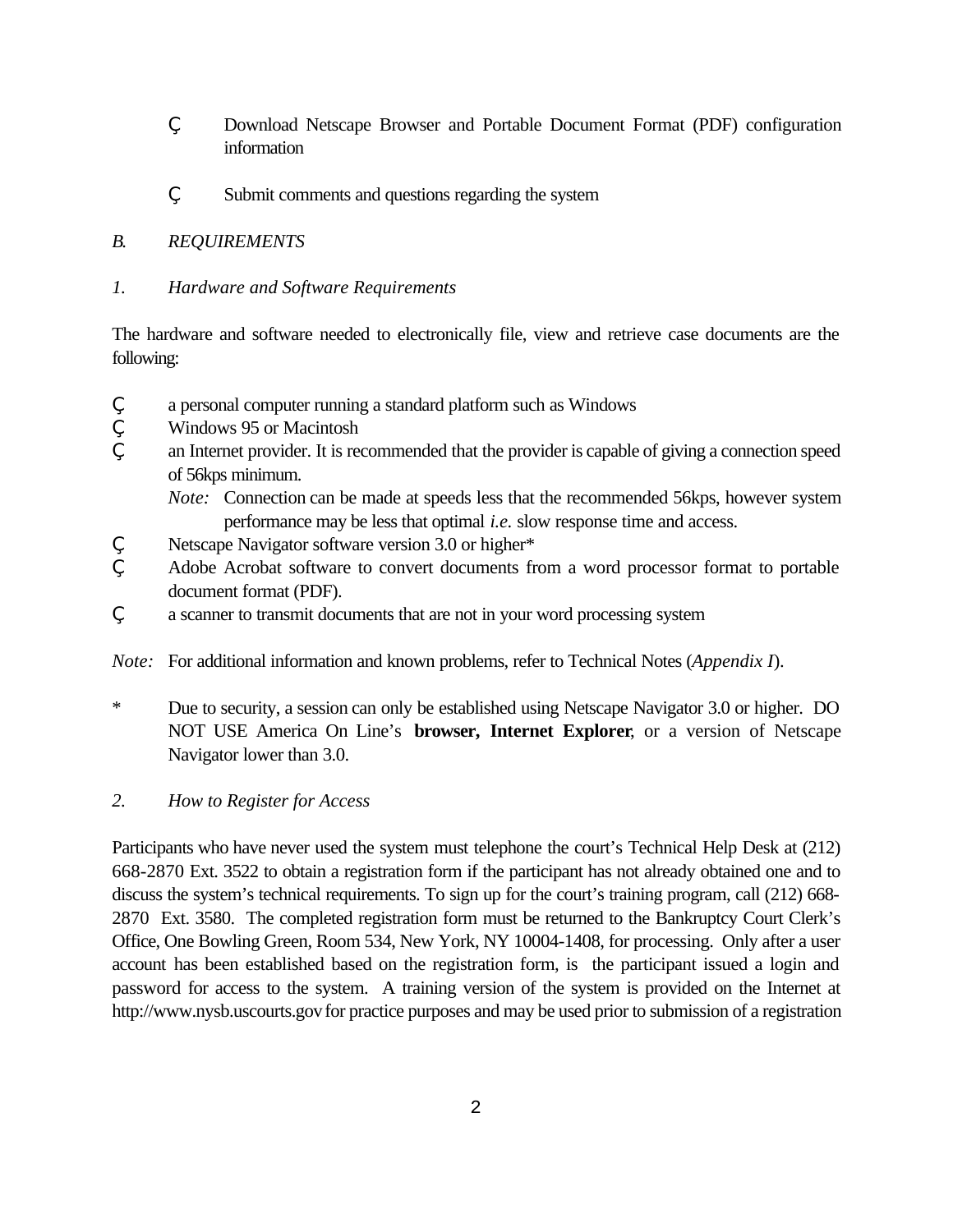form. Please make use of the training version to acquaint yourself with the system before attempting to file an actual document.

Note: A different set of logins and passwords are issued for the training and live systems.

Only attorneys are issued passwords to the live system.

# *C. PREPARATION*

# *1. Setting Up the Acrobat PDF Reader*

In order to view documents filed on the system, users must set up an Acrobat PDF reader. All pleadings are in PDF format. When installing this product, please review and follow Adobe's directions to utilize an Acrobat PDF reader after installation:

- At the system login screen select the "Options" pull down menu item from the top of the screen.
- Select the "General Preferences" option.
- ' Click on the "Helpers" tab at the top of the "Preferences" screen.
- A list of "File Types" appears.
- Select the "application/PDF" file type.
- ' Click on the "Browse" button and select a directory called "acroread".
- Within that directory is a file name called "acroread.exe." Select it and click on the "OK" button to exit.

The setup process is now complete.

# *2. Portable Document Format (PDF)*

Only PDF (Portable Document Format) documents can be filed with the court using the court's Electronic Filing System. Be sure to view the PDF formatted document before sending it to ensure that it appears in its entirety and in the proper format (refer to Technical Notes in *Appendix I* for known problems) . To accomplish this you must have Adobe Exchange.

- *a. How to View a PDF File*
	- Start the Adobe Acrobat Exchange program.
	- Go to the *File* menu and choose *Open.*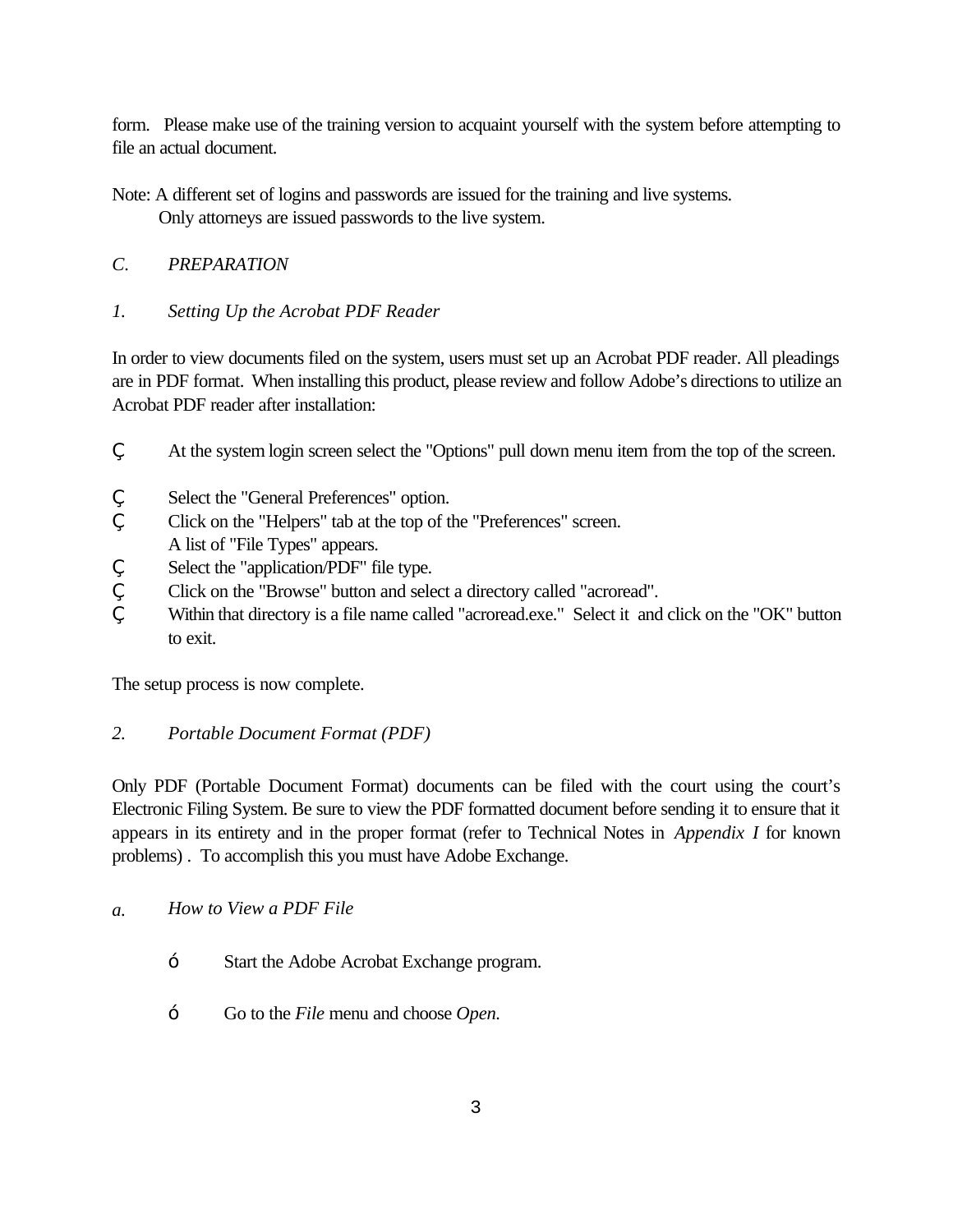- Click on the location and file name of the document to be viewed.
- If the designated location is correct, and the file is in PDF format, Adobe Acrobat Exchange loads the file and displays it on the screen.
- If the displayed document is larger than the screen or consists of multiple pages, use the scroll bars to move through the document.
- Click on the *View* menu for other options for viewing the displayed document. Choose the option that is most appropriate for the document.

#### *b. How to Convert Documents to PDF Format*

Conversion of any word processing document to PDF Format is required before submission to the court's electronic filing system. To accomplish this you must have Adobe Exchange.

The conversion process is relatively simple and can be accomplished in one of two ways depending on the word processing program you are using.

For WordPerfect and any other word processing program:

- Open the document to be converted.
- Select the *Print* option and in the dialog box select the option to change the selected printer. A drop down menu with a list of printer choices is displayed.
- Select Adobe PDFWriter 3.x.
- "Print" the file. The file should not actually print out; instead the option to save the file as a PDF format file appears.
- Name the file, giving it the extension .PDF.
- Accept the option and the file is converted to a PDF document.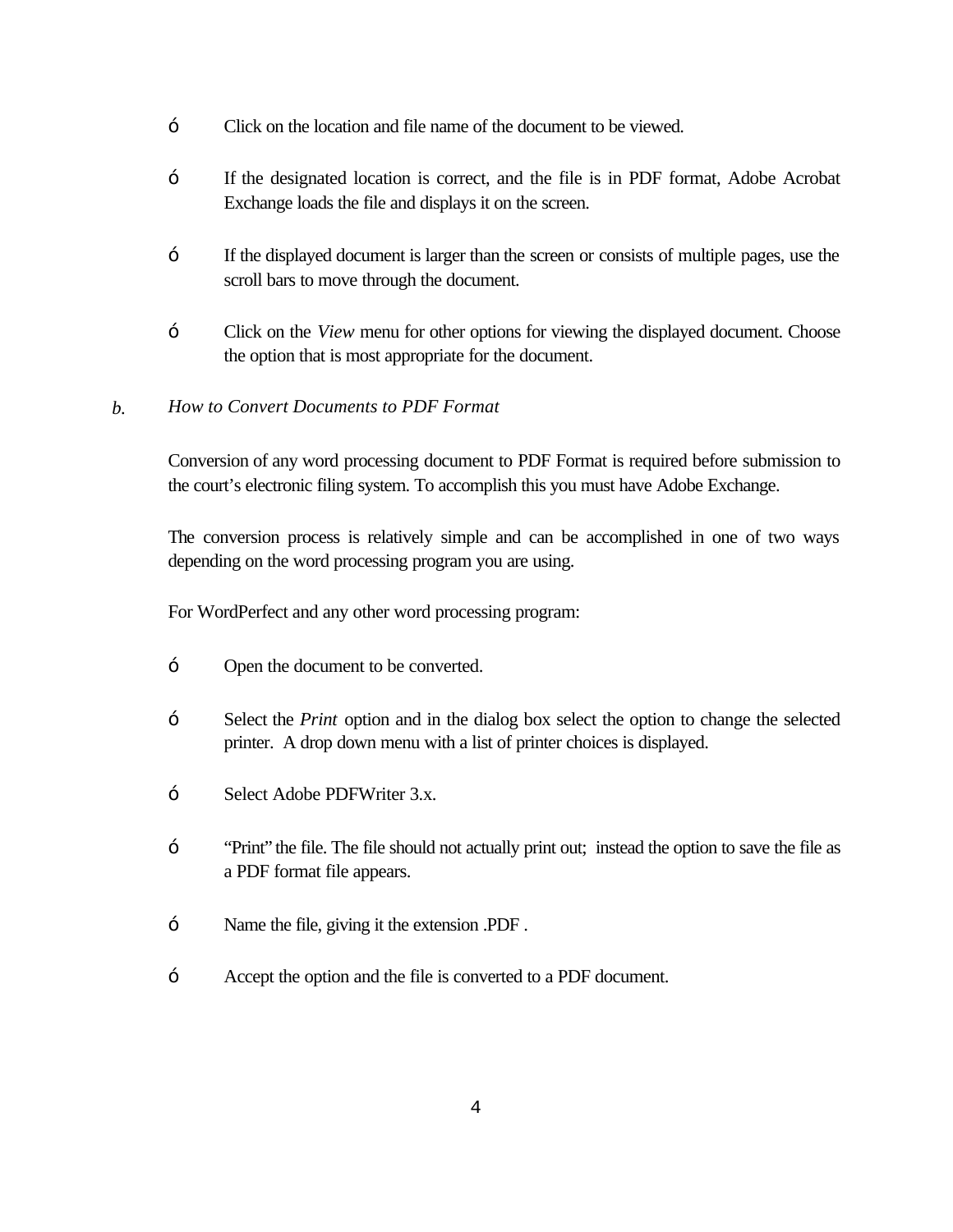Depending on the word processing program being used, it may be necessary to find the printer selection option elsewhere. At that point, change the printer to Adobe PDFWriter. 3.x, and follow the directions above.

For Microsoft Word 95 or later:

- Open the document.
- Click on the *File* menu and select, *Create Adobe PDF.*
- Save the file as a PDF file, giving it a .PDF extension.
- The file is now in Adobe PDF format under the newly designated name, and the original document remains in its original form under the original name.

#### *c. How to Image a Document*

To image or scan a document using Adobe Acrobat Exchange:

- Open the Acrobat Exchange program.
- Click on the *File* menu and select *Scan*.
- A screen appears prompting you to specify the type of document to be imaged. Depending on the scanner, one or more of the following options will be available:

Single-sided page (one page only) Single-sided stack (multiple pages) Double-sided page (one page only) Double-sided stack (multiple pages)

Refer to the scanner's instruction manual for more detailed operating instructions and insertion of procedures for document(s) to be scanned.

Click on the appropriate option on the screen to begin the scanning process.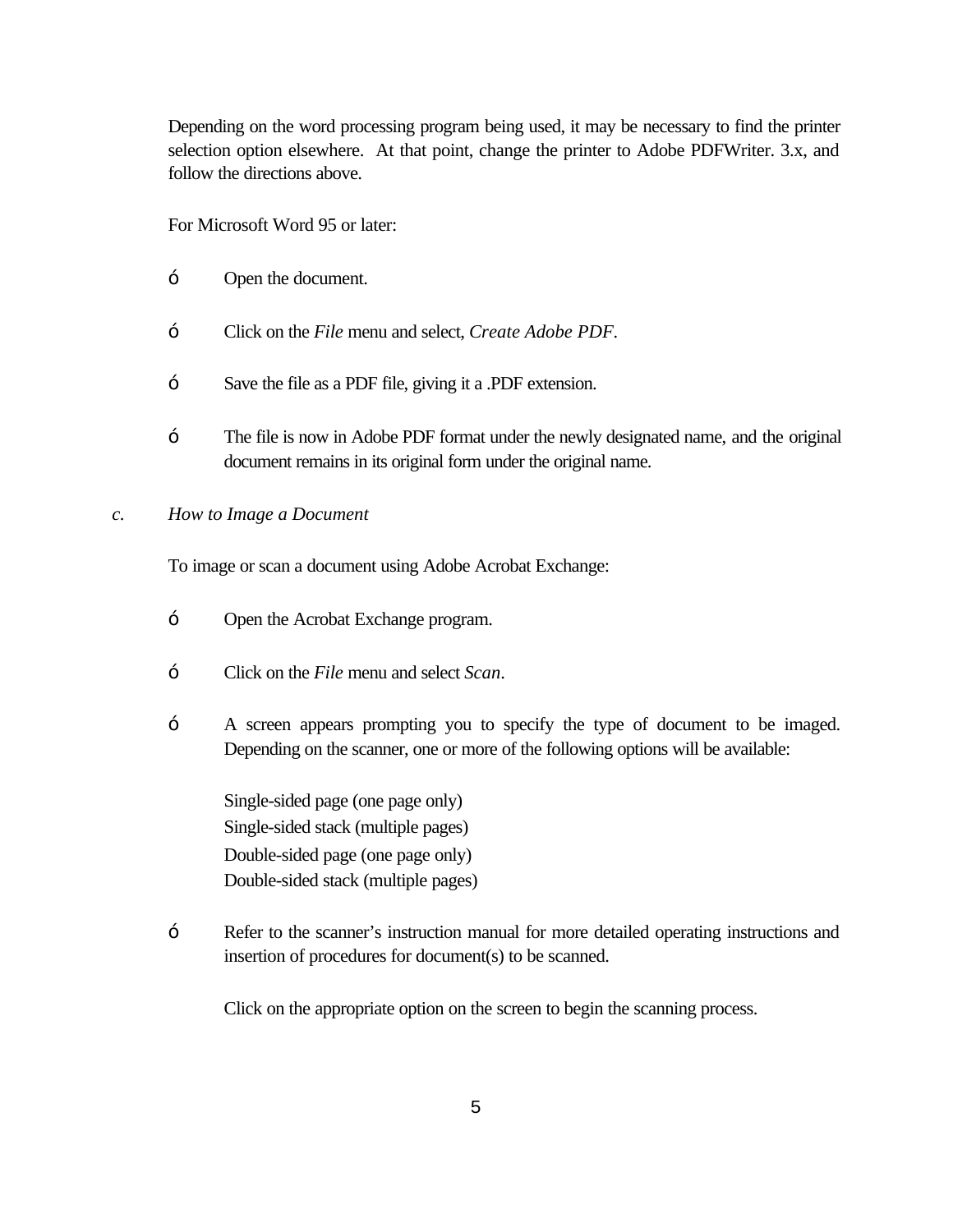- When the imaging process is complete, the imaged document is displayed on screen. Verify that the document contains the correct number of pages.
	- If the entire document is lopsided or otherwise unacceptable, close it WITHOUT saving it, and begin the scanning process again. If only part of the document is unacceptable, the individual pages can be re-scanned and used to replace the unacceptable pages.
- Once a document is satisfactorily scanned, save the imaged document to the hard drive or a floppy disk as a PDF file. Make a note where the file is stored for future access.
- The imaged document can now be electronically filed, or edited and mixed with other PDF files, as needed.
- *d. How to Edit and Combine Text and Image PDF Files*

PDF files can be edited and mixed using the Adobe Acrobat Exchange program. With Acrobat Exchange you can extract, insert, replace, re-order or delete whole pages from a document. Acrobat Exchange DOES NOT allow editing of the contents of a given page.

- Start the Acrobat Exchange program and open the file to be edited.
- Click on the *Document* menu. Four (4) options are displayed that allow editing and combining of PDF files:
	- 1) *Insert:* Allows insertion of pages from other documents into the document currently displayed.
	- 2) *Extract:* Allows removal of pages from the document that is currently displayed.
	- 3) *Replace:* Allows replacement of pages in the currently displayed document with pages from other PDF files.
	- 4) *Delete:* Allows you to delete selected pages from the document currently displayed.
- 1) The *Insert* option: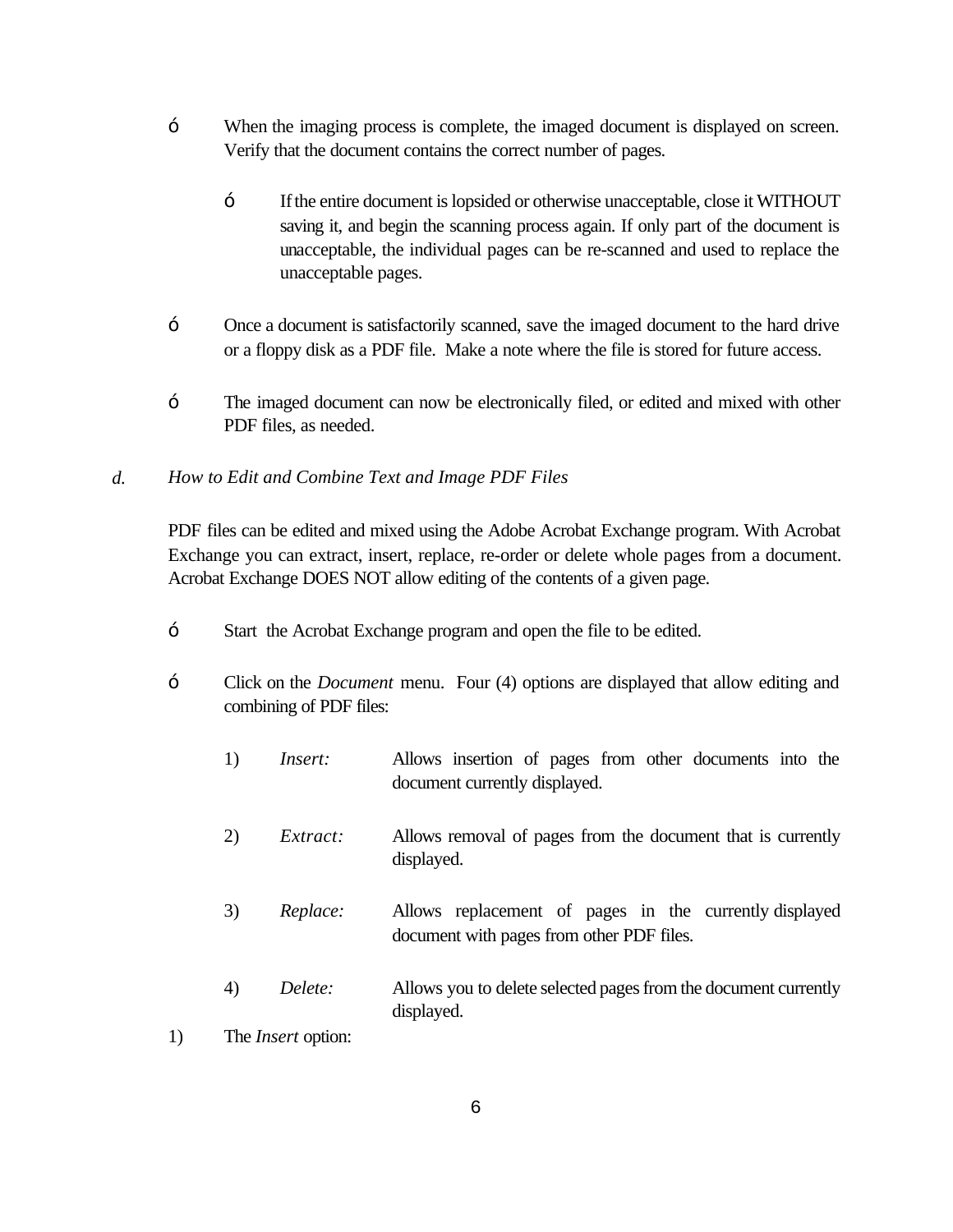- Choosing the Insert option displays a file selection screen.
- Select the PDF file to be inserted into the document currently displayed. (Note: The ENTIRE file will be inserted into the open document).
- Indicate whether the new document is to be inserted before or after a specific page of the original displayed document.
- Indicate the page of the original displayed document to be inserted in new document will be inserted. The new document can then be inserted either before or after the page indicated in the original document.
	- Indicate first or last page, or a page number.
- 2) The *Extract* option:
	- Choosing the Extract option displays a screen that prompts you to designate the page(s) to be extracted from the document currently displayed. It further gives the option of deleting a page after it has been extracted.

When pages are extracted from a document, a new document window appears which displays the extracted page(s). This document is temporarily titled, "Pages extracted from <The Name of the Document>".

- To go back and forth between the original displayed document and the document containing the extracted pages, click on the *Window* menu, and select the document you want to view.
- The extracted page(s) can be saved as a new document, and the original document can be saved with the changes made, by following the usual procedure for saving a document.
- 3) *The Replace Option*:
	- Choosing the Replace option brings up a file selection screen.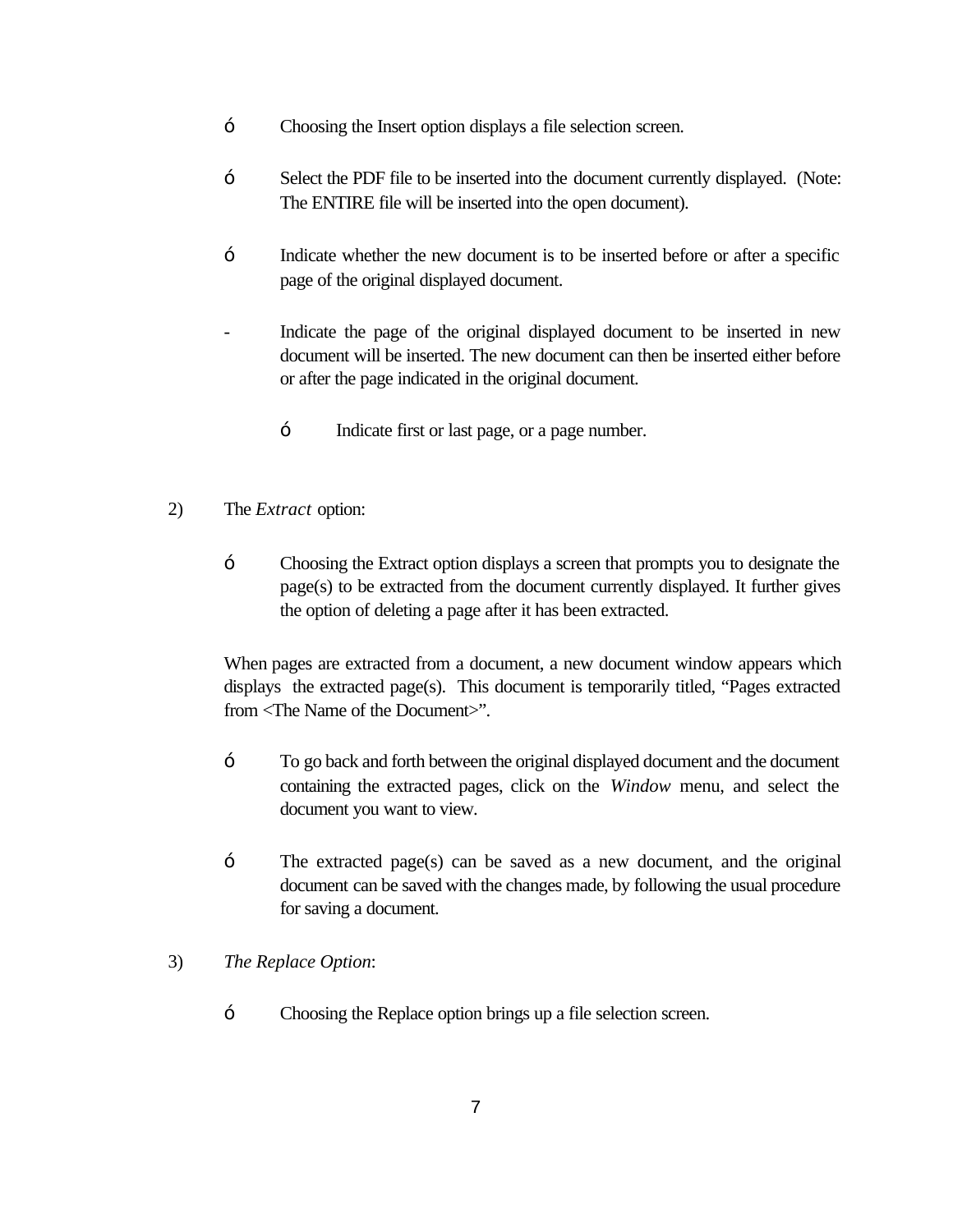- Choose the PDF file in which the pages are to be replaced (the *target document*).
- In the next screen, designate which page(s) are to be replaced in the *target document*. (To designate a single page, the *From* and *To* number should both be the number of the page to be replaced).
- Choose the PDF file from which you will select the replacement pages (the *replacement document*).
- Designate the page(s) that will replace those in the *target document*. Note: the number of pages being replaced in the *target document* must match the number of pages being brought in from the *replacement document.*
- Click on *Accept*, and the pages in the *target document* will be replaced with those from the *replacement document*.
- 4) The *Delete* Option:
	- Choosing the *Delete* option displays a screen that prompts you to designate a range of pages to be deleted from the displayed document.
	- Designate the pages to be deleted, click on *Accept*, and the selected page(s) will be deleted from the displayed document.

There are many ways to edit and combine documents using the above four commands. For example, to combine two files, one can be inserted at the end of another, and then any unwanted pages can be deleted. Or, needed pages can be extracted from one file, saved as a new file, and inserted into another file. The combined file can then be saved as a new document leaving the originals intact. If you get an undesired result, simply close the document, WITHOUT saving the changes made, and start over by reloading the document.

#### *D. BASICS*

*1. User Interactions*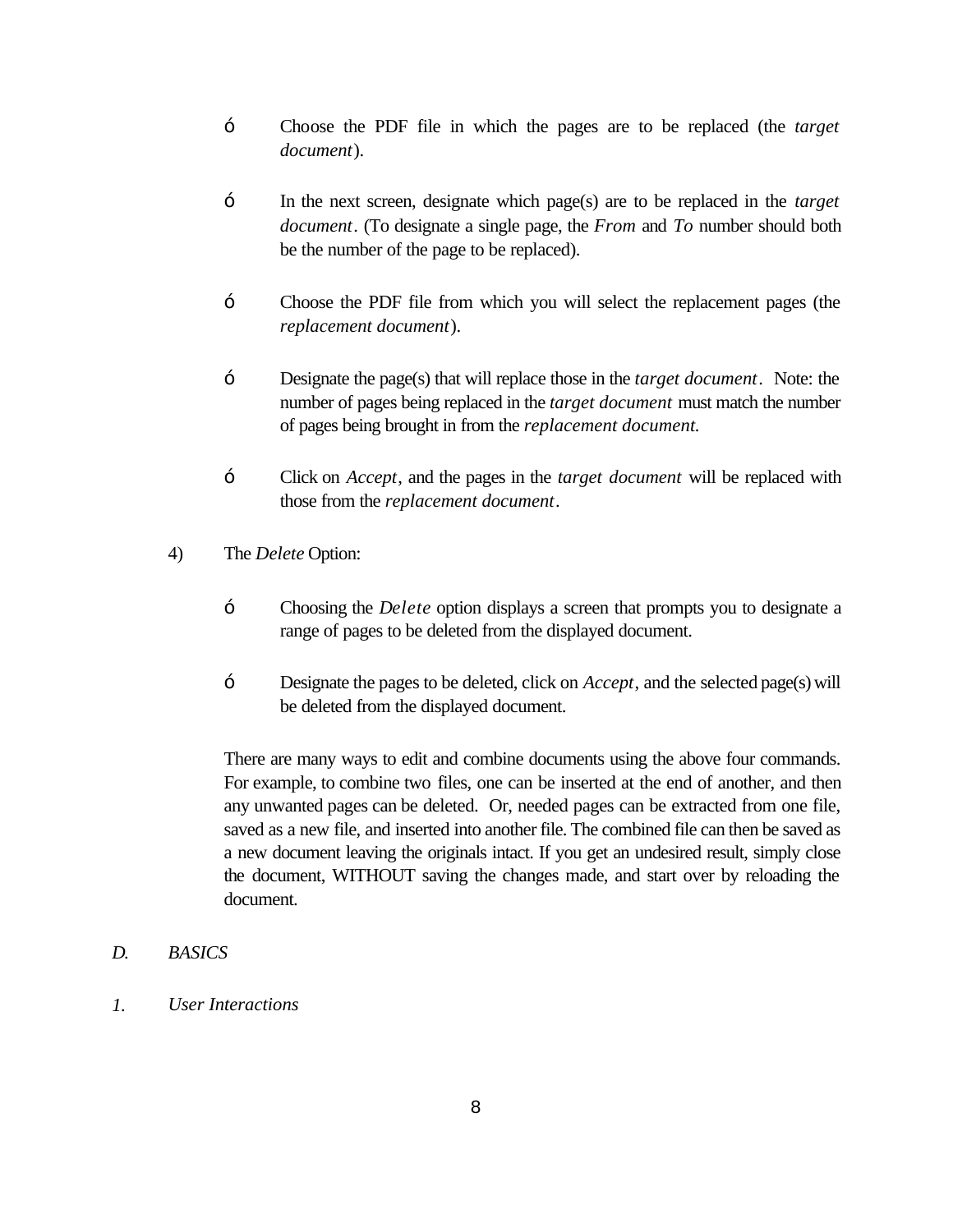There are three general types of user interactions allowed by the system: entering data, using command buttons to tell the system what to do next, and clicking on hyperlinks. Command buttons and hyperlinks are used to instruct the system what to do next.

- ' Data to be entered by the user is shown enclosed in angle brackets: <data to be entered>.
- ' Command buttons are represented in this manual in [bracketed boldface type].
- ' Hyperlinks are represented in underlined boldface type, and if your monitor is a color monitor, they appear in blue type.

(Note: the most commonly used hyperlink, Main Menu, appears near the top of most screens just below the Netscape menu buttons.)

#### *2. Documents Filed in Error*

A document incorrectly filed in a case may be the result of posting the wrong PDF file to a docket entry, or selecting the wrong document type from the menu, or simply entering the wrong case number and not catching the error before the transaction is completed. To request a correction, telephone the Court's Technical Help Desk at (212) 668-2870 Ext. 3522 as soon as possible after an error is discovered. Be sure to have the case number and document number for which the correction is being requested. If appropriate, the court will make an entry indicating that the document was filed in error. You will be advised if you need to refile the document. The system will not permit you to make changes to the document(s) or docket entry filed in error once the transaction has been accepted.

## *E. VIEWING TRANSACTION LOG*

This feature, selected from the Main Menu, allows you to review all transactions processed with your login and password. If you believe or suspect someone is using your login and password without permission, telephone the Court's Technical Help Desk at (212) 668-2870 Ext. 3522 as soon as possible.

# *F. USER'S TECHNICAL BULLETIN BOARD* This feature is currently unavailable.

#### *G. USER'S MANUAL*

The most recent version of the User's Manual for the system is always available on-line in PDF format. Select this option from the Main Menu and the text of the manual is displayed (courtesy of Acroreader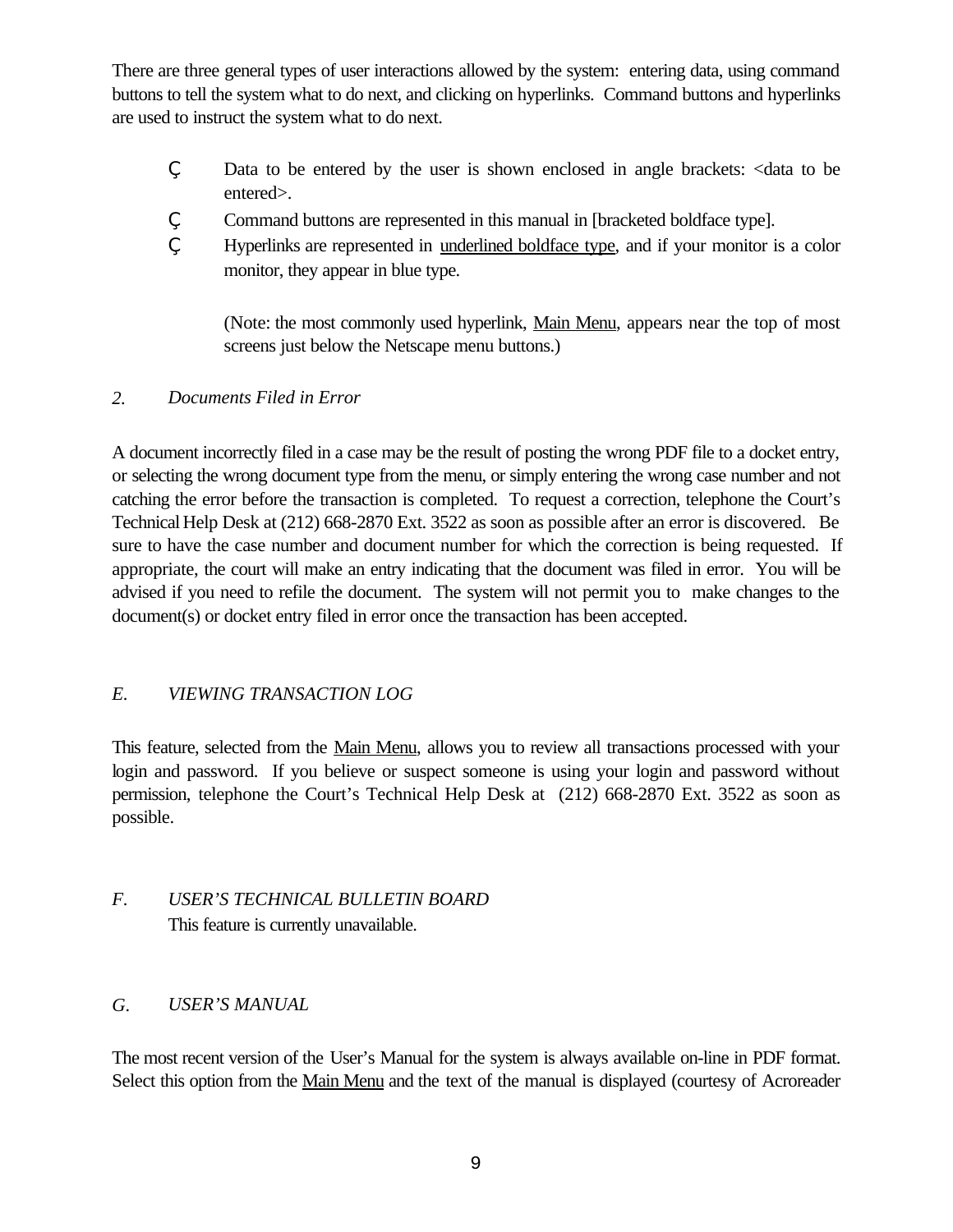software). Select the PRINT option under the Acroreader's pull down FILE menu to print a copy of the manual. Select the EXIT option under the Acroreader's pull down FILE menu to return to the Main Menu after viewing or printing the User's Manual.

### *H. CREDIT CARD COLLECTION PROCEDURES*

The Department of the Treasury, through its Financial Management Service (FMS), has established a mechanism to enable federal agencies to accept credit cards (Visa, **American Express,** MasterCard, and Discover card only) for the collection of fees due to the government. This court has elected to participate in this program, which enables the court to collect fees in the most expeditious manner for documents filed both electronically and conventionally.

A lawyer or law firm electronically filing a document requiring a fee can pay such fee by credit card in advance of filing by calling (212) 668-2870, Ext. 3599. A receipt number will be issued to the filer for entry into the electronic filing system. (All other accepted methods of payment, cash, attorney's check or money order are still available. Payments must be made in advance of filing a document utilizing the court's electronic filing system. A receipt number is needed in order to file a document requiring a fee.)

Do not call to pay the filing fee until you are ready to file your document. Once a receipt number is issued, the document must be filed before the start of the next business day (*e.g.,* if the fee is paid on Tuesday, the document must be filed before 8:30 A.M., Wednesday; if the fee is paid on Friday, the document must be filed before 8:30 A.M.. Monday.

To take advantage of this method of payment, the card collection network authorization from must be filled out, signed and submitted it to the Clerk's Office. Below is the credit card collection network form. Sign and submit it to USBC-SDNY, One Bowling Green, New York, NY 10004-1408. You should also have this information. Please have the required information on the following page readily available when telephoning Intake.

*(It is anticipated that, eventually, the telephone call will be eliminated and the entire fee transaction will be electronic.*)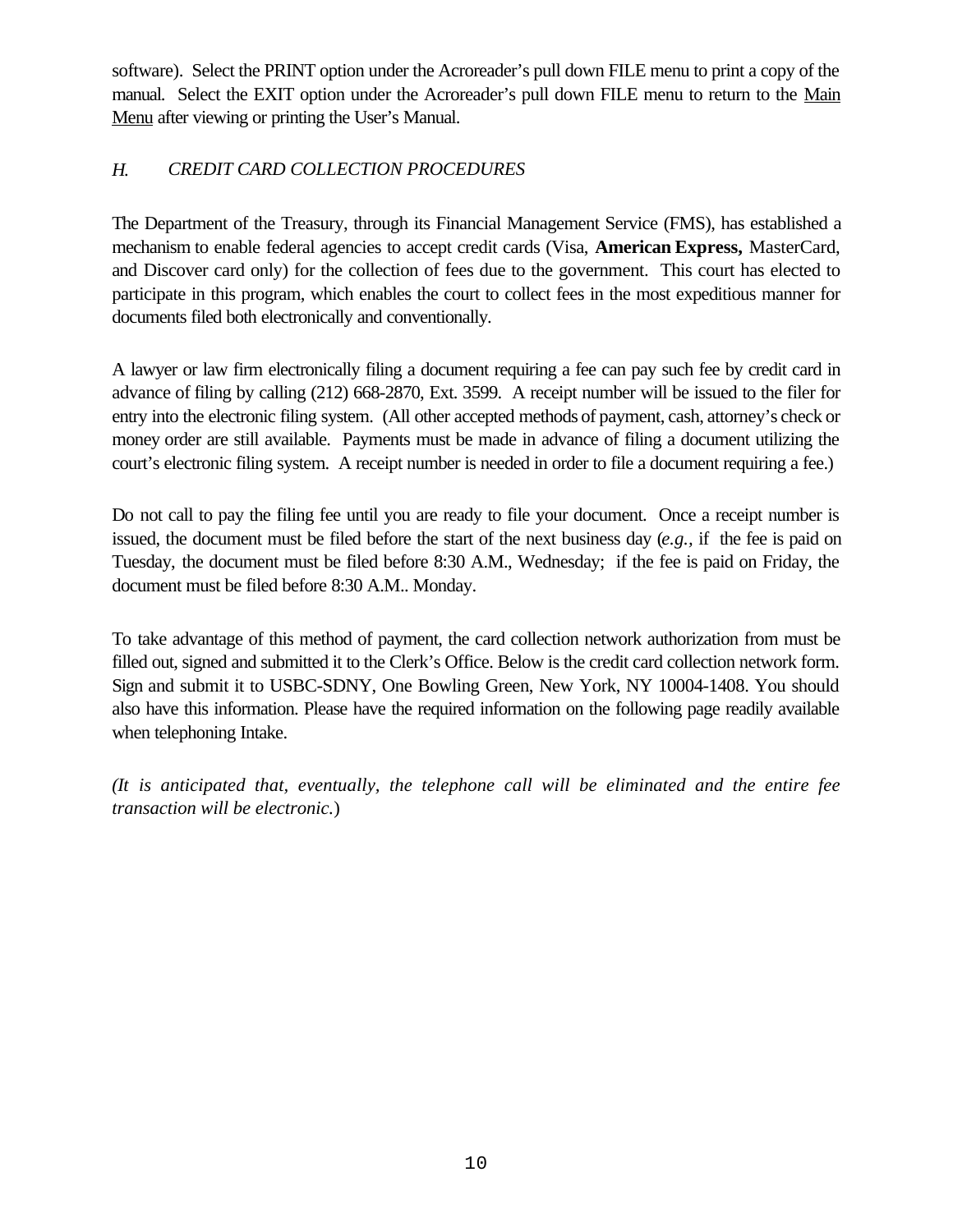# *UNITED STATES BANKRUPTCY COURT SOUTHERN DISTRICT OF NEW YORK*

# *CREDIT CARD COLLECTION NETWORK AUTHORIZATION FORM*

(Name of Company/Firm)

hereby authorizes the United States Bankruptcy Court for the Southern District of New York to charge the following bank card number(s) for payment of filing fees and other court related expenses.

PLEASE PRINT:

| Name: Name: |  |
|-------------|--|
|             |  |
|             |  |
|             |  |

This form will be kept on file in the Clerk's Office, and shall remain in effect until specifically revoked in writing. It is the responsibility of the firm/company named herein to notify the Clerk's Office of the new expiration date when a credit card has been renewed, or if a card has been canceled or revoked.

| For official use only                |                                  |  |
|--------------------------------------|----------------------------------|--|
|                                      |                                  |  |
| Identification No: <b>Example 10</b> | Date Issued: <b>Example 2019</b> |  |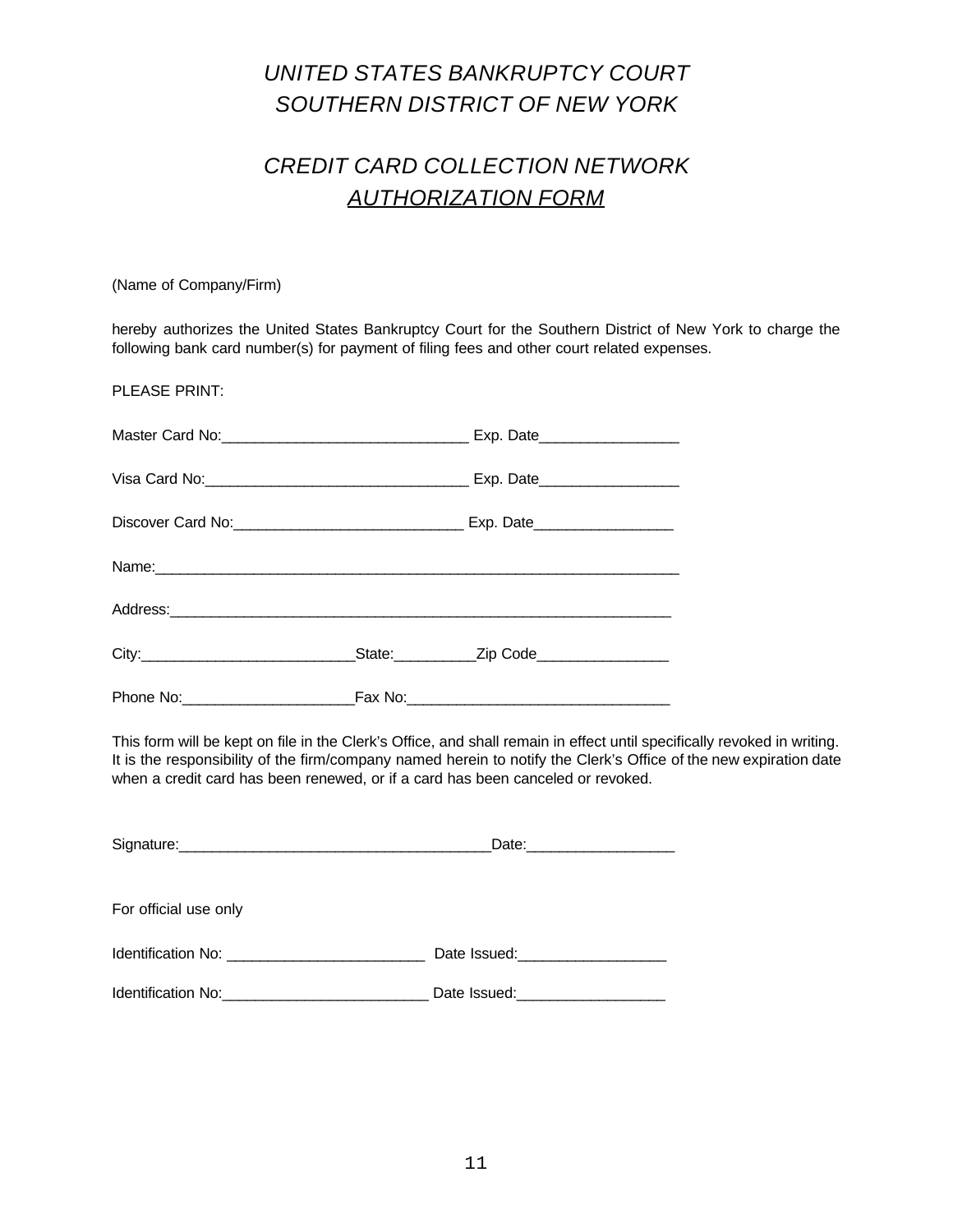#### *PART II: A STEP-BY-STEP GUIDE*

Below is a step-by-step guide for entering the system, preparing a document for filing, filing a motion or application, and displaying a docket sheet. We suggest that you go through the steps on the training data base before trying to actually file a document.

#### A. *HOW TO ACCESS THE SYSTEM*

Users can get into the system via the Internet by going to the Court Web Page (Exhibit 2) at:

#### http://www.nysb.uscourts.gov

< A login and password are required to file a document or train to file a document, select either the *Training* or *Live* Document Filing System. Note: This information is current and is available for viewing immediately after the transaction is completed.

or

< Whether or not you have a login and password, if you want to view a live case, select *Public case information*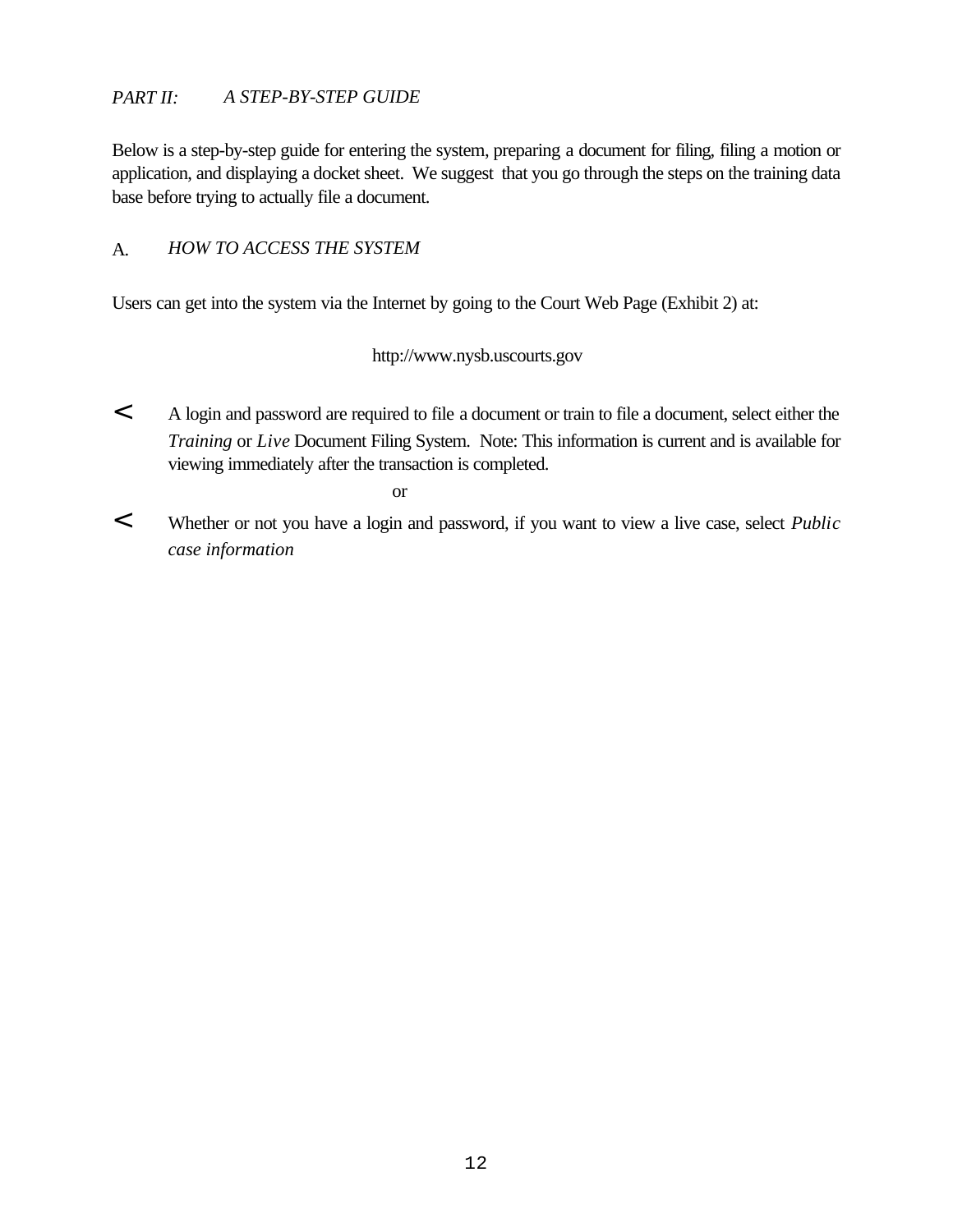# *Exhibit 2 Southern District of New York Home Page*

Seal for the United States Bankruptcy Court Southern District of New York

Welcome to the United States Bankruptcy Court for the Southern District of New York home page

Southern District of New York Bankruptcy Court - Document Filing System Southern District of New York Bankruptcy Court-Document Filing System-Training Area Public case information

### B. *PUBLIC CASE INFORMATION*

 $\overline{a}$ 

The next screen is the cases filed screen (Exhibit 3).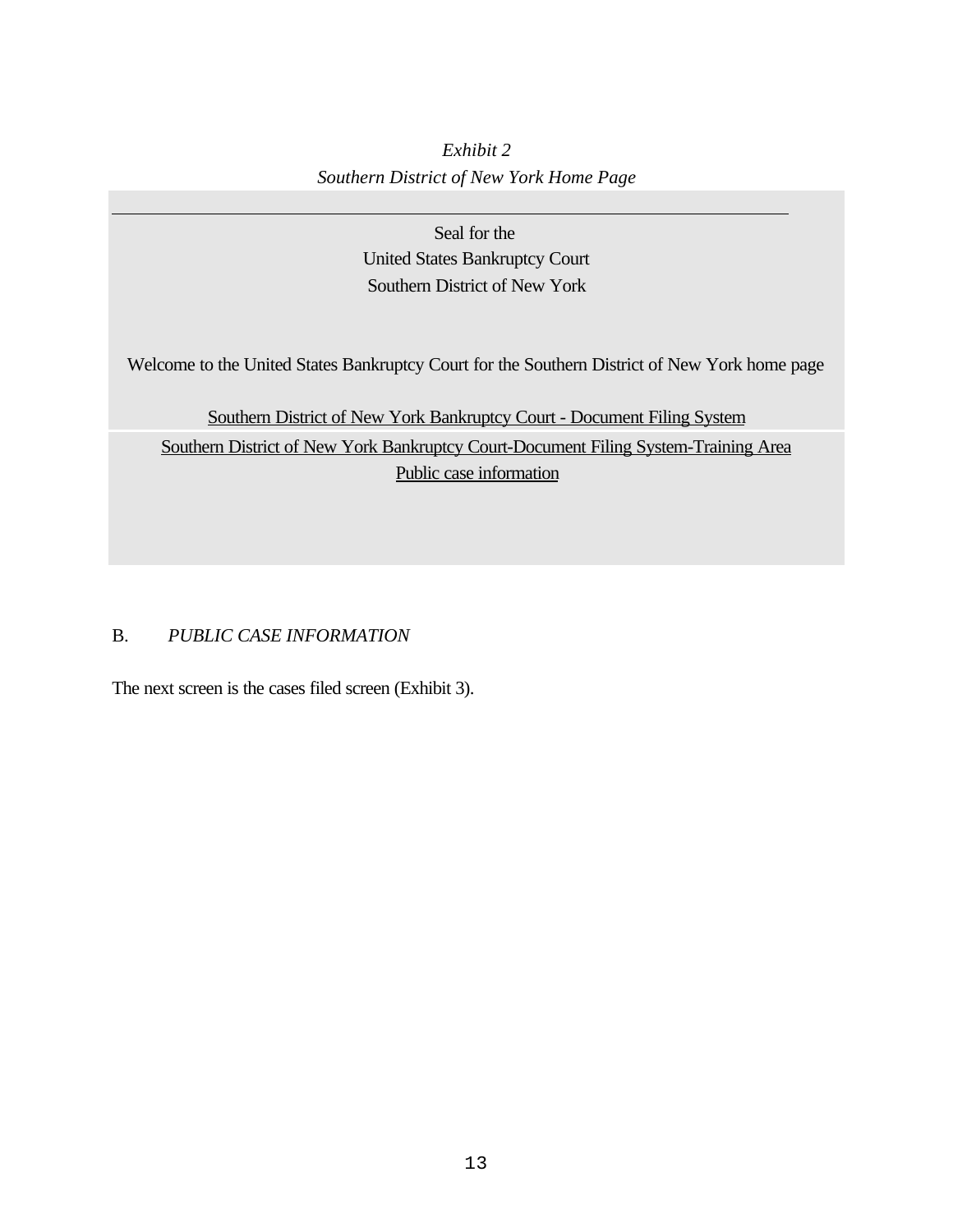Exhibit 3 **Cases Filed Screen** 

# **Cases Filed**

- \* To see a report for all cases filed, simply click on the 'Ran Report' button.
- " The "Case Type", "Chapter" and "Filing Date" fields default to all if no selection is made.
- " The format of the Filing date "Start" and "End" fields is MMIDD/YY.

| Case Type: Chapter:            |  |  |            |  |
|--------------------------------|--|--|------------|--|
| Sort by: 1st Case Number 3 2nd |  |  |            |  |
| <b>Filing Date</b>             |  |  |            |  |
| Start                          |  |  | <b>End</b> |  |

**E.** Open Cases Only **E.** Show Borders on Report

NOTICE: Access to the information in this system is currently available at no charge; however, a user fee, approved by the Judicial Conference of the United States, may be applied in the future.

- Choose the case type and chapter by highlighting your choice with the mouse.
- Choose the order you would like the information to be sorted, either by case number or case type.
- ▶ Choose and enter a filing date range.
- . Þ The report defaults to showing open cases only, if you remove the check from the check box, all case (closed, terminated, dismissed, etc.) will be displayed.
- ▶ The Show Borders on Report check box determines wether or not borders are shown on the report. Borders make the information displayed easier to read. Remove the check from the box and report will be displayed without borders. Running the report without borders decreases the time in takes to run the report.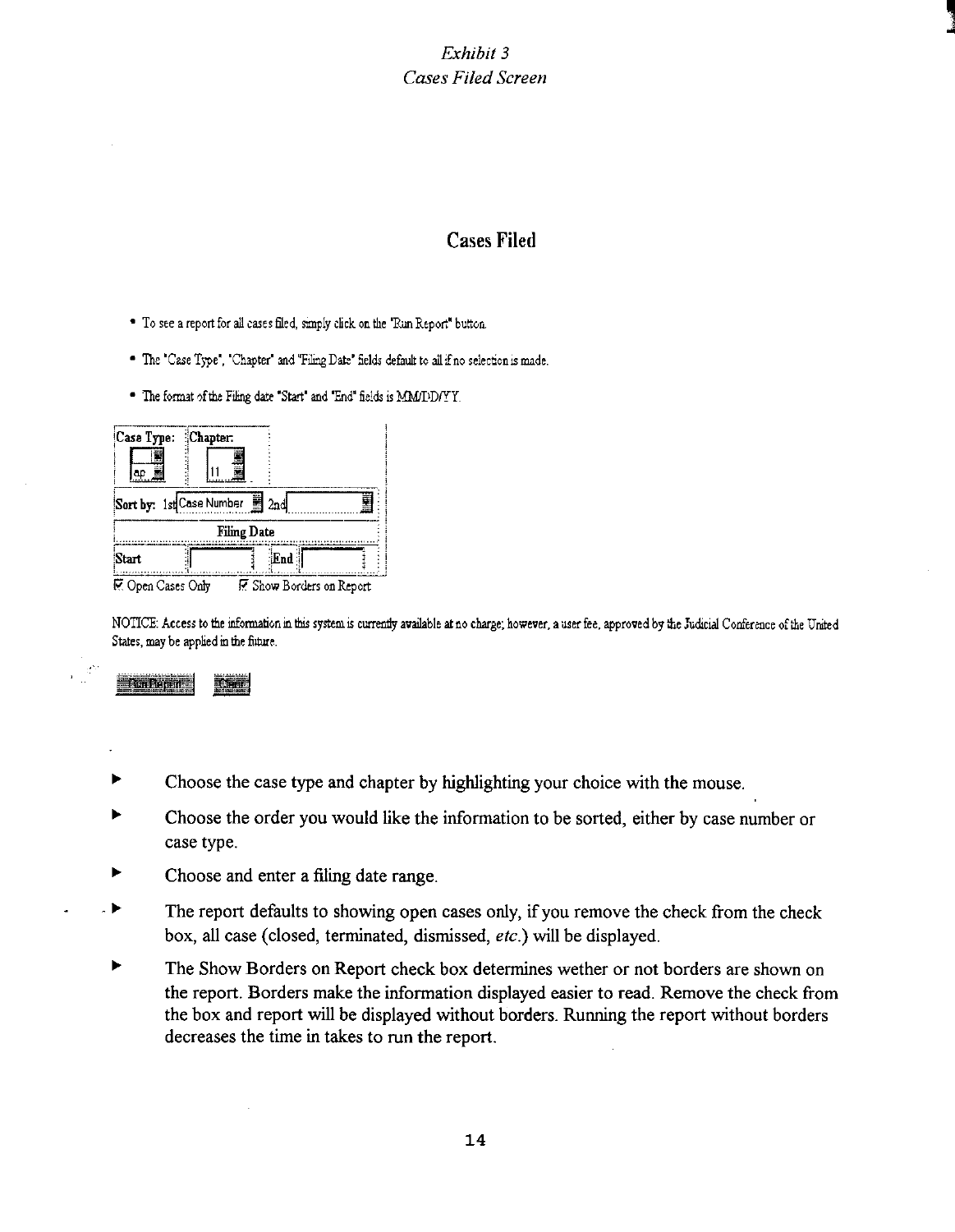#### $C_{\cdot}$ Logging In

The next screen is the login screen (Exhibit 4).

### Exhibit 4 Southern District of New York Login Page

This is a Restricted Web Site. It is for authorized use only. Unauthorized entry is prohibited subject to prosecution under Title 18 of the U.S. Code. All activities and accesses are logged.

| Login |  |
|-------|--|
| Key.  |  |

| <b></b> |  |
|---------|--|
|         |  |
|         |  |
|         |  |
|         |  |
|         |  |
|         |  |
|         |  |
|         |  |
|         |  |

- Enter your Login and User Password in the appropriate data entry fields. Then click on the [Submit] button to transmit the information to the system. If an error is made before you've submitted the screen, the [Clear] button allows you to clear the Login and Key entries so they may be re-entered.
- $\blacktriangleright$ If an invalid combination has been submitted, the system responds with an error message. Click on BACK, then re-enter your login and password.
- $\blacktriangleright$ The entry of a valid login and key combination prompts the system to display the Main Menu (Exhibit 5).

Once the Main Menu Page (Exhibit 5) appears, choose from a list of hyperlinked options. Note that the hyperlinked options in the top window (Court Page, Bk Events, AP Events, Reports) will always remain visible and can always be used to return to the start screen of those options.

Note: The last date logged into the system appears at the bottom left of the Main Menu. You should review this information each time you login for security reasons. If you believe your last login date and time are incorrect, or suspect an unauthorized party is using your login and password, please telephone the court's Technical Help Desk, at (212) 668-2870 Ext.3522 as soon as possible.

 $\mathbb{R}^{n \times n}$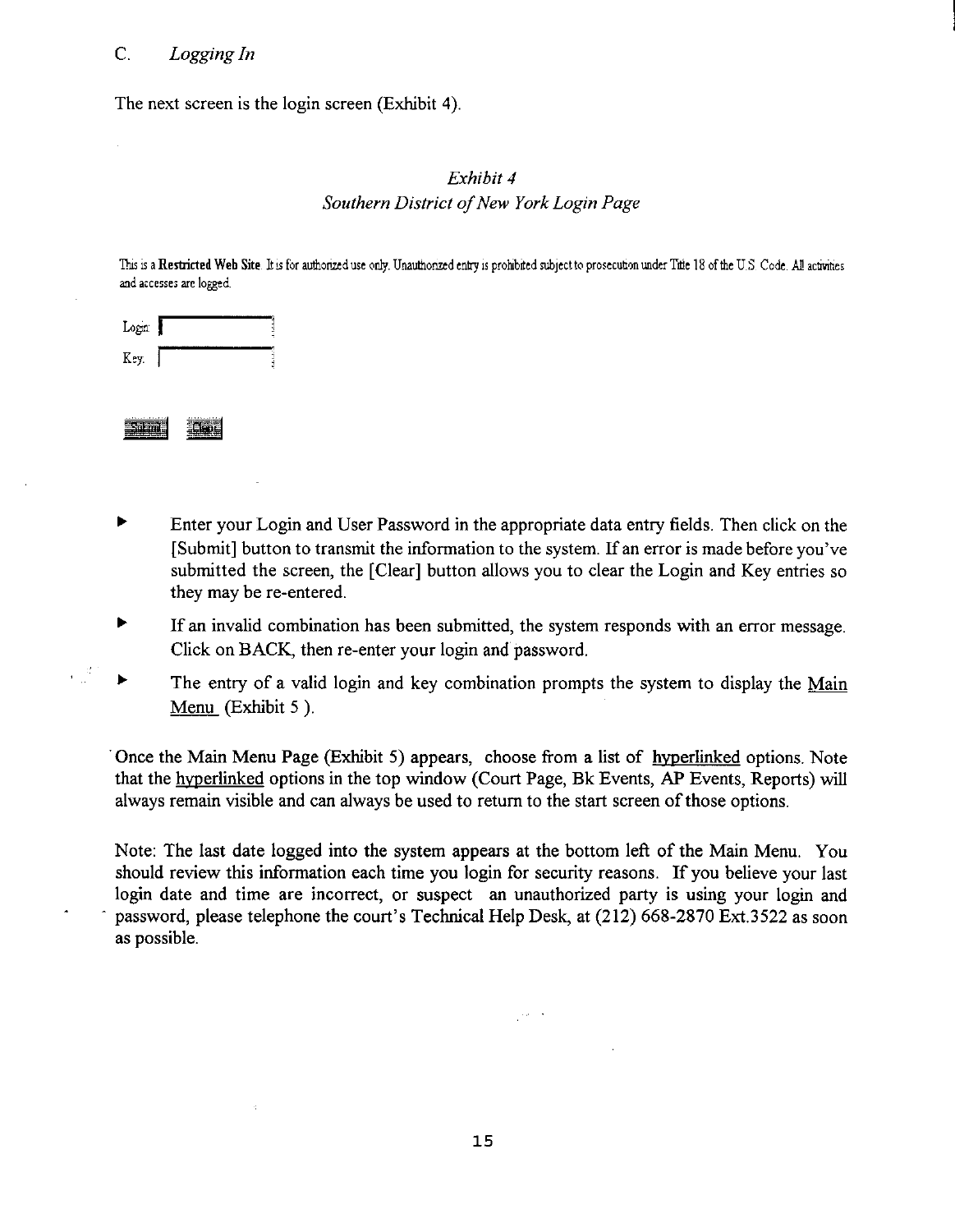

Last login: 03-09-1998 14:29

20January1998

 $16$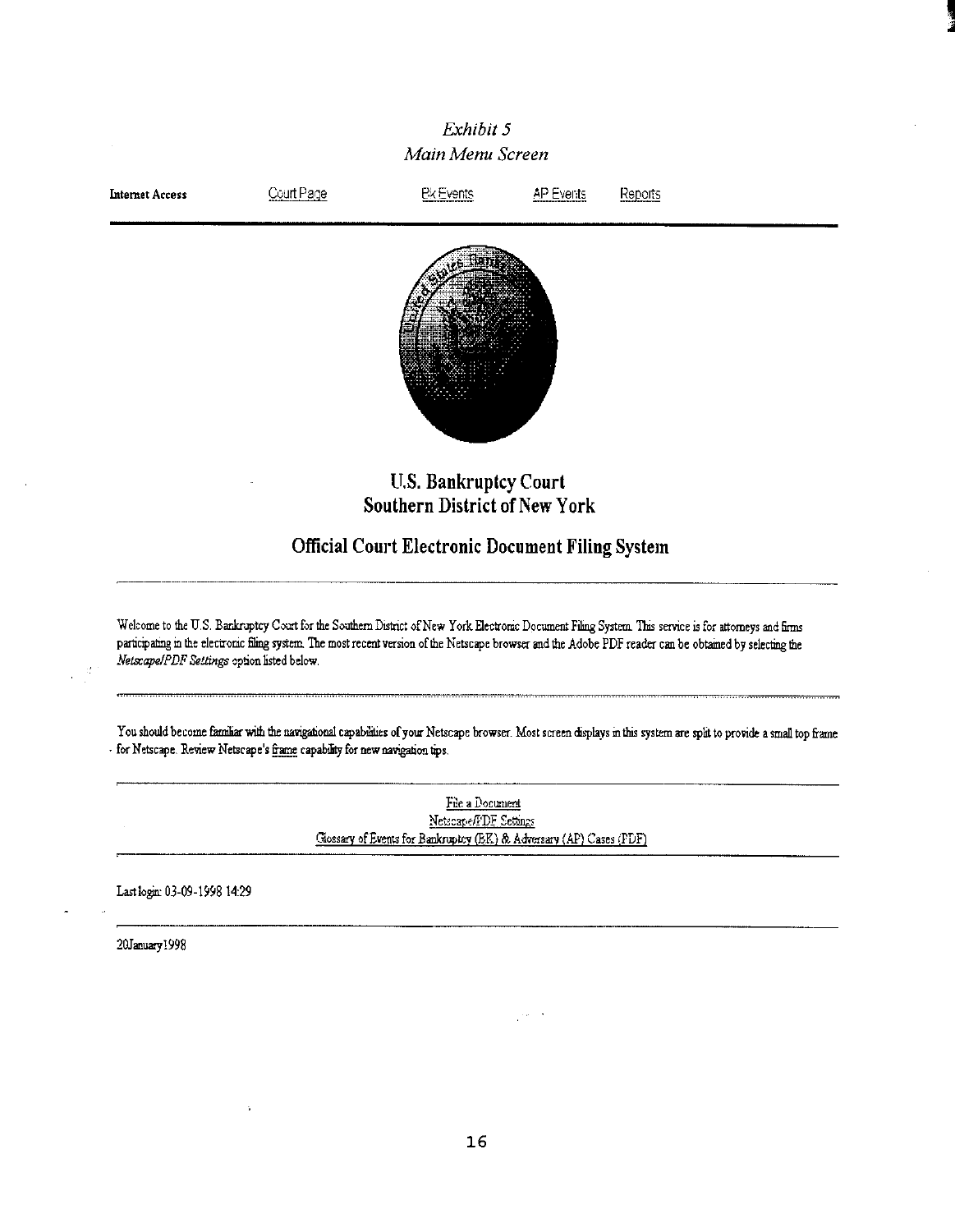### D. *FILE A DOCUMENT FEATURE*

This option permits the filing of documents in a case. There are four basic steps involved in filing a document: (1) selecting a document type; (2) entering the case number for which the document is to be filed; (3) designating the parties filing the document; and (4) specifying the PDF file name for the document to be filed.

Note: Pursuant to Local Bankruptcy Rule 9070-1, a copy of all papers filed with the Court, other than proofs of claim, shall be marked "Chambers Copy" and delivered to the chambers of the assigned Judge on the same date as the papers are filed with the Clerk. For cases filed electronically, this requirement can be met by delivering or mailing a paper copy of the electronically filed document directly to the chambers of the assigned judge. Please clearly mark such copy "Chambers Copy-ECF Doc. #" and attach a copy of the electronic case filing receipt.

Each screen has the following buttons:

- [Clear] clears all characters entered in that particular box.
- [Submit] or [Next] accepts the entry just made and displays the next entry screen, if any.
- Other buttons will be indicated by bold words in brackets, for example [Accept].

### CORRECTING A MISTAKE:

Use the BACK button on the Netscape screen to go back and correct an entry made on a previous screen. Once a correction has been made you must re-enter all information and resubmit from that page forward. You can not USE the BACK button, correct a mistake and then use the FORWARD button. You must re-enter and resubmit all information forward from the page that you have made the correction. However, once the document is transmitted to the court, only the court can make changes or corrections.

NOTE: The ' symbol indicates a new screen.

1. *Filing a Petition*

This feature is not in final form at this time. Currently, a petition is filed conventionally. In certain emergencies the court will make exceptions and permit a petition commencing a case to be filed electronically. If such permission is granted, please call the Technical Help Desk at (212) 668- 2870, Ext. 3522 for assistance. After a petition is filed electronically, the court will designate the bankruptcy judge to whom the case is assigned and advise you.

Electronic filing of a petition requires the filer:

(1) to submit a creditor disk to the court for noticing purposes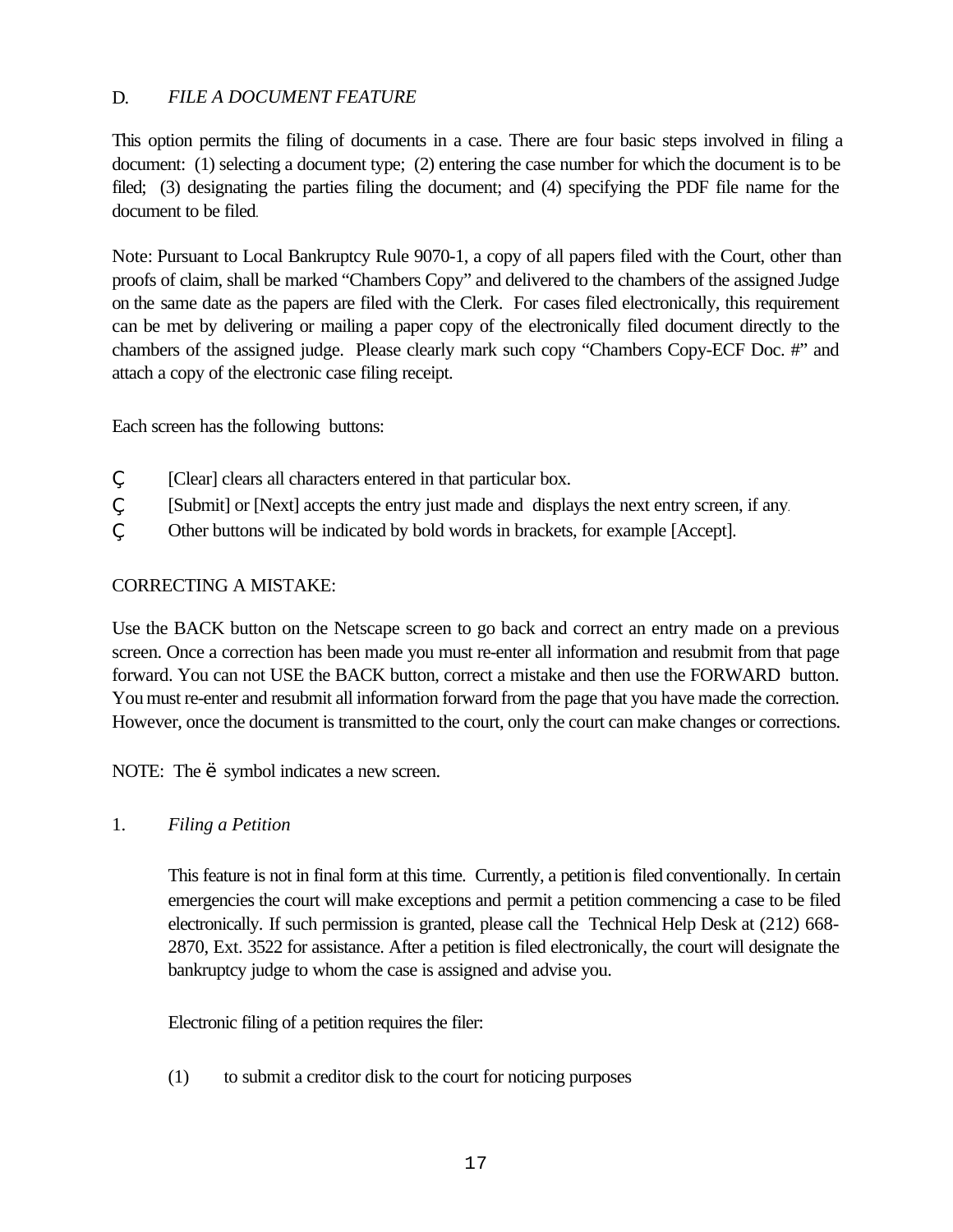- (2) immediately after electronically filing a petition, provide paper copies with the case number and the name of the judge assigned to:
	- ' United States Trustee 33 Whitehall Street New York, NY 10004
		- ' Internal Revenue Service 120 Church Street, 3rd floor New York, NY 10008 Attention: Bankruptcy Department
	- ' Security and Exchange Commission (2 copies) 7 World Trade Center, 13th floor New York, NY 10007 Attention: Bankruptcy Department
	- , The Assigned Judge U.S. Bankruptcy Court One Bowling Green New York, NY 10004-1408

United States Attorney One St. Andrew's Plaza New York, New York 10007

#### a. *Preparing a Creditor Disk*

When submitting a creditor disk, please follow the guidelines below. This will help insure the disk can be properly processed by the court:

- The name and address of each creditor must be four (4) lines or less; and each line should be thirty (30) characters or less, including spaces.
- Leave at least two (2) blank lines between creditors.
- Names and addresses should be left justified (flush against the left margin).
- Use all capital letters.
- Finally, and most importantly, save the file as an *ASCII text file.*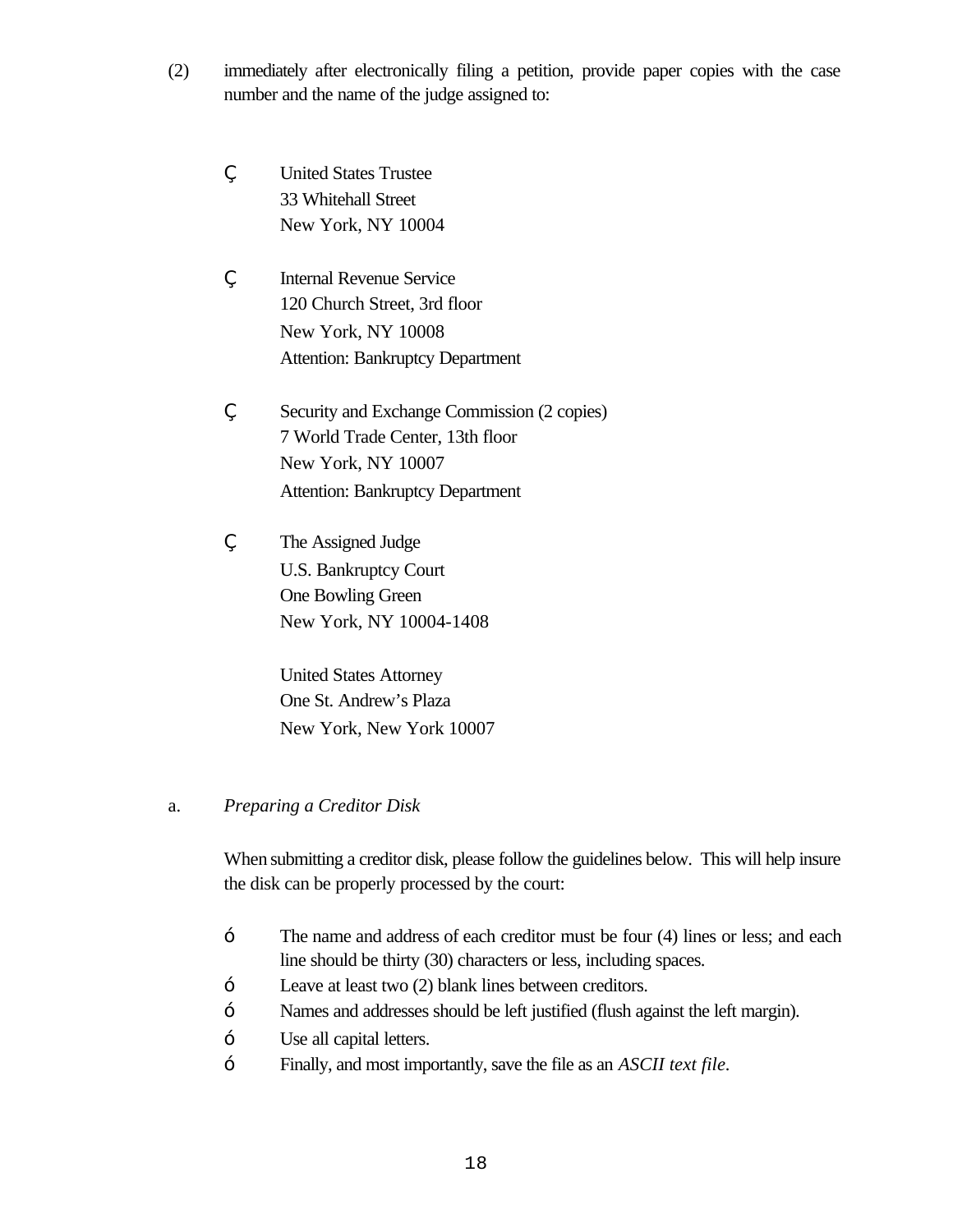ASCII (pronounced *Ask-Key*) stands for <u>A</u>merican Standard Code for Information Interchange. To save a file as an ASCII text file:

- Save the document in a word processing program, and look for a prompt to select the format in which it will be saved *(e.g.*, *Save as Type*: (or something similar)).
- Select the option that saves the document as an ASCII text file (or ASCII (DOS) text, or MS-DOS text).
	- If there is a choice between *with carriage returns* or *stripped*, choose *stripped*
	- Name the file: *creditor.scn*

*Example:*

# JOHN Q. PUBLIC, DEBTOR

EDWARD NEWBERRY, D.D.S. 3038 MEADE SAN DIEGO, CA 92116

GROSSMONT MEDICAL GROUP 5565 GROSSMONT CENTER DRIVE LA MESA, CA 92326

GROSSMONT DISTRICT HOSPITAL P.0. BOX 158 LA MESA, CA 92041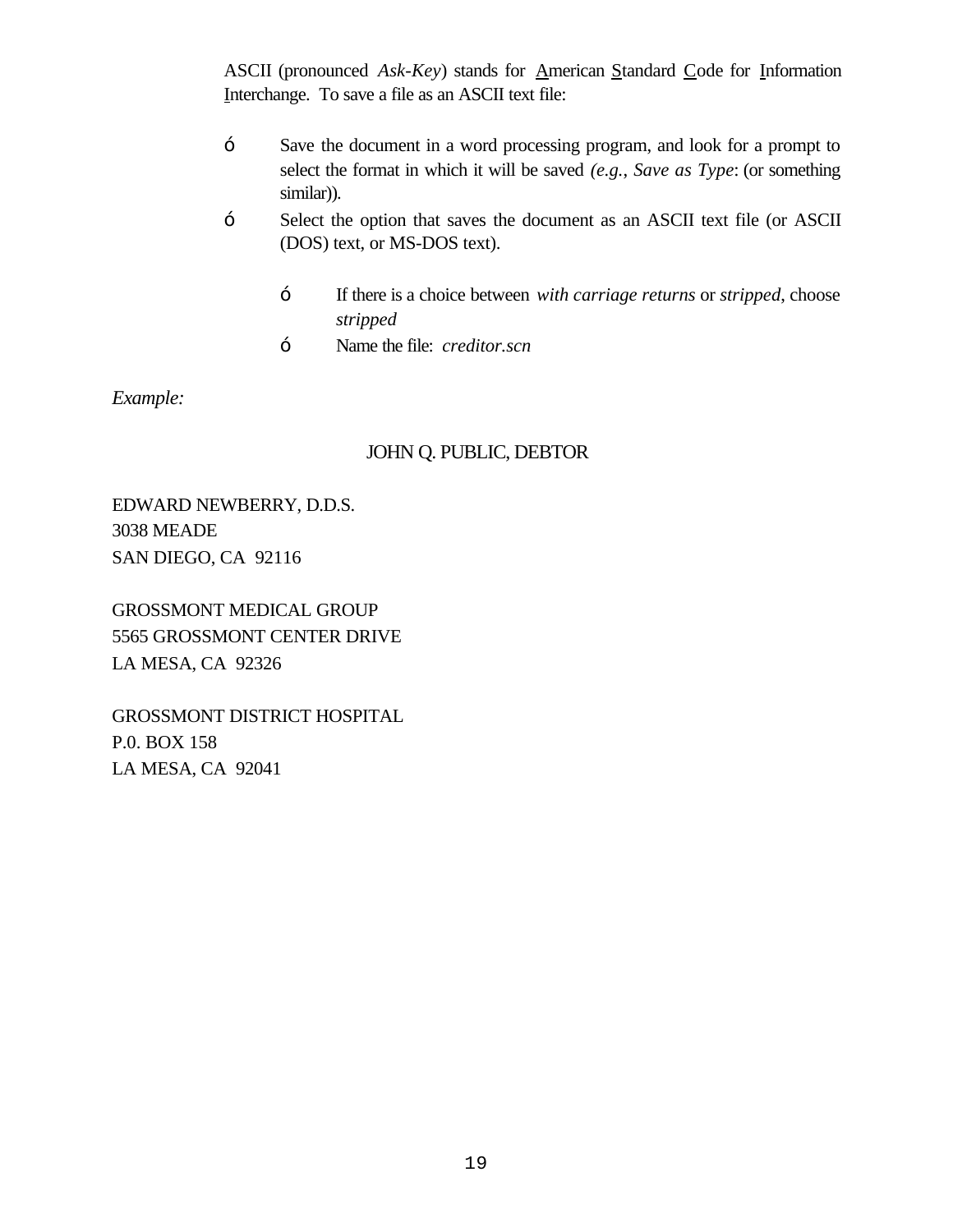# **FILING FEES LIST**

**(Effective 2/1/01)** 

#### **Pursuant to 28 U.S.C. § 1930**

Payment of filing fees must be made in the form of exact cash, cashier's check, U.S. Postal money order, or money order from a banking institution. **Please do not send cash through the mail.** Checks must have a pre-printed name, address, telephone number and be made payable to: "United States Bankruptcy Court"; U.S. Bankruptcy Court"; or "Bankruptcy Court." The current fees for filing documents with the Bankruptcy Court are as follows:

| <b>New Petition:</b>     | Chapter 7 (Voluntary) or (Involuntary)                                        | \$200.00           |
|--------------------------|-------------------------------------------------------------------------------|--------------------|
|                          | Chapter 9                                                                     | \$830.00           |
|                          | Chapter11 (Not a Railroad)                                                    | \$830.00           |
|                          | Chapter 11 (Rail road)                                                        | \$1,030.00         |
|                          | Chapter 12 (Family Farmer)                                                    | \$230.00           |
|                          | Chapter 13                                                                    | \$185.00           |
|                          | Ancillary (Section 304)                                                       | \$530.00           |
| <b>Case Reopening:</b>   | Chapter 7 or 13                                                               | $$155.00*$         |
|                          | Chapter 11                                                                    | \$800.00 *         |
|                          | Chapter 12                                                                    | \$200.00<br>$\ast$ |
| <b>Case Conversions:</b> | Chapter 7 to Chapter 13                                                       | No Fee             |
|                          | Chapter 7 or 13 to Chapter 11                                                 | \$645.00           |
| <b>Amendments:</b>       | Schedules 'D' "E" "F"<br>(Schedule of creditors)                              | \$20.00            |
|                          | Amending a Caption                                                            | \$20.00            |
| <b>Motions:</b>          | Motion to Terminate, Vacate, Annul, Modify or<br>Condition the Automatic Stay | \$75.00            |
|                          | Motion to Compel Abandonment of Property                                      | \$75.00            |
|                          |                                                                               |                    |
|                          | Motion to Withdraw the Reference                                              | \$75.00            |
|                          | Motion to Convert from Chapter 7 or 13 to Ch. 11                              | \$645.00           |
|                          | Motion to Convert or Notice of Voluntary Conversion<br>to Chapter 7           |                    |
|                          | Order Approving Motion to appear Pro Hac Vice                                 | \$15.00<br>\$25.00 |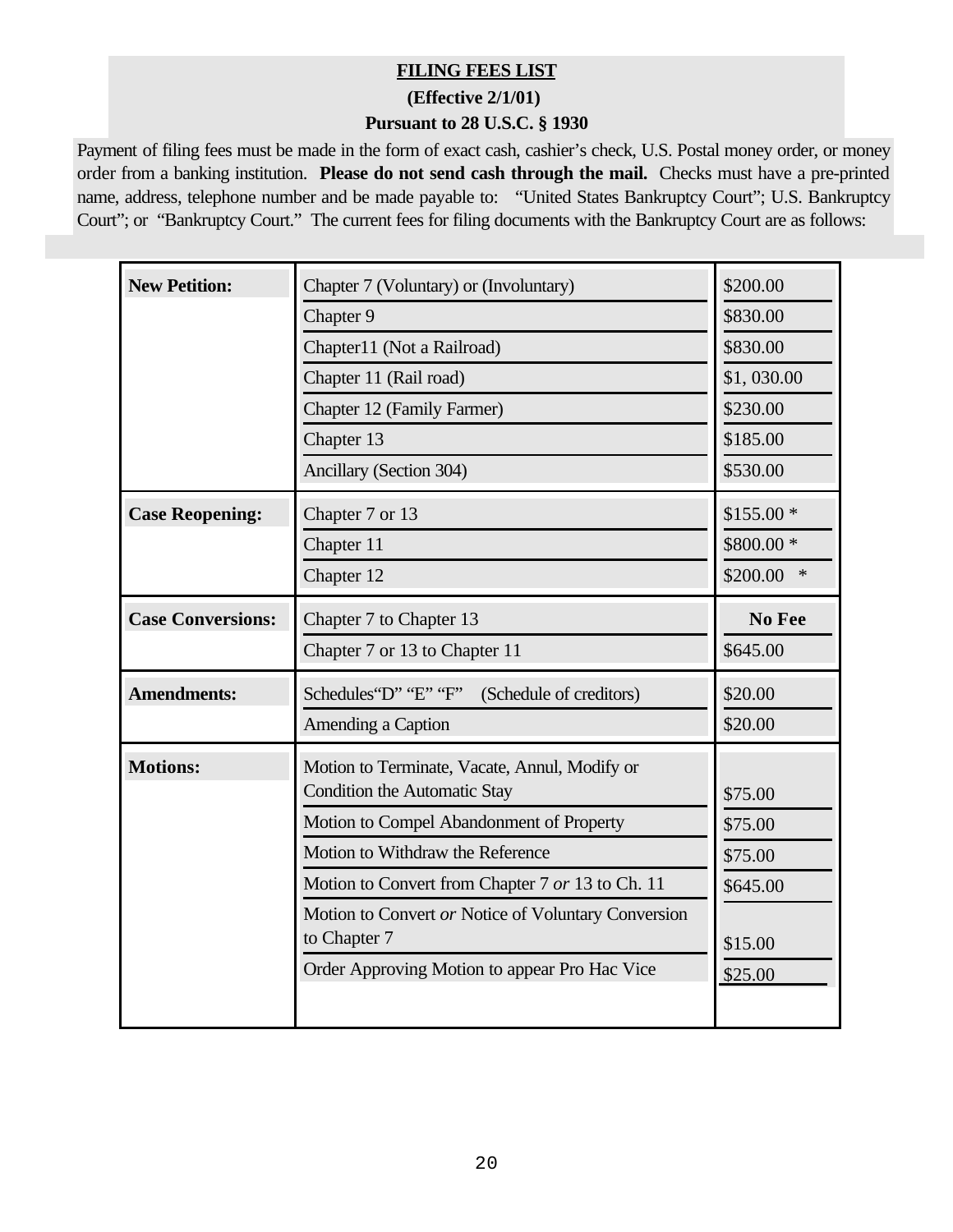| Other: | Appeals - Cases under the Bankruptcy Code               | \$105.00   |
|--------|---------------------------------------------------------|------------|
|        | Docketing of Cross Appeal                               | \$100.00   |
|        | <b>Bad Check Fee</b>                                    | \$35.00    |
|        | Complaints (Adversary Proceeding)                       | \$150.00   |
|        | <b>Certification Fee</b>                                | \$7.00     |
|        | Exemplifications                                        | \$14.00    |
|        | Filing or indexing any paper not in a case              | \$30.00    |
|        | Reproducing/Photocopies (per copy)                      | \$0.50     |
|        | Search of Records (per name or item)                    | \$20.00    |
|        | Registration of Judgment from Another District          |            |
|        | Deconsolidation of a Chapter 7 or 13                    | \$30.00    |
|        | Deconsolidation of a Chapter 11                         | $$77.50**$ |
|        | Per Page for public users obtaining information through | \$400.00** |
|        | <b>CM/ECF PACER</b>                                     | \$.07      |

\* Includes noticing fee for cases filed after 1/1/98.

\* The Court must collect this fee unless the reopening is to correct an administrative error or for actions related to the debtor's discharge.

\*\* The fee charged shall be equal to one-half the current filing fee for the Chapter under which the joint case was commenced.

# **(Rev. 1/12/01)**

#### 2. *Filing a Motion or Application*

Note: When submitting a motion, application or notice of proposed order electronically, the proposed order must be submitted on paper to the judge's chambers either prior to or at the time of the hearing or before the date and time of presentment. The order should reference the motion, application or notice of presentment number obtained when the document was filed electronically and attach a copy of the electronic case filing receipt. A disk containing the proposed order only in the WordPerfect format must be submitted to chambers together with the paper copy of the proposed order. Write directly on a label on the disk, the case number and the number of the motion, application or notice of proposed order to which the order on the disk relates.

- ' < Scroll down the Main Menu page and click on File A Document, or in the top window click on Bk Events.
- < Click on <u>Motions/Applications</u>.
- ' < Click on the white box and enter the case number.
	- < If the number is entered incorrectly, click on [Clear] to re-enter.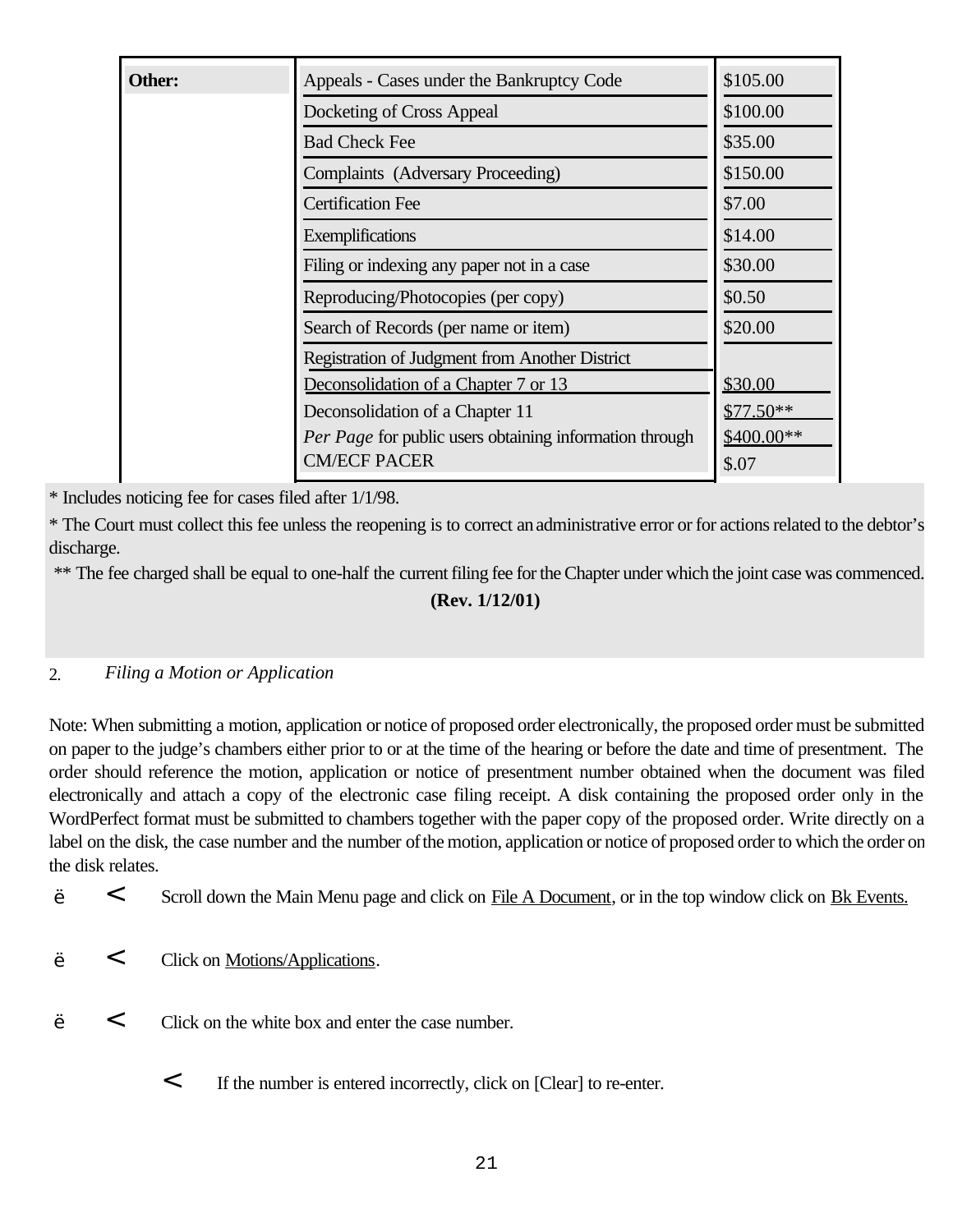- < If the computer prompts that you entered an invalid case number, click on BACK to re-enter.
- < When the case number is correct, click on [Next].
- ' < The case name and number will be displayed. Check whether the case number is correct. If it is incorrect, click on BACK to re-enter the case number. If unsure, the case name and number is hyperlinked, by clicking on the hyperlink, the docket sheet for the case will be displayed.
	- < If it is correct, scroll down to the bottom part of the screen and click on [Next].
	- ' < This screen prompts you to select or add the name of the party for whom you are filing the motion/application:
		- < Click on the arrow to the right of the white box to scroll through the list. If the name you're looking for appears, click on it to highlight it, then click on [Next].
		- < If the name does not appear, click on Add/create new party.
		- ' < This screen prompts you for the party's last name. In the white box enter at least the first letter of the party's last name or if the party is a business, at least the first letter of the business' name and click on [Search]. (Note: the first Letter should be capitalized)
			- < A box will appear listing all the parties in the database that match the name or containing the letters entered, if any.
			- < If the desired name is on the list, highlight it, by clicking on the name.
			- < Under the name selection box will be another selection box to determine the role of the party. Choose the appropriate role and highlight it by clicking on it, then click on [Submit].

If the desired name is not on the list or there are no names at all, make sure the spelling of name is correct. If the spelling is correct and the name is not in the database, click on [Create New Party].

- ' < Enter the information requested.
	- < At the bottom of the screen, click on [Submit].
- < After adding or creating a party you will be returned to the party selection screen.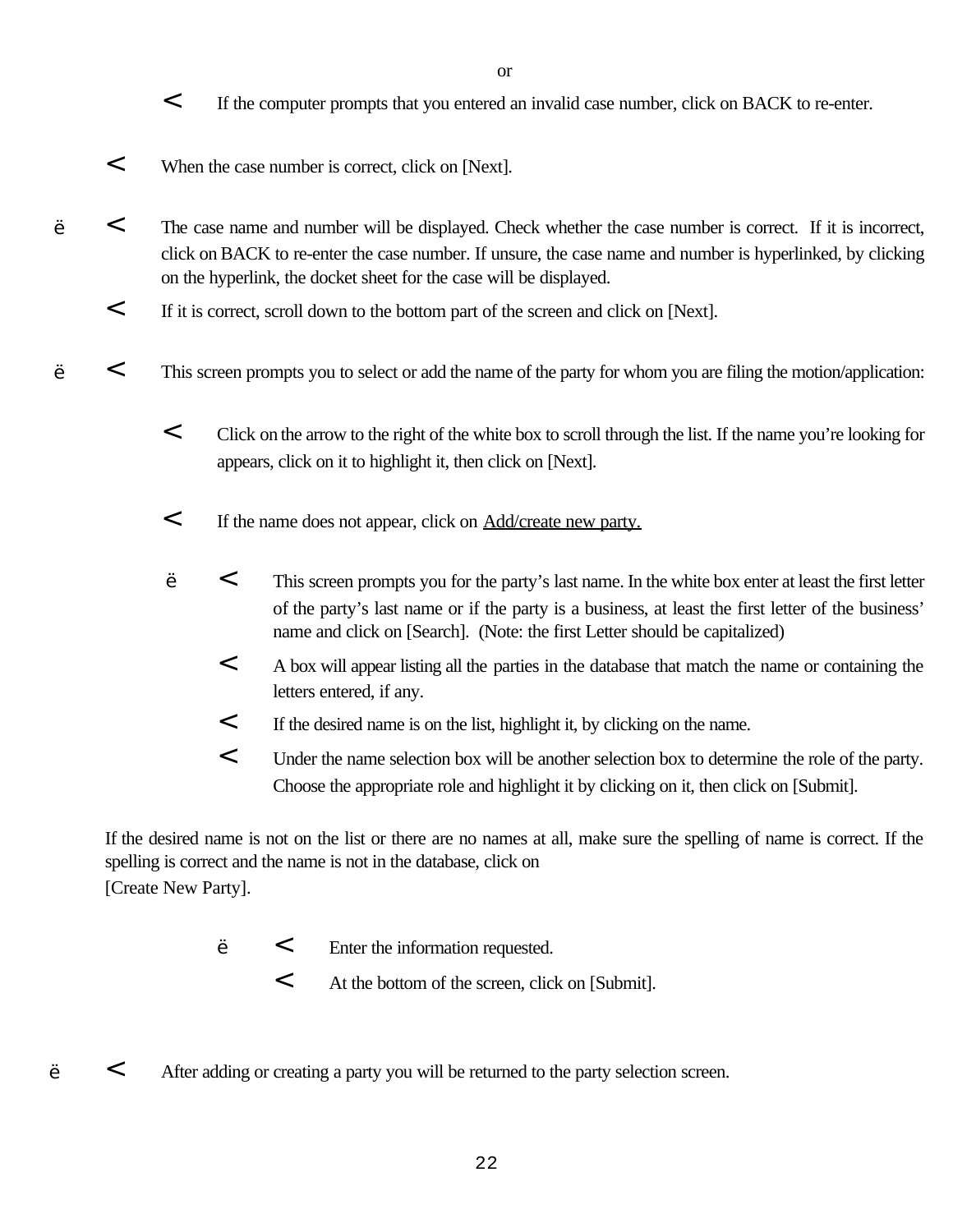- < From the list of parties shown, select the appropriate party and click on [Next].
- ' < The next screen prompts you to select the type of motion/application being filed:
	- < Use the up and down arrows to the right of the white box to find the type of motion or application to be filed, and click on it.
	- < If there is more than one form of relief being requested in the motion or application, press and hold down the Ctrl key, and click on the appropriate forms of relief sought. *(As with conventional filing, if one type of relief sought requires payment of a fee, combining that relief with other requests does not obviate the fee requirement and the fee is required for each relief sought which requires a fee.)*
	- < Scroll down and click on [Next].

'< The next screen prompts you to select the PDF filename of the document being filed. The file MUST be in a PDF format with a .PDF suffix. If not, it will not be readable by the system. If an attempt is made to upload a non-PDF file, or make a standard docket entry without also submitting a document, an error message will appear.

> To submit a PDF document, either (a) enter the full path name of the document to be filed in the space provided; or, (b) click on the [Browse] button to navigate to the appropriate directory and file to select the document. Two very important points must be noted here:

- (1) If the path name for the file is manually entered, be sure to include the drive name, if applicable, and the full directory path (*e.g.* c:\docs\answr.PDF).
- (2) To use the [Browse] option, use the mouse to select the directory in which the PDF version of the file is located and then select the file to be uploaded.
- < If there are no attachments to the motion, click on [Submit Document].
- < If there is an attachment to the motion (*e.g*. an exhibit, appendix, *etc*.):
- < Click on the box next to the words Last Document (above the filename box) to remove the check mark.
- < Click on [Submit Document].

If there are attachments, an additional screen is displayed (all exhibits must be attached to the motion, application or notice of proposed order).

> Note: If the attachments are voluminous, determine if submitting a summary or an extract of pertinent information is feasible or if everything is absolutely necessary for the motion, application or notice of proposed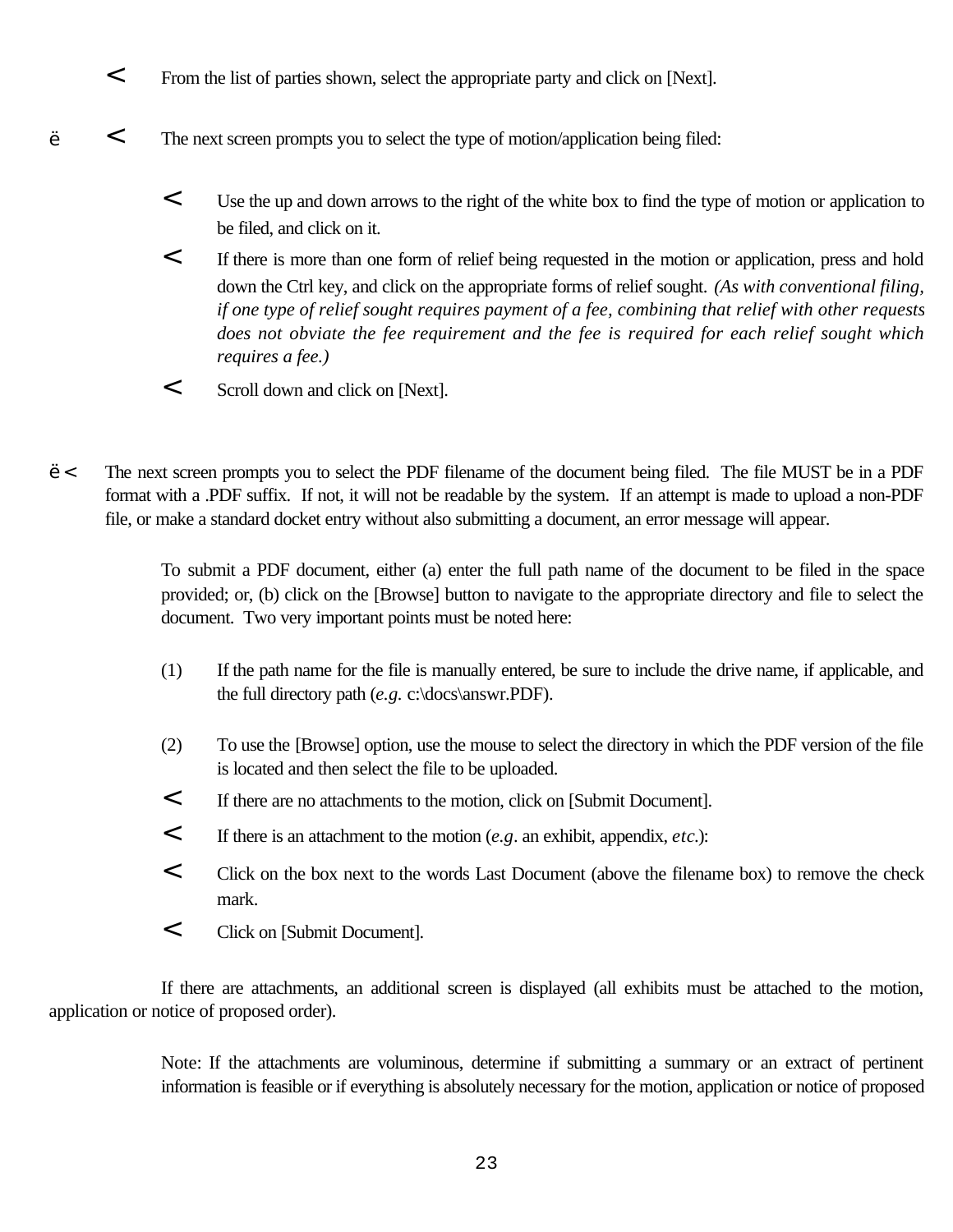order being filed. *e.g.* a copy of a document already filed in the electronic filing system can be referenced. It will automatically be hyperlinked.

- ' < Under Type of Attachment click on the arrow and click on the type of attachment.
	- < To describe the attachment more fully, click in the Description box and type in the description.
	- < For more than one attachment, click on the box next to Last Attachment to remove the check.
	- < At the prompt: Please select the PDF filename of the document you are filing, type in the PDF name of the attachment, or click on [Browse] to search for it.
	- < Scroll down and click on [Next].
	- < If there are additional attachments, repeat this sequence for each one.
- ' < If your document relates to an existing document in the case, click on the box to the left of Does this filing relates to an existing document in this case?.
	- < If the document requires a filing fee, the next line prompts entry of the receipt number for the paid fee. Click on the white box and enter the receipt number. Remember, if multiple reliefs are requested in the Motion, the appropriate filing fee must be paid for each - *e.g.*, a motion to lift the stay and/or to convert a chapter 11 to a chapter 7 requires a \$75.00 fee for the first and a \$15.00 fee for the second.

Note: Fees must be paid prior to electronically filing the document. For information on paying fees, see the section on filing fees in this manual.

Note: Calendar dates MUST be cleared through the courtroom deputy for the judge assigned to the case.

- < Click on Response due date box and enter the date a response (objection, *etc*.) is due or click on [Calendar] and a calendar for the current month will appear, by clicking on the appropriate date, the response date is set.
- < Scroll down and click on Presentment time box and enter the time of the hearing and check the AM or PM box.
- < Click on the Presentment date box and enter the time or click on [Calendar] and select the date.
- < Click on the arrow next to the Location box and select the proper location..
- < Scroll down and click on [Next].

If the document being filed relates to an existing document in the case, two additional screens are displayed:

' < On this screen select the type(s) of existing document(s) to which the one currently being filed relates: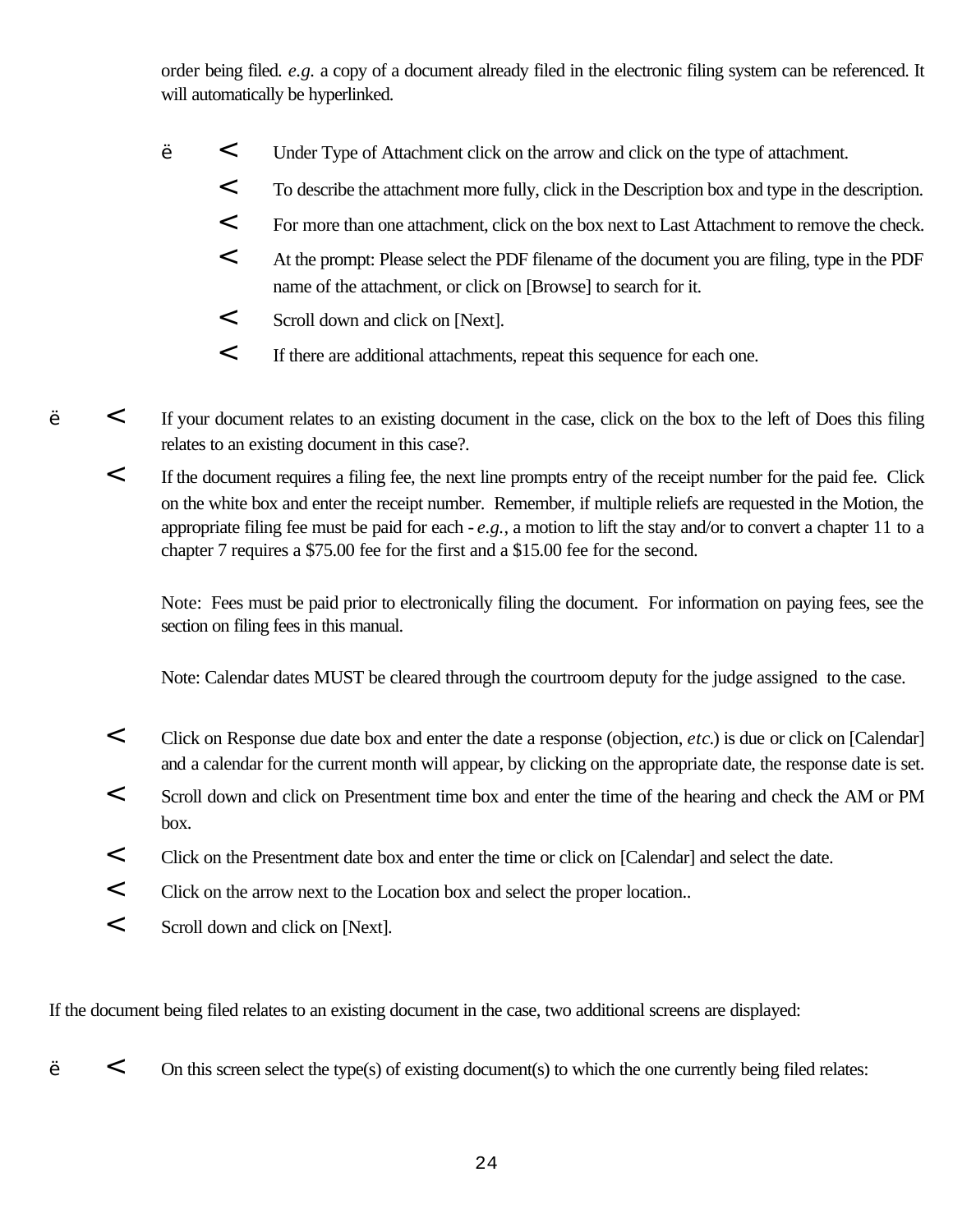- < Scroll through the list of document types using the arrows, and click on the one that applies.
- < To specify more than one existing document type, press and hold down the Ctrl key on your keyboard as you click on the additional ones.
- < Scroll down and click on [Submit].
- ' < On this screen select the specific existing documents to which the one currently being filed relates:
	- < Scroll through the list and click on the box to the left of each pre-existing document to which the current document relates.
	- < Scroll down and click on [Submit].
- ' < Refining the description of the document:
- < Click on the arrow next to the white box on the left and select the correct modifier, if necessary.
- < Click on the white box to the right and type in any additional description, if appropriate.
- < Continue to click on the blank boxes to add modifiers and descriptions of additional motions/applications, if the document contains more than one.
- < Click on [Submit].
- ' < Give final approval to the entry by following instructions on the screen.
- < To modify a previous screen, click on BACK at the top of the Netscape screen to find the screen to be modified.
- < Click on [Submit] or [Next]. You must re-enter all screens from that point on.
- < When you arrive at the Final Approval screen, if the entry is correct, scroll down and click on Submit filing to court..
- < To abort the entry, click on BK Events or AP Events to restart. This can only be done prior to submission to the court.

' After final approval is given, the next screen displays the official filing receipt (Exhibit 6)

Note: Print a copy of this receipt. You will never again have an opportunity to generate a copy of this screen.

- < This screen gives you confirmation that the system has received the entry, and the document is now an official court document. It also tells you the date and time your transaction was received by the court, and the number assigned to the document. For future reference, please note this number on the PDF document file. Scroll down to view the entire receipt.
- < To print out the receipt, click on FILE at the top of the Netscape screen, and select PRINT FRAME.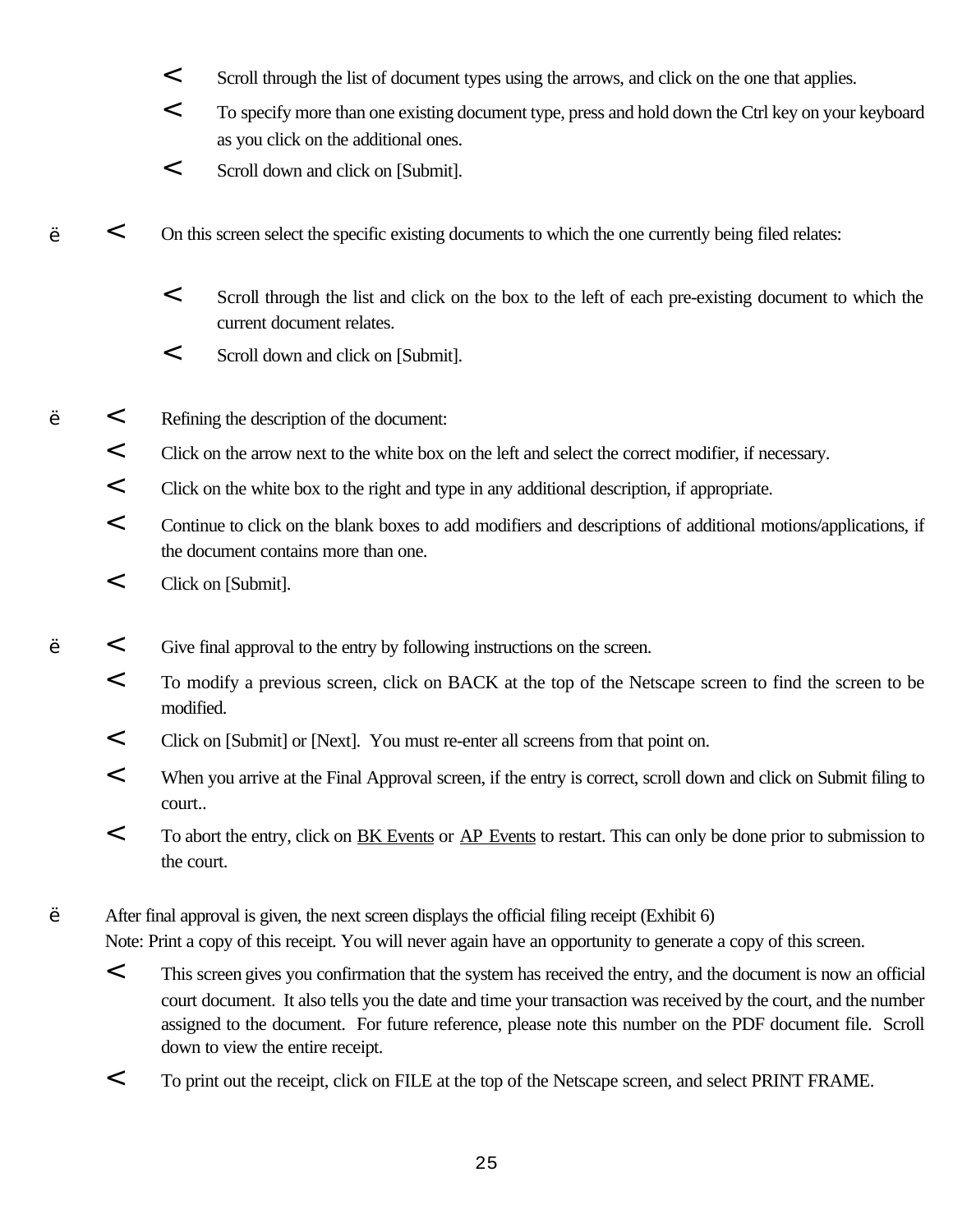Note: It is suggested that paper copies of receipts be maintained at all times so that should questions arise, answers may be quickly obtained. A copy of this receipt should also be submitted with the chamber's copy of the document.

- < To continue in the system, click on Main Menu.
- < To exit the system, click on HOME, then click on FILE at the top of the Netscape screen, and select EXIT.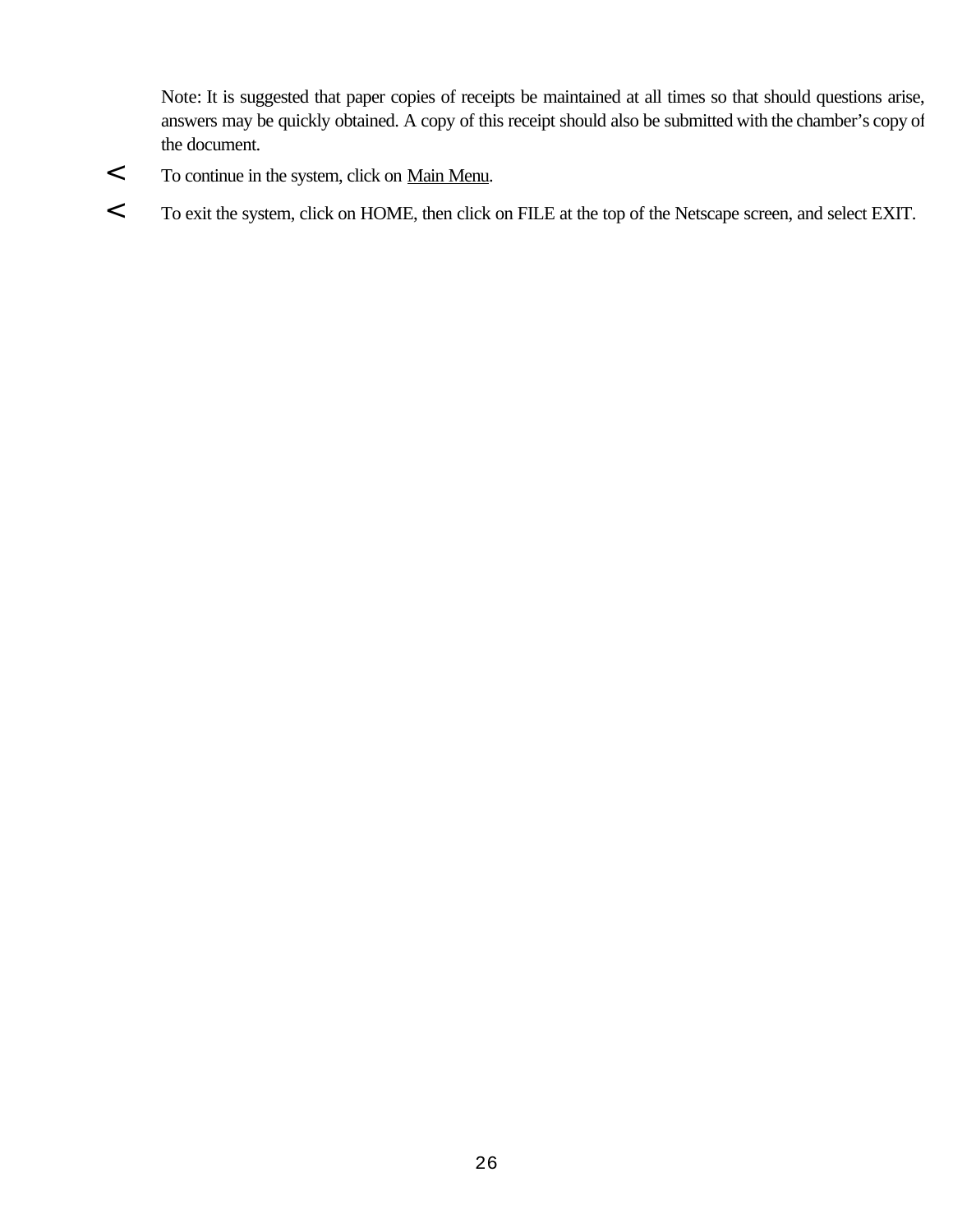**U.S. Bankruptcy Court** Southern District of New York Notice of Electronic Filing

The following transaction was received from Edwards, Gerald on 4/17/1998 at 10:18am Case Name: Dewey L Care Case Number: 71-00010 **Related To Case Number:** Document Number: 20

Docket Text:

Application to Appoint Vito Genna as Tester filed by Edwards, Gerald on behalf of Care, Dewey (Edwards, Gerald)

The following document(s) are associated with this transaction:

Document description: Main Document Original filename: A/relief.pdf **Electronic document Stamp:** [STAMP NYSBStamp\_ID=842906028 [Date=4/17/1998] [FileNumber=1130-0] [11 581e0bb2e8a915ccc337eebd91ea33f541c931113a2c5fecc105810342b15326c01411 80046c45d7699f4d723eb3318a91e87b780a76af621f47b0f2c490ad]]

#### Filing Other Types of Documents  $3<sub>1</sub>$

군로

To file a document other than a motion or application, make the appropriate selection from the File A Document menu. The screens that follow will be very similar to those described above for filing a motion.

े <sub>पुरा</sub>व

Contact the Court's Technical Help Desk at (212) 668-2870 Ext. 3522 between 8:30 AM and 5:00 PM, New York time, Monday through Friday, for assistance.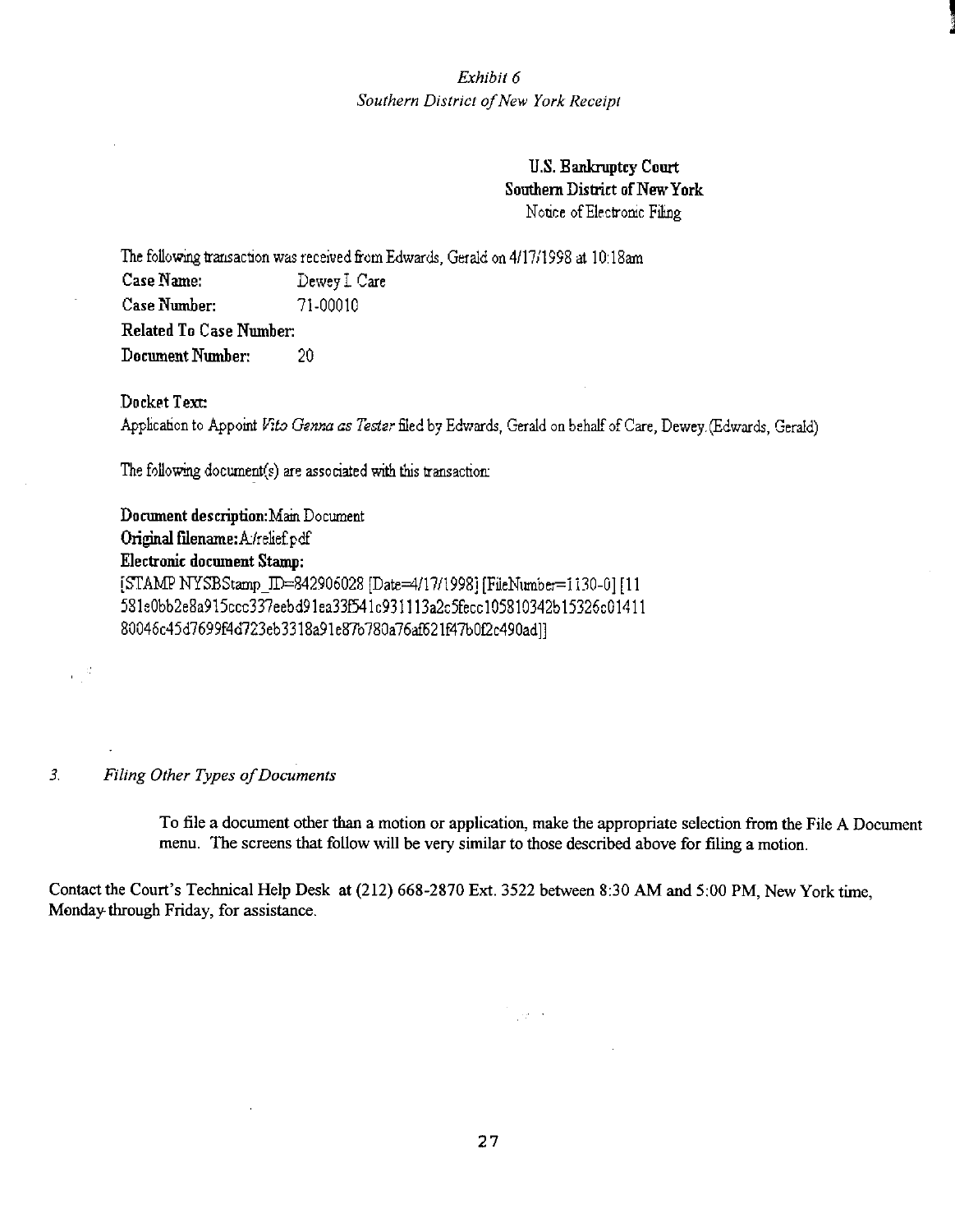

Clicking on Reports in the menu window brings you to the reports menu screen (Exhibit 7), listing the reports that can be produced.

> Exhibit 7 Southern District of New York Report Page

#### A. QUERY MODULE

 $\mathbb{R}^2$ 

The Query Module selection allows you to query a case for information such as all parties involved in the case and their roles and information on parties in the case (address, telephone number, etc.)

- $\Box$ ▶ After clicking on Query Module from the Reports menu, the Query search clues screen will appear. Enter the information about the party you would like to look up. The more information entered the narrower the search will be (Note: names are case sensitive.) After entering the information click on [Run Query].
	- $\blacktriangleright$  $\Box$ After running the query the next screen will display a list of all parties matching the search criteria entered. All the names, if any, are hyperlinked. Click on the desired name to continue. If nothing matches, click on the BACK button and try a different search criteria.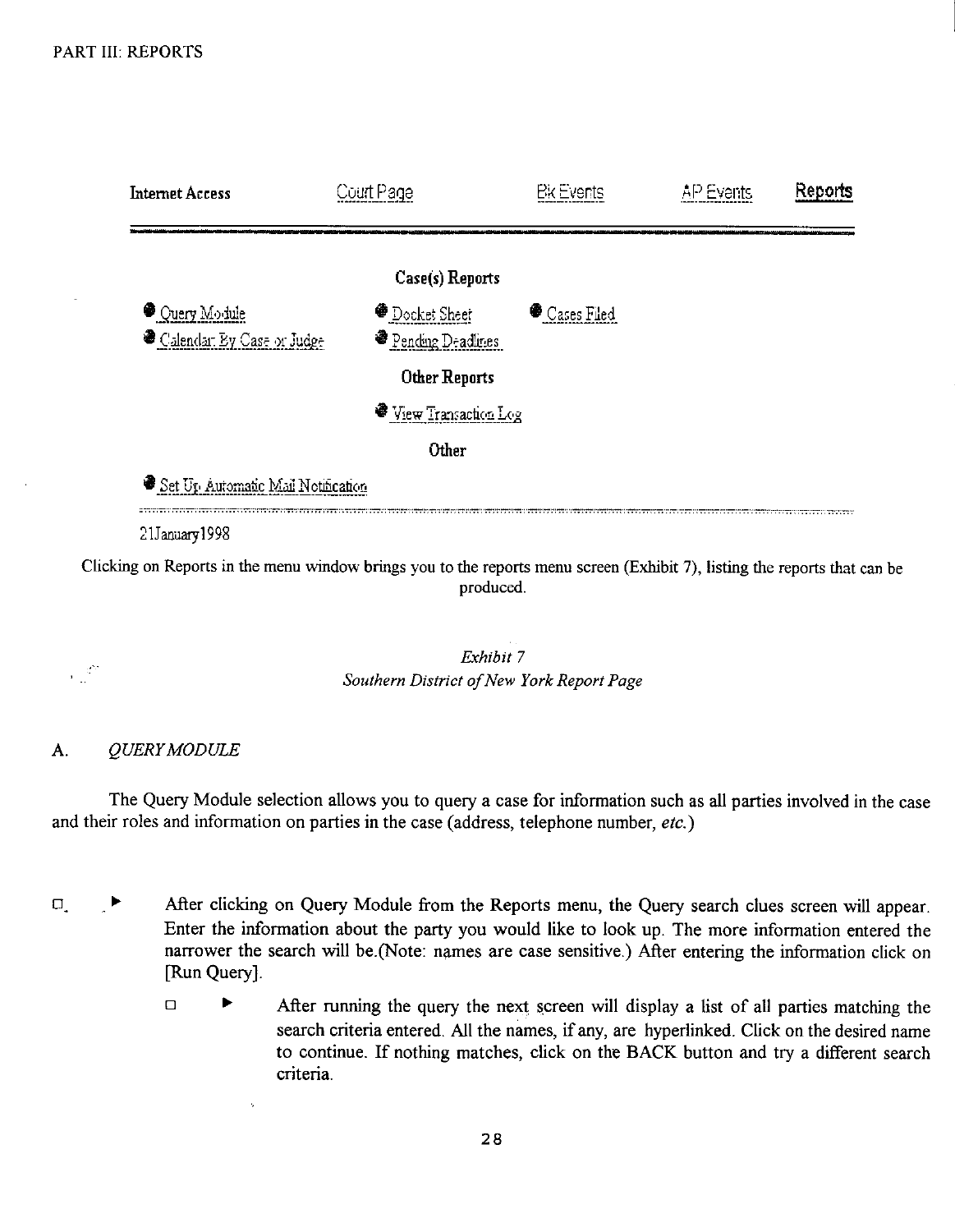- <sup>9</sup> < This screen displays a list of all cases to which the party you selected is a part. The cases on the list are hyperlinked. To go to the desired case, simply click on it.
- <sup>9</sup> < The next screen displays brief information on the case and allows you to get detailed information on the case.

#### B. *DOCKET SHEET*

- < Click on Docket Sheet.
- ' < In the white box enter the case number.
	- < If the number is entered incorrectly, scroll down and click on [Clear] to re-enter.

or

- < If the computer prompts that an invalid case number has been entered, click on BACK at the top of the Netscape screen to re-enter.
- < Specify whether the entries should be displayed by filing date or entry date by clicking in the appropriate circle.
- < Specify whether the entries should be displayed in ascending or descending document number order by clicking in the appropriate circle.
- < Enter a Start date and End date in the appropriate boxes if it is desired only to have the report display entries for a certain date range.
- < Enter a Start document range number and End document range number if it is desired to have the report display document numbers in a certain number range. Note: Date range and document range can be used together if desired.
- < Scroll down and click on [Run Report].
- ' < The computer displays the docket sheet.
	- < You may scroll through by using the up and down arrows on the bar to the right of the list.
	- < If you want to view an actual document described on the docket sheet, click on the document number.

#### C. *CASES FILED*

- < Click on Cases Filed.
- ' < On this screen enter the selection criteria for the cases that you want displayed.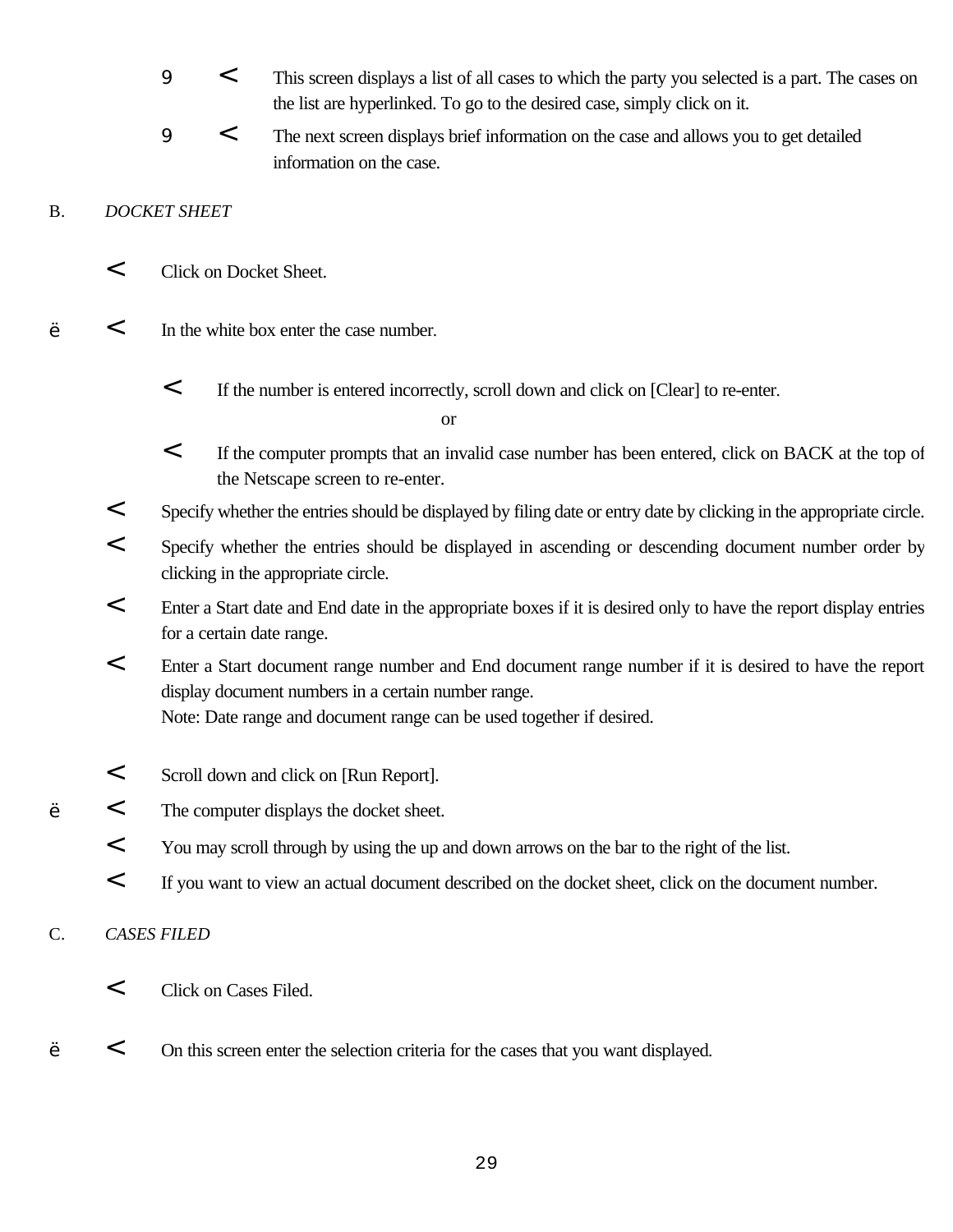- < If none of the options are chosen and you click on [Run Report], all the cases on the system will be displayed. By using the various options you can narrow your search down to specific cases.
- < There are two check boxes at the bottom of the screen , Open Cases Only and Show Borders on Report. Open cases only allows the report to display cases that are currently open. By removing that option, cases that are closed or dismissed will also be displayed on the report. Show borders on report determines whether or not there are borders on the report. Borders make reading the report easier, but the report will run a bit faster if this option is off.
- < After the desired options are selected, if any, click on [Run Report].
- ' < The Reports screen displays the reports that fall within the criteria you selected, if any. The case name and number with brief summary information on the case will be displayed. The case name and number will be hyperlinked, so if the docket sheet on a case is desired, simply click on that case.
- < At the bottom of the screen will be a summary of the case selection criteria that was used. This can be used to review the selections made and verify the report displayed is what was requested.

# D. *CALENDAR: BY CASE OR JUDGE*

- < Click on Calendar: By Case or Judge.
- ' < On this screen you will have two choices:
	- < Either enter the case number in the top white box for the particular case that you wish to see the calendar for, or;
	- < Click on the arrow next to the bottom box to bring up a list of judges. Choose the judge for whom you want to see a calendar by clicking on the name you want.
	- < After the choice has been made click on [Next] to continue.
	- ' < This screen displays a Calendar of the current month and for each day, a brief summary of each of the calendar events for that day.
	- < The events have their docket number hyperlinked to bring up the actual document. The events also have a check box next to them. By clicking the check box the complete docket for the event is displayed.
	- < At the bottom of the calendar the words Last Month and Next Month are displayed. By clicking on either you can see the previous month's calendar or the next month's calendar.

Note: This Calendar displays events set only for cases filed on the electronic case filing system and is not a full, complete and correct copy of the judges entire calendar.

#### E. *VIEW TRANSACTION LOG*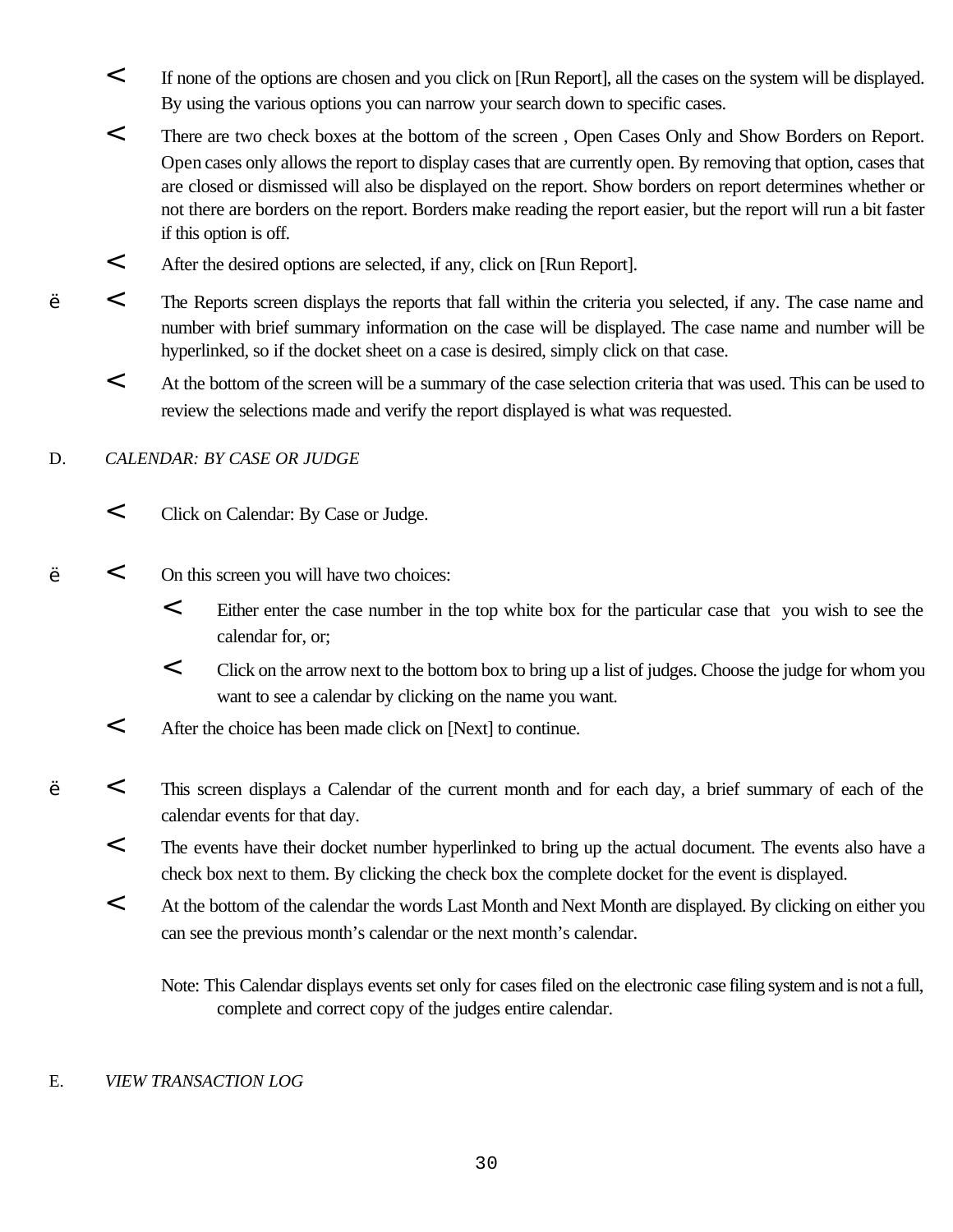The view transaction log option allows you to see all activity done with your account.

Using this option you can verify what was done using your password. We suggest that you use this to keep track of what was done with your password. If you discover any discrepancies, please do not hesitate to call the Court's Technical Help Desk at (212) 668-2870 Ext. 3522

- < Click on View Transaction Log.
- ' < This is the date selection screen. Enter the date range on which you wish to check any activity and then click on [Submit].
	- ' < This screen will display the transactions completed during the date range specified and will display the docket event for each transaction.

#### F. *SET UP AUTOMATIC MAIL NOTIFICATION*

This option allows notification to be sent to e-mail addresses that you specify when- ever there is any activity in any cases that you have designated.

- < Click on Set Up Automatic Mail Notification.
- ' < The set up screen is displayed. Following are the steps to follow to set up the automatic mail notification:
- < (1) There is a check off box to receive notification for all cases to which you are party, this defaults to on. Under that check off box is another box, where other case numbers you wish to be notified on can be entered. Enter as many cases as necessary.
- < (2) There is a check off box if you wish to receive a copy of the notice of electronic filing in each of the cases selected in step one. This option defaults to on.
- < (3) There is a check off box if you wish to receive a listing at the end of the day of all cases that had filings during the day.
- < (4) in the box provided enter all e-mail addresses that you want the information indicated in steps 1-3 to be sent . Enter as many e-mail addresses as needed, one per line.
- < Once satisfied with the choices made, click on [Next].
- ' < This screen will display a summary of the choices made and e-mail addresses indicated.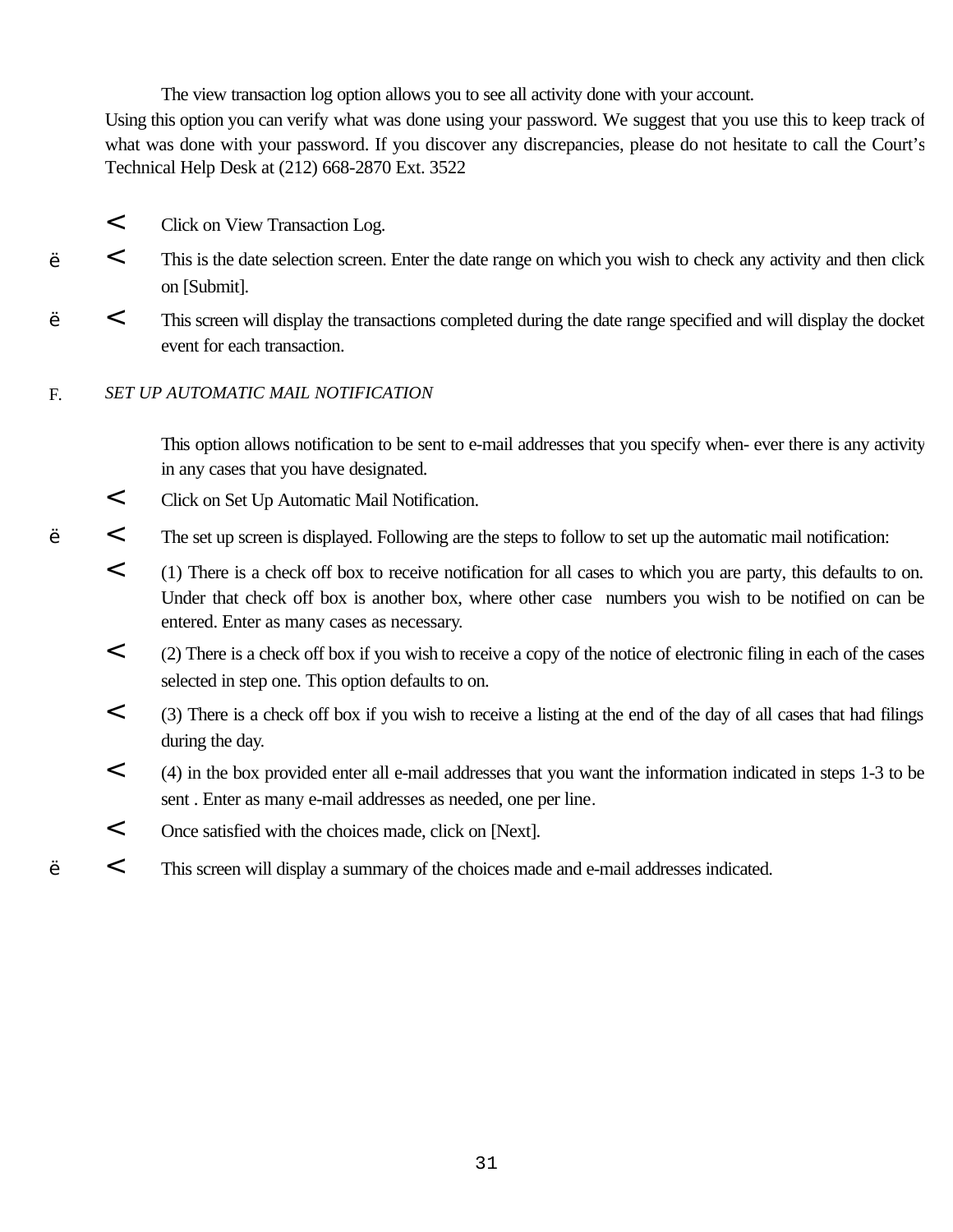#### *APPENDIX I*

# *Technical Notes*

*Last revision: June 5, 1997*

#### *Imaging documents*

The court uses the following hardware and software to convert paper documents to PDF format. Although the software is required of all electronic filing system users, any compatible hardware with adequate capacity may be used.

Hardware: PC - Dell Pentium 133 SCANNER - HP ScanJet IIc with optional sheet feeder SCSI card Adaptec AHA 1522B (ISA Plug and Play fast SCSI-2)

Software: Adobe Acrobat - version 3.0

Stats: Pages per minute 3 file size - 30K (approximately) dots per inch - 200

#### *KNOWN PROBLEMS*

1) Converting documents to PDF.

If WordPerfect 5.1 or 7.0 is used to write the document, and the document is more than three pages, Adobe Acrobat will not convert all pages to the PDF format. The converted document will have missing pages. Use Adobe Exchange to ensure the integrity of the converted PDF document.

2) Cannot login to the LIVE SYSTEM.

A) A session can only be established using Netscape Navigator 3.0 or higher. DO NOT use America On Line's version of Netscape Navigator, or a version of Netscape Navigator lower then 3.0.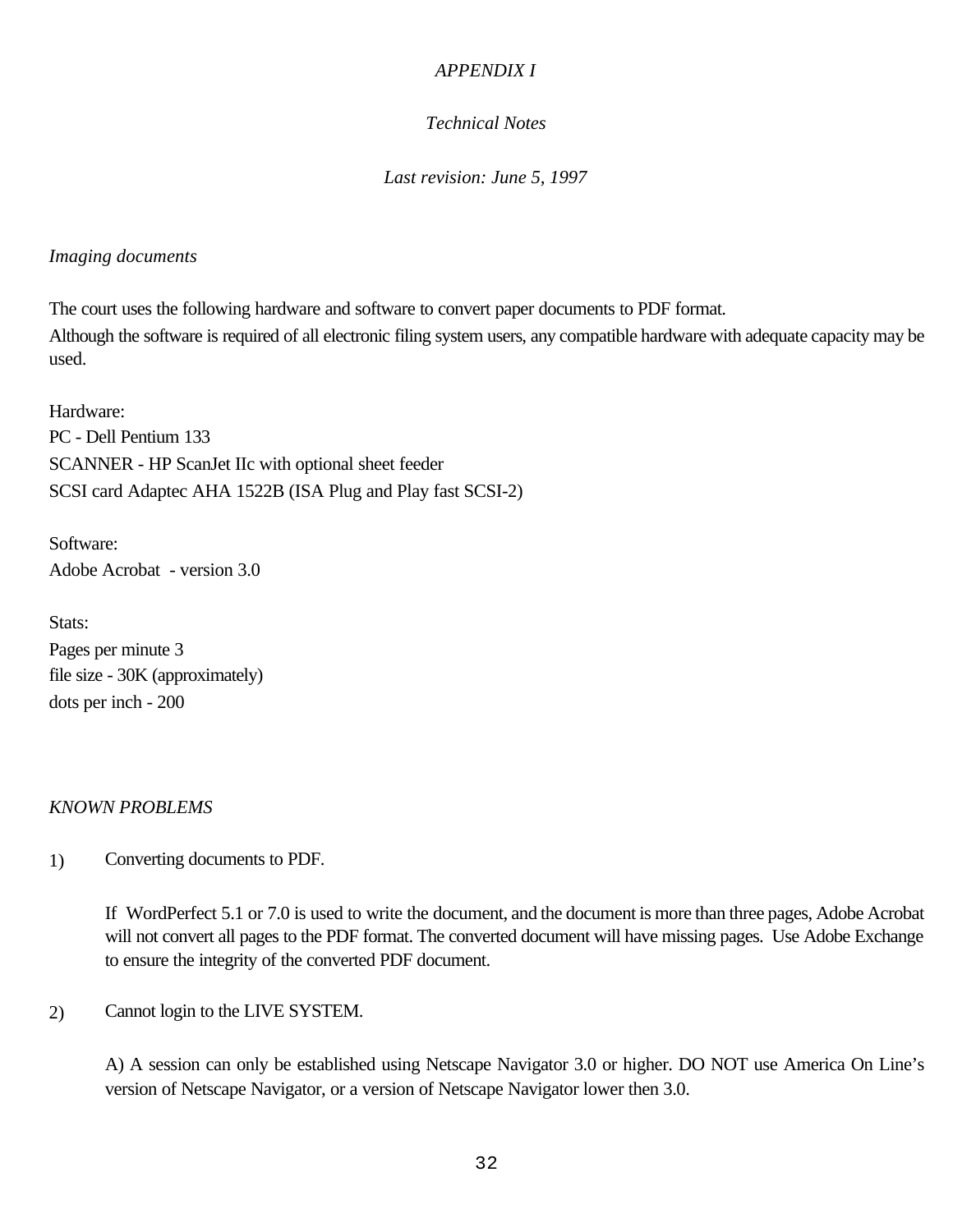B) Call the Court's Technical Help Desk at (212) 668-2870, Ext. 3522.

- 3) To ensure the documents transmitted have arrived in their entirety, it is important to read the document after it is received by the court. This can be done by viewing the docket sheet for the case and selecting the transmitted document. The number of the transmitted document appears on your electronic filing receipt.
- 4) System seems slow and unresponsive.

It is recommended that the Internet provider that is used is capable of giving a connection speed of 56kps minimum. *Note:* Connection can be made at speeds less that the recommended 56kps, however system performance may be less that optimal. *i.e.* slow response time and access.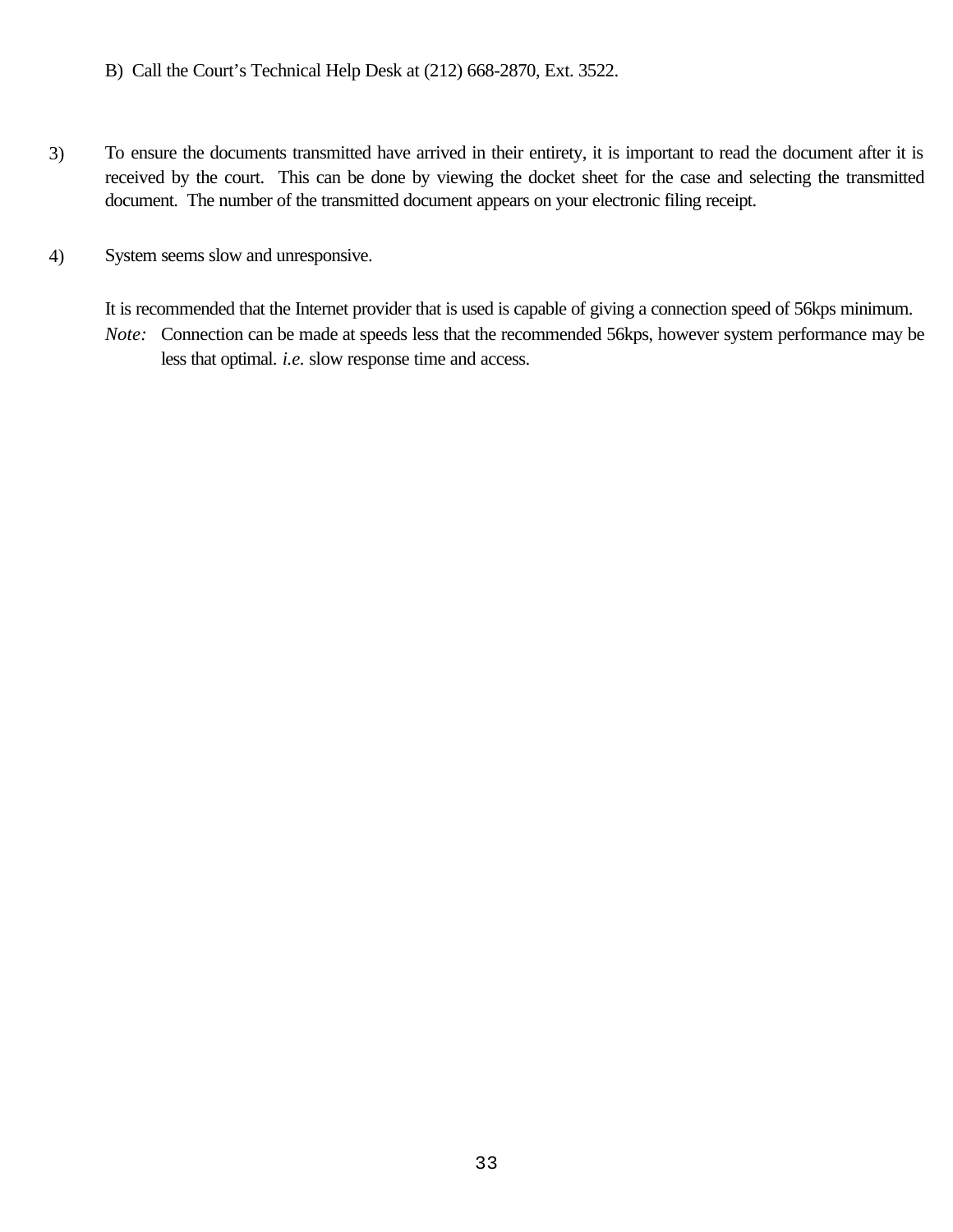# *United States Bankruptcy Court, Southern District of New York*

*===========================================================*

# *Glossary of Events by Category*

*and*

*Glossary of Events in Alphabetical Order* 

*Last revision: June 14, 1999*

===================================================================

**Section A: Glossary of Events by Category**

# **Adversary Proceedings: Answers/Responses**

Answer Answer to Complaint Answer to Complaint & Counterclaim Answer to Complaint & Crossclaim Answer to Complaint with Crossclaim & Counterclaim Answer to Intervenors Complaint Answer to Third Party Complaint Amended Complaint Certificate of Service Counterclaim Crossclaim Reply

# **Adversary Proceedings: Complaint**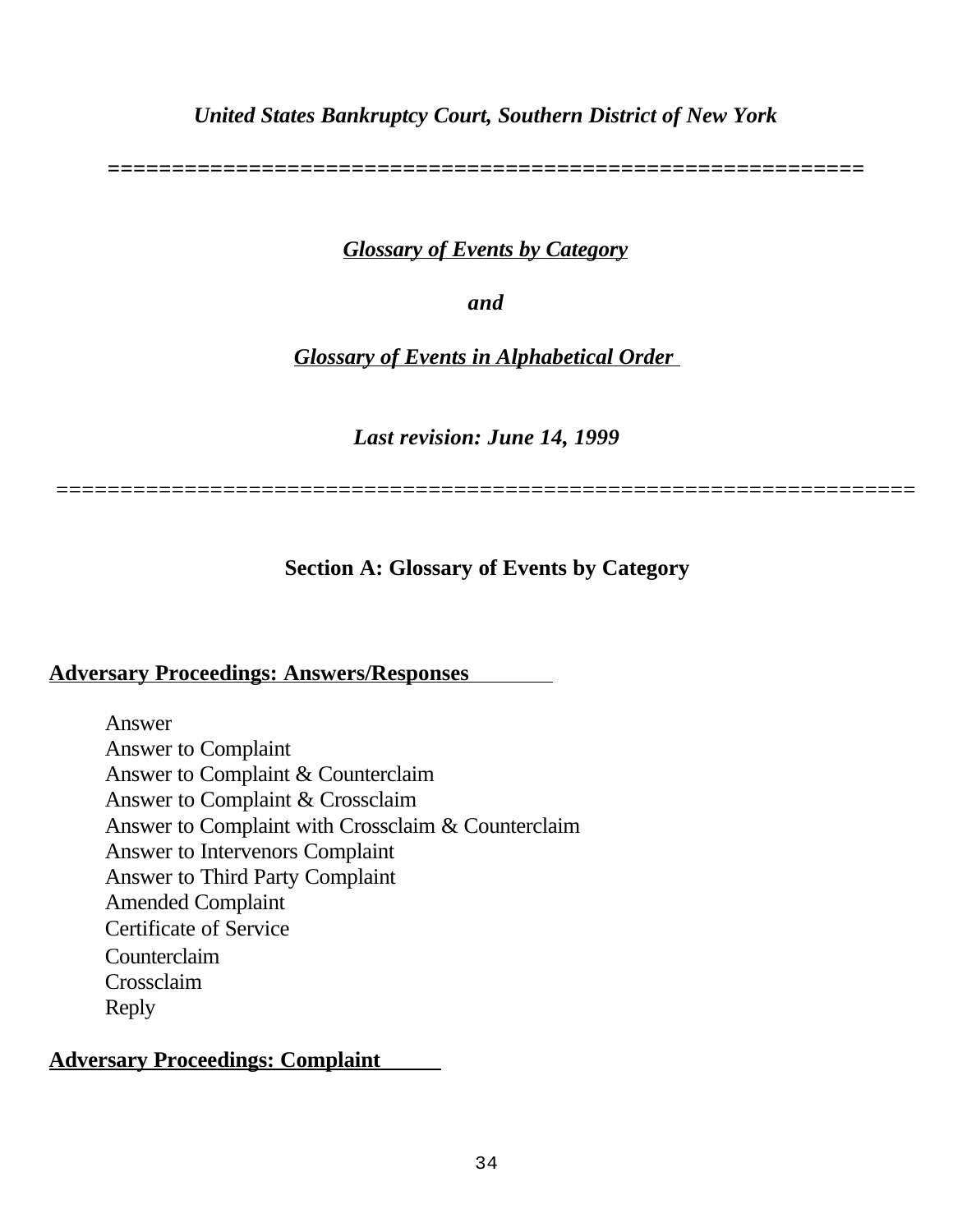Complaint Amended Complaint Counterclaim Crossclaim Intervenors Complaint Summons and Notice of Pre-trial Conference Summons Issued Third-Party Complaint Third-Party Summons

# **Adversary Proceedings: Motions**

Certificate of Service Counterstatement of Undisputed Fact Motion for Attachment Motion for More Definite Statement Motion for Preliminary Injunction Motion for Sanctions Motion for Summary Judgment Motion for Temporary Restraining Order Motion to Avoid Lien Motion to Consolidate for Trial Motion to Dismiss Adversary Proceeding Motion to Dismiss Party Motion to Intervene Motion to Join Motion to Sever Statement of Undisputed Fact

# **Adversary Proceedings: Notices**

Bill of Costs Clerk's Entry of Default Interrogatories Notice of Appearance in Adversary Proceeding Satisfaction of Judgment

# **Adversary Proceedings: Summons**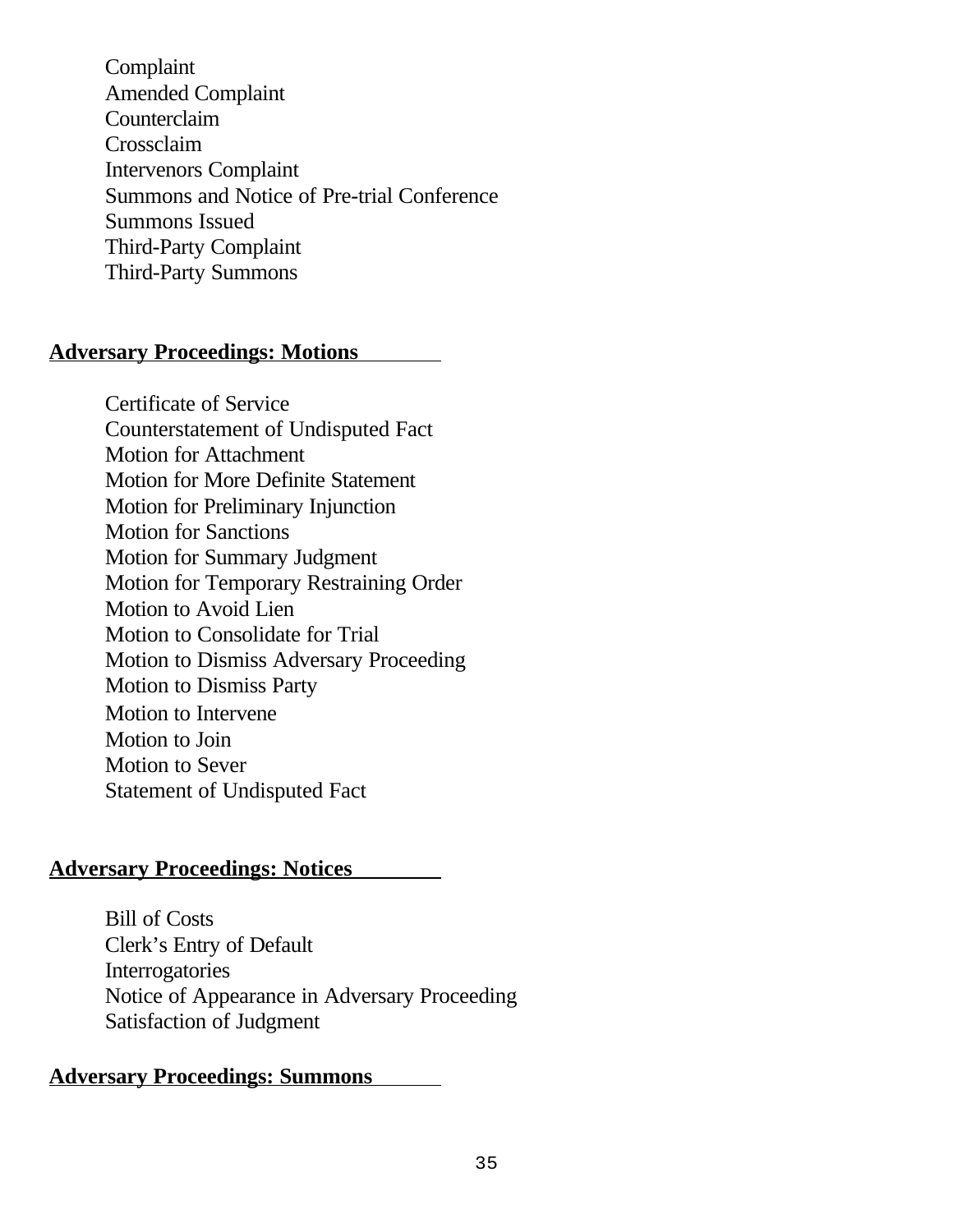# Summons

# **Answers/Responses**

Affidavit **Affirmation** Answer to Involuntary Petition Answer to Section 304 Petition Consent **Declaration** Memorandum of Law **Objection** Objection to Motion Opposition Opposition Brief Reply Reply to Motion Response to Motion Response **Statement** Statement of No Objection Sur-Reply to Motion

# **Appeals**

Civil Cover Sheet Counter Designation (appellee) Cross-Appeal (fee) Designation of Contents (appellant) District Court Rule 9 Statement In Forma Pauperis Application Motion for Leave to Appeal Motion for Stay Pending Appeal Notice of Appeal (fee) Request for Stay Pending Appeal Statement of Issues **Transcript** Transmittal of Addendum-Appeal Record

# **Claim Actions**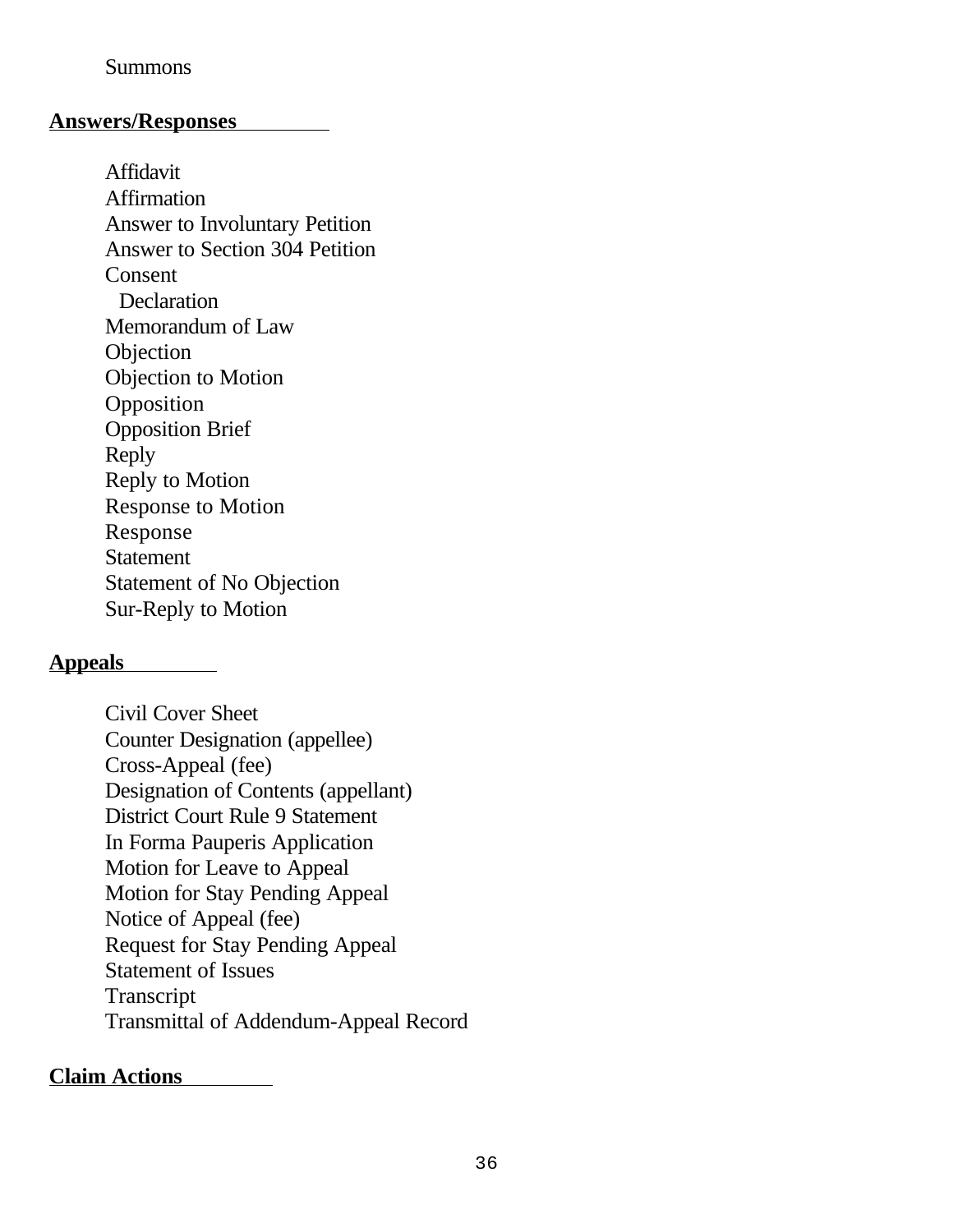Acknowledgment of Transfer FRBP 3001(e)1 Acknowledgment of Transfer FRBP 3001(e)3 Certificate of Mailing to Claims Agent Motion for Reclamation of Claim Motion to Allow Claims Motion to Expunge Claims Motion to Reclassify Claims Motion to Reduce Claims Motion to Set Last Day to File Administrative Claims Motion to Set Last Day to File Proofs of Claim Notice to Transferor Objection Notice FRBP 3001(e) 24 Objection to Claims Objection to Transfer Reclamation of Claim Transfer Agreement FRBP 3001(e) Withdrawal of Claim

# **Others (All Users)**

Accounting of Receiver Affidavit Affidavit of Service Amended Schedule F (fee) Amendment to Schedules Appraisal Auctioneer's Report of Sale Bankruptcy Closing Report Case Related Flag Certificate of Mailing Certificate of Service District Court Rule 9 Statement Examiner's Report Findings of Fact & Conclusions of Law Interrogatories **L**etter **Matrix** Mediator's Final Report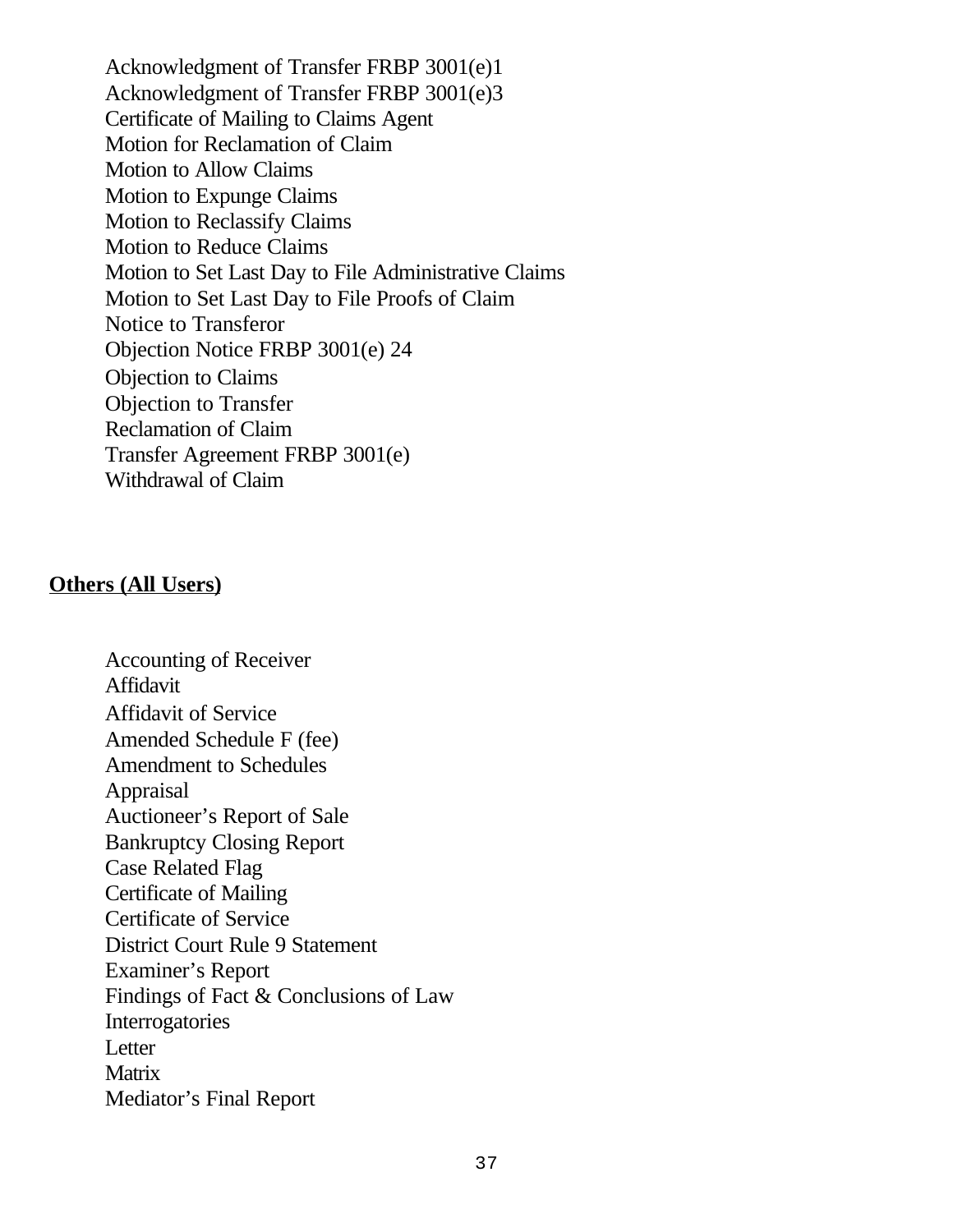Operating Report Post-Confirmation Report Reaffirmation Agreement Rule 2016 Statement **Schedules** Statement of Attorney Compensation Statement of Financial Affairs Statement of Undisputed Facts **Stipulation** Special Fee Paid Summons (BK Only)(Involuntary) Summons Service Executed Summons Service Unexecuted Transcript Voluntary Petition (Chapter 13) Voluntary Petition (Chapter 11) Voluntary Petition (Chapter 7)

# **Application/Motion**

Application for Appointment of Chapter 11 Examiner Application for Appointment of Chapter 11 Trustee Application for Ex Parte Relief Application for Final Decree Application for Final Professional Compensation Application for FRBP 2004 Examination Application for Interim Professional Compensation Application for Pro Hac Vice Admission Application to Appoint Application to Employ Application to Extend Time to File Schedules Application to Pay Taxes Motion for Adequate Protection Motion for Adjournment Motion for Contempt Motion for Default Judgement Motion for Examination Motion for Hardship Discharge Motion for Joint Administration Motion for Mediation Motion for More Definite Statement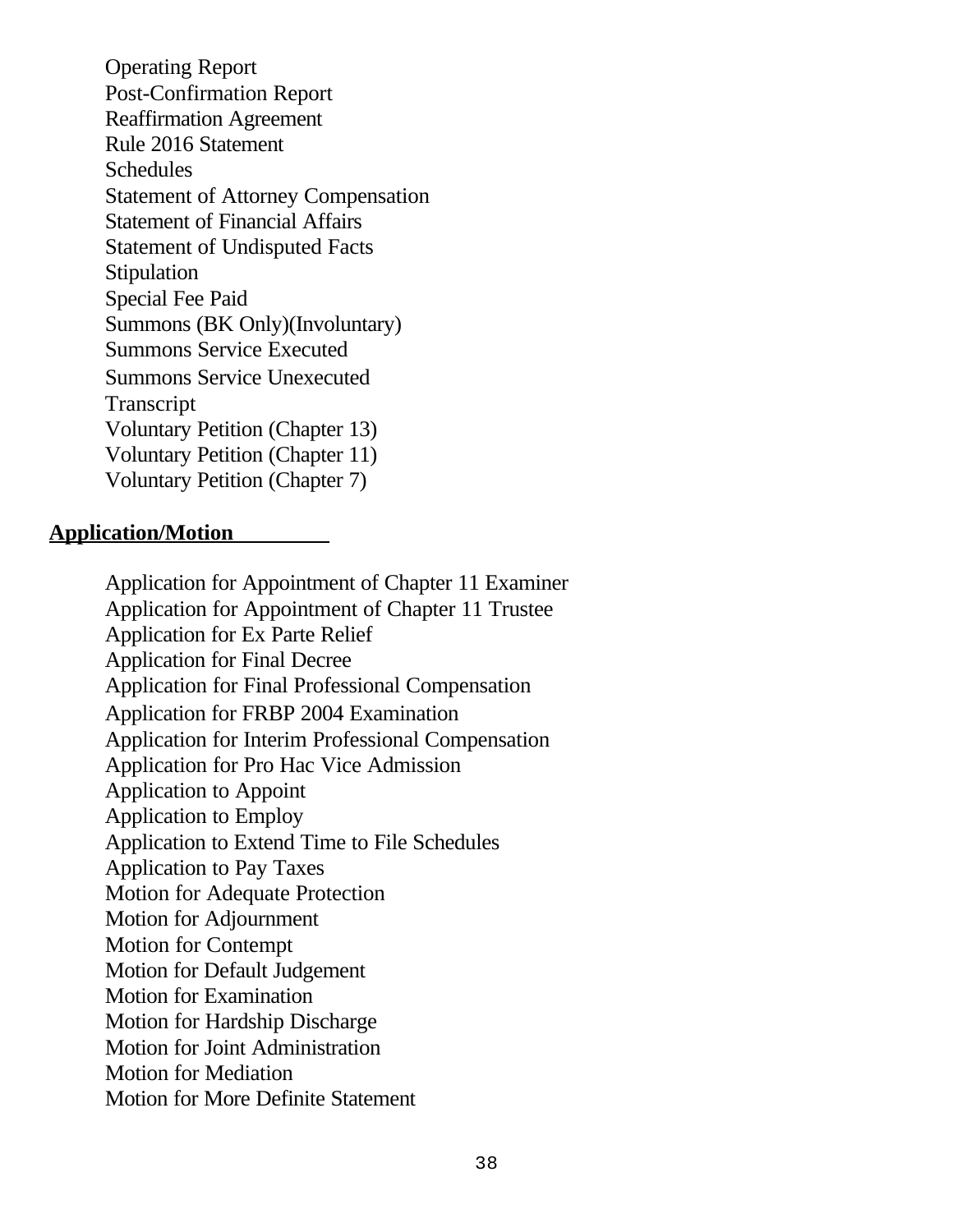Motion for Payment of Administrative Expenses Motion for Preliminary Injunction Motion for Protective Order Motion for Reargument FRCP 59 Motion for Recusal Motion for Relief from Stay (fee) Motion for Sanctions Motion for Stay Pending Appeal Motion for Summary Judgment Motion for Temporary Restraining Order Motion for Turnover Motion to Add Creditors (fee) Motion to Allow Motion to Allow Claims Motion to Allow Payment of Arrearage Motion to Amend Motion to Amend Caption (fee) Motion to Appoint Motion to Appoint Committee Motion to Appoint Examiner Motion to Appoint Trustee Motion to Approve Motion to Approve Compromise Motion to Approve Debtor in Possession Financing Motion to Approve Use of Cash Collateral Motion to Assume Motion to Authorize Motion to Borrow Motion to Compel Motion to Compel Abandonment of Property (fee) Motion to Consolidate for Trial Motion to Convert Case 11 to 13 Motion to Convert Case 11 to 7 (fee) Motion to Convert Case 7 to 11 (fee) Motion to Deposit Funds Motion to Designate Motion to Determine Tax Liability Motion to Disallow Claims Motion to Disband Committee Motion to Dismiss Adversary Proceeding Motion to Dismiss Case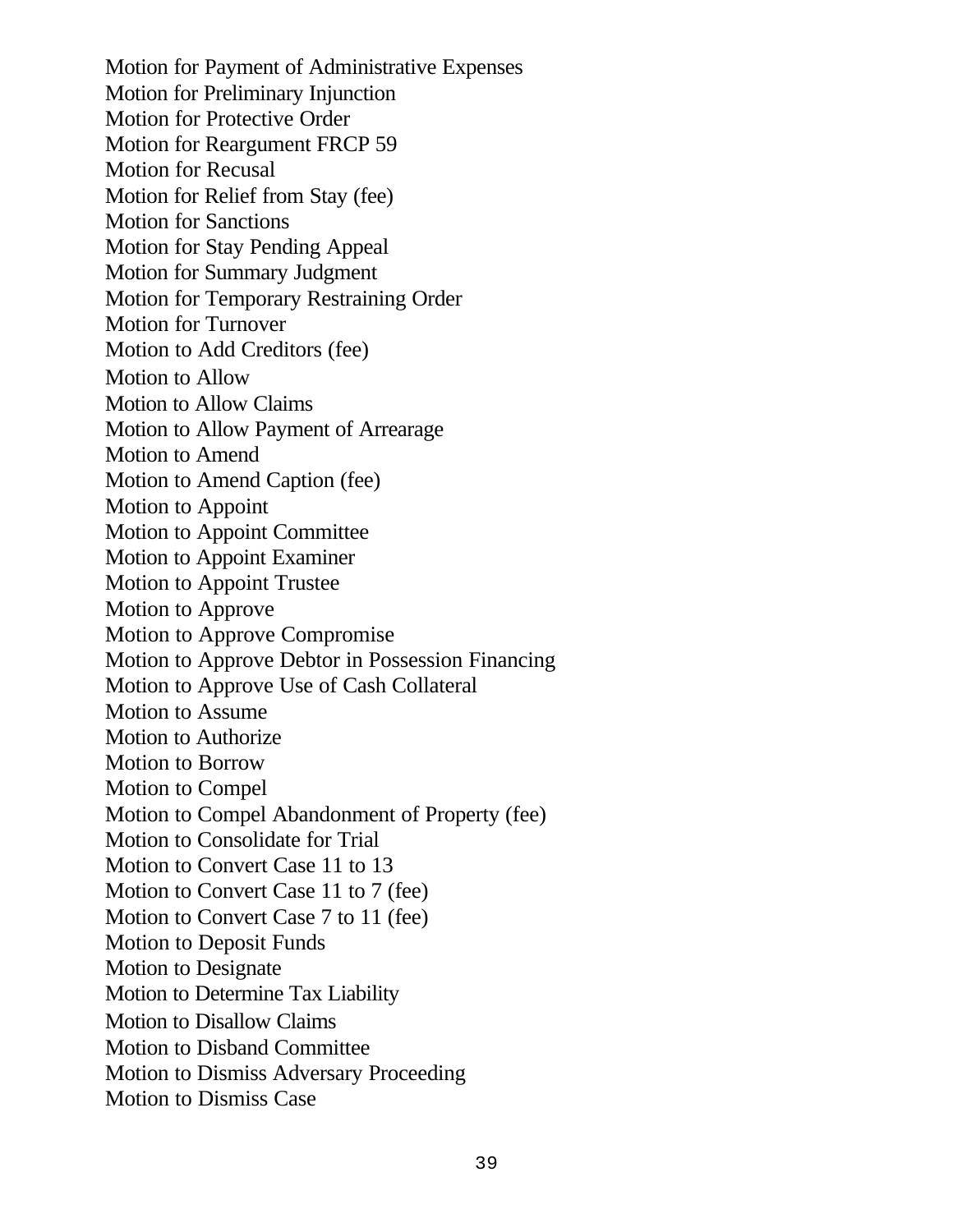Motion to Dismiss Involuntary Petition Motion to Disqualify Motion to Expunge Claims Motion to Extend Time Motion to File Under Seal Motion to Hold for Contempt Motion to Intervene Motion to Join Motion to Limit Notice Motion to Pay Creditors Motion to Pay Taxes Motion to Pay Unclaimed Dividends Motion to Prohibit Use of Cash Collateral Motion to Punish for Contempt Motion to Quash A Subpoena Motion to Reclassify Claims Motion to Reconsider FRCP 60 or FRBP 3008 Motion to Reduce Claims Motion to Reject Motion to Remove a State Court Action Motion to Reopen Case Motion to Sell Free & Clear of Liens Motion to Set Last Day to File Proofs of Claim Motion to Sever Motion to Shorten Time Motion to Stay Motion to Strike Motion to Substantively Consolidate Motion to Substitute Attorney Motion to Transfer Venue Motion to Use Motion to Vacate Motion to Withdraw as Attorney Motion to Withdraw Document Motion to Withdraw the Reference (fee)

#### **Notices**

Affidavit of Service Certificate of Service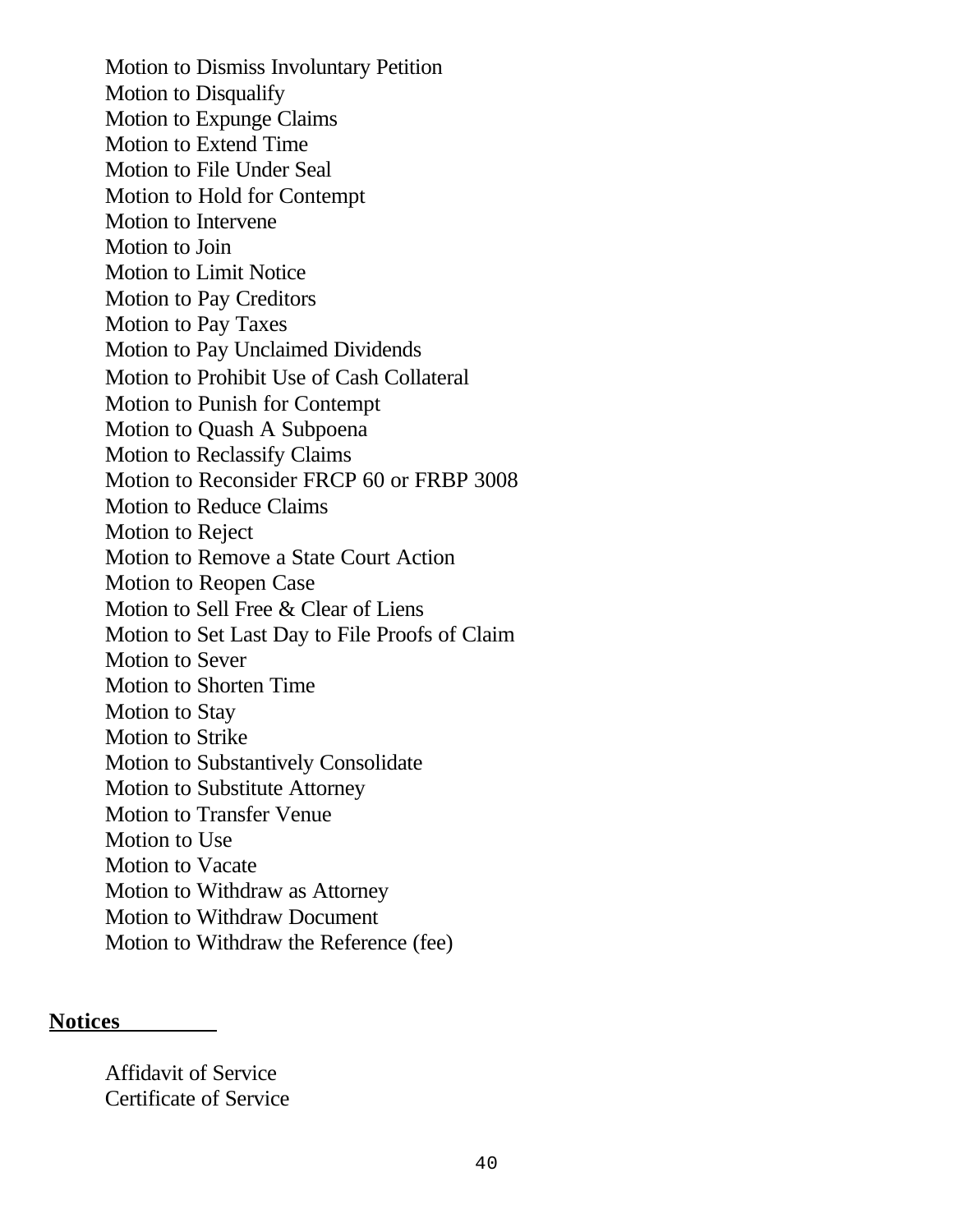Notice Appointing Creditors Committee Notice Appointing Examiner Notice Appointing Trustee Notice of Abandonment of Property Notice of Adjournment of Hearing Notice of Appearance Notice of Certification of Publication Notice of Counter-Proposed Order Notice of Deficiency Notice of Deposit of Unclaimed Dividends Notice of Dismissal Notice of Distribution Notice of Electronic Filing Notice of Enforcement of Lien Notice of Entry of Judgment Notice of Hearing Notice of Inability to Serve as Trustee or Examiner Notice of Inter-District Transfer Notice of Intra-District Transfer Notice of Meeting of Creditors Notice of Motion to Set Hearing Notice of No Objection Notice of Objection to Claims Notice of Possible Dividends Notice of Proposed Distribution Notice of Proposed Order Notice of Remvoal Notice of Settlement of an Order Notice of Voluntary Conversion Notice of Withdrawal Notice to Add Creditors Notice to File Schedules Notice to Produce Documents Notice to Take Depositions

#### **Plan**

Amended Disclosure Statement Amended Plan Certification of Ballots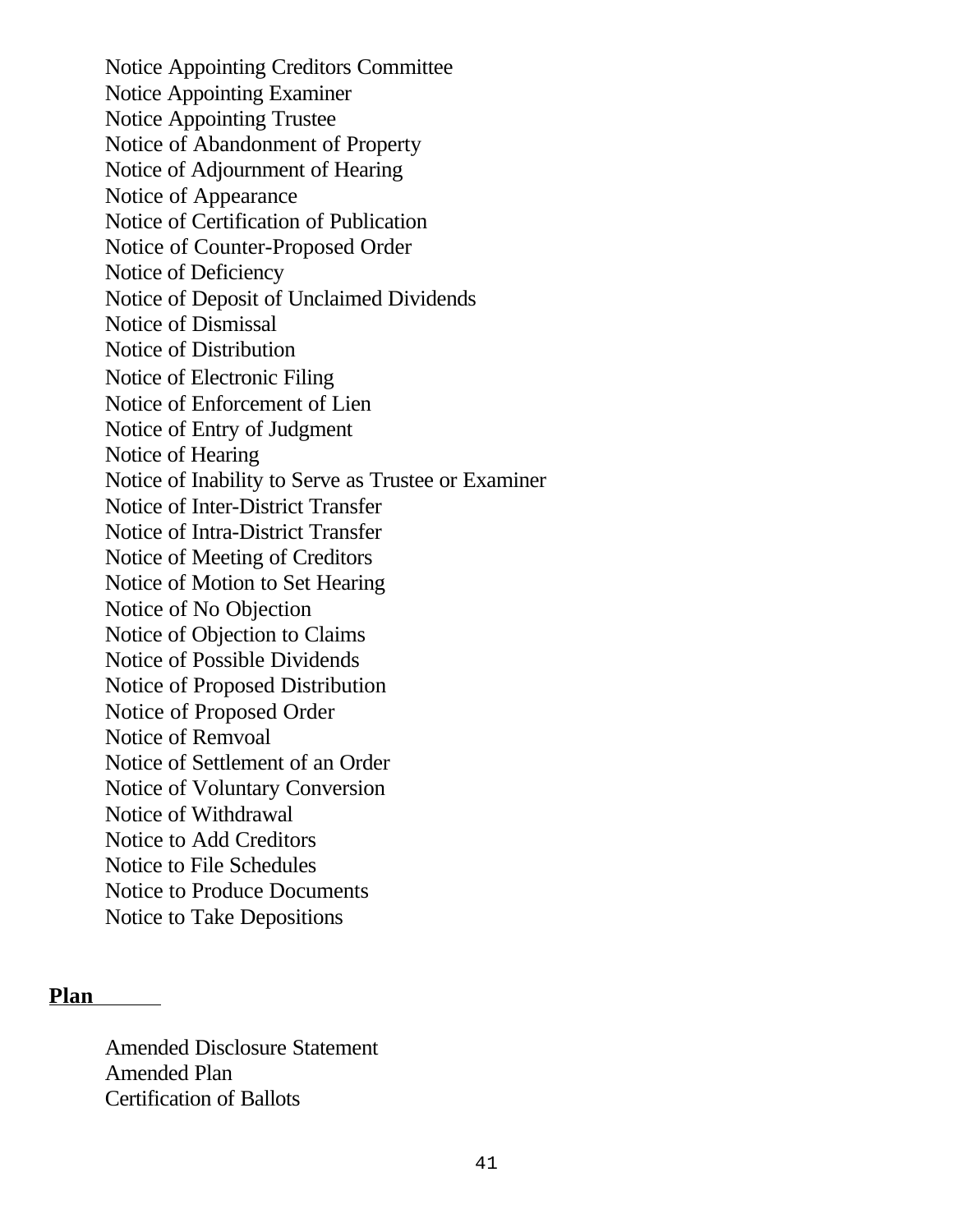Chapter 11 Plan Chapter 13 Plan Disclosure Statement Objection to Amended Disclosure Statement Objection to Confirmation of Amended Plan Objection to Confirmation of Plan Objection to Disclosure Statement

# **U. S. Trustee/Trustee**

Appointment of Chapter 11 Trustee Appointment of Examiner Appointment of Official Committee Appointment of Official Creditor's Committee Bankruptcy Closing Report Bond Certificate of Publication Certificate of Trustee Acceptance Closing Report-Chapter 7 Asset Notice of Appointment of Successor Trustee Notice of Appointment of Trustee Statement of Operations Supersedeas Bond Trustee's Affidavit of Distribution Trustee's Chapter 11 Final Report & Acct. Trustee's Final Report Trustee's Interim Report Trustee's Inventory Trustee's No Distribution Report Trustee's Report Concerning Claims Trustee's Report of Sale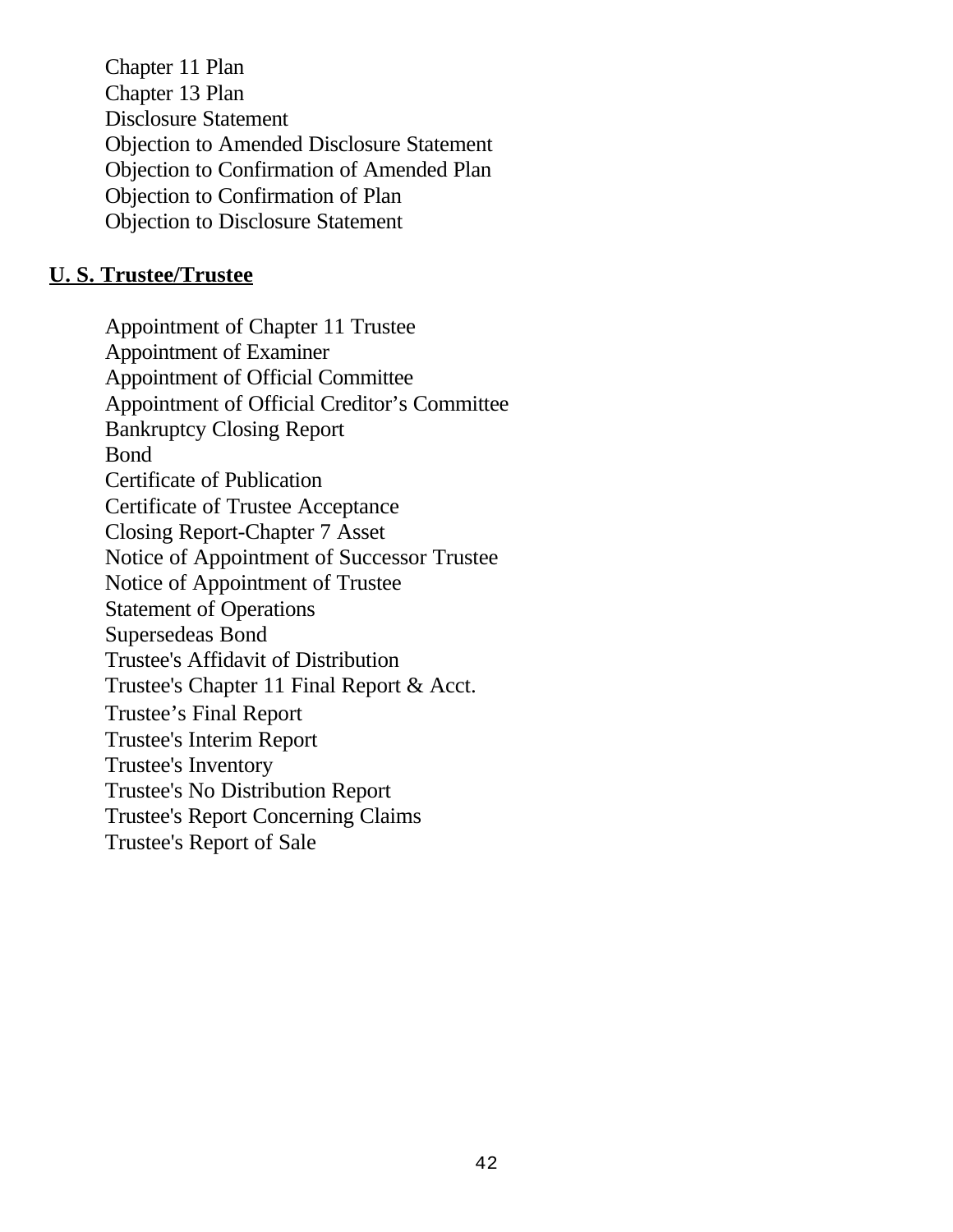# **Section B: Glossary of Events in Alphabetical Order**

| <b>Event</b> | <b>Category</b> |
|--------------|-----------------|
|              |                 |

**(A)**

| Others (All Users)        |
|---------------------------|
| <b>Claim Action</b>       |
| <b>Claim Action</b>       |
| AP                        |
| Answers                   |
| Others (All Users)        |
| Others (All Users)        |
| <b>Notices</b>            |
| Answers                   |
| <b>AP:</b> Answers        |
| AP: Complaint             |
| Plan                      |
| Plan                      |
| Others (All Users)        |
| Others (All Users)        |
| <b>AP:</b> Answers        |
| AP: Answers               |
| <b>AP: Answers</b>        |
| AP: Answers               |
| AP: Answers               |
| AP: Answers               |
| Answers                   |
| Answers                   |
| <b>AP: Answers</b>        |
| Application/Motion        |
| <b>Application/Motion</b> |
| <b>Application/Motion</b> |
| Application/Motion        |
| <b>Application/Motion</b> |
| <b>Application/Motion</b> |
| <b>Application/Motion</b> |
| Application/Motion        |
|                           |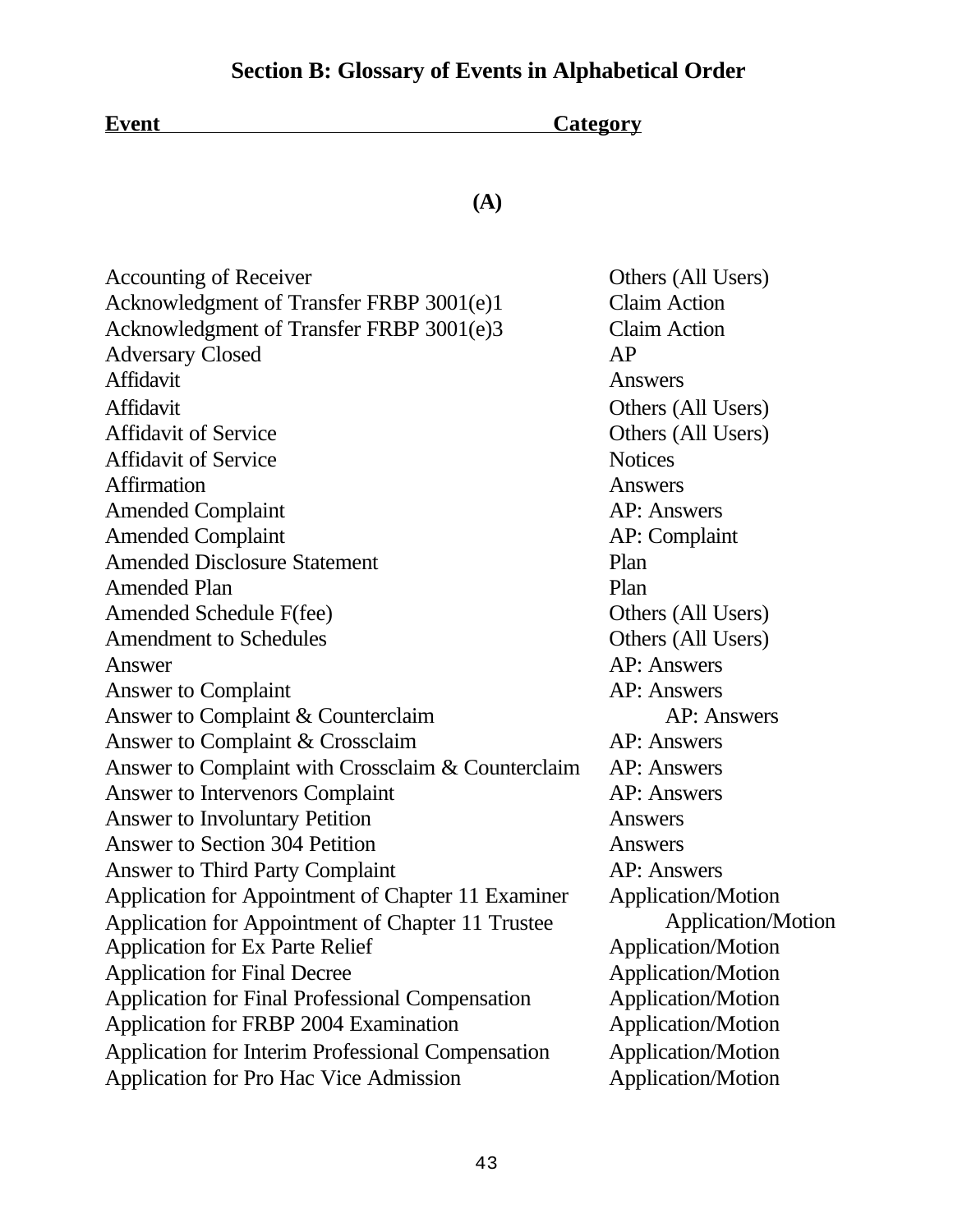Application to Appoint Application/Motion Application to Employ Application/Motion Application to Extend Time to File Schedules Application/Motion Application to Pay Taxes Application/Motion Appointment of Chapter 11 Trustee U.S. Trustee/Trustee Appointment of Examiner U.S. Trustee/Trustee Appointment of Official Committee U.S. Trustee/Trustee Appointment of Official Creditor's Committee U.S. Trustee/Trustee Appraisal **Others** (All Users) Auctioneer's Report of Sale **Others** (All Users)

**(B)**

Bankruptcy Closing Report **Others** (All Users0 Bankruptcy Closing Report U.S. Trustee/Trustee Bill of Costs AP: Notices Bond U.S. Trustee/Trustee

**(C)**

| <b>Case Related Flag</b>                 | Others (All Users)   |
|------------------------------------------|----------------------|
| Certificate of Mailing                   | Others (All Users)   |
| Certificate of Mailing to Claims Agent   | <b>Claim Action</b>  |
| Certificate of Publication               | U.S. Trustee/Trustee |
| Certificate of Service                   | <b>AP:</b> Answers   |
| Certificate of Service                   | AP: Motions          |
| Certificate of Service                   | Others (All Users)   |
| Certificate of Service                   | <b>Notices</b>       |
| <b>Certificate of Trustee Acceptance</b> | U.S. Trustee/Trustee |
| <b>Certification of Ballots</b>          | Plan                 |
| Chapter 11 Plan                          | Plan                 |
| Chapter 13 Plan                          | Plan                 |
| Civil Cover Sheet                        | Appeals              |
| Clerk's Entry of Default                 | <b>AP:</b> Notices   |
| Closing Report-Chapter 7 Asset           | <b>Trustee</b>       |
|                                          |                      |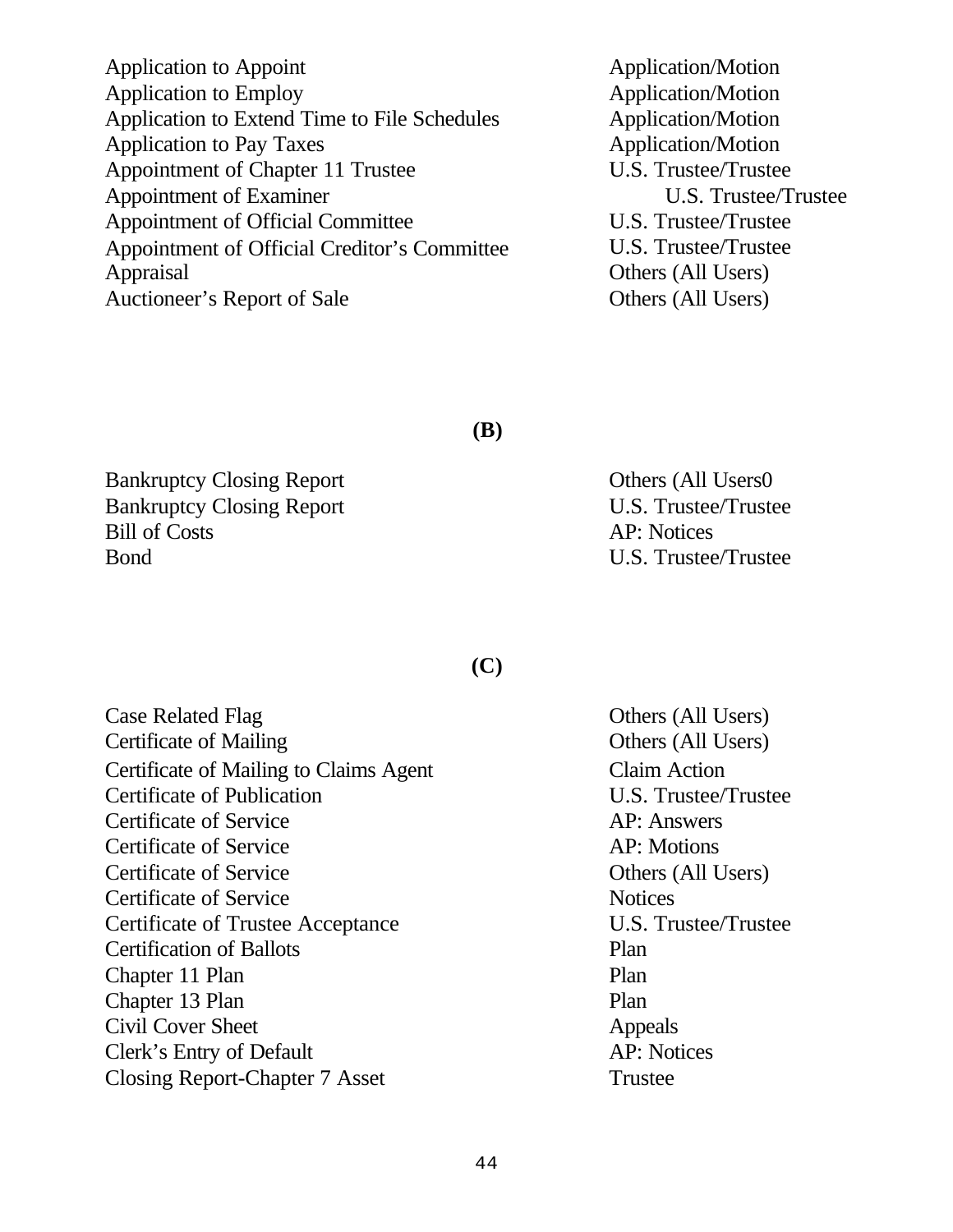| Complaint                          | AP: Complaint |
|------------------------------------|---------------|
| Consent                            | Answers       |
| Counter Designation (appellee)     | Appeals       |
| Counterclaim                       | AP: Answers   |
| Counterclaim                       | AP: Complaint |
| Counterstatement of Undisputed Fac | AP: Motions   |
| Cross-Appeal (fee)                 | Appeals       |
| Crossclaim                         | AP: Answers   |
| Crossclaim                         | AP: Complaint |

**(D)**

| Answers/Response   |
|--------------------|
| Appeals            |
| Plan               |
| Appeals            |
| Others (All Users) |
|                    |

**(E)**

Examiner's Report **Others (All Users)** 

**(F)**

Findings of Fact & Conclusions of Law Others (All Users)

**(I)**

In Forma Pauperis Application **Appeals** Interrogatories AP: Notices Interrogatories Others (All Users) Intervenors Complaint AP: Complaint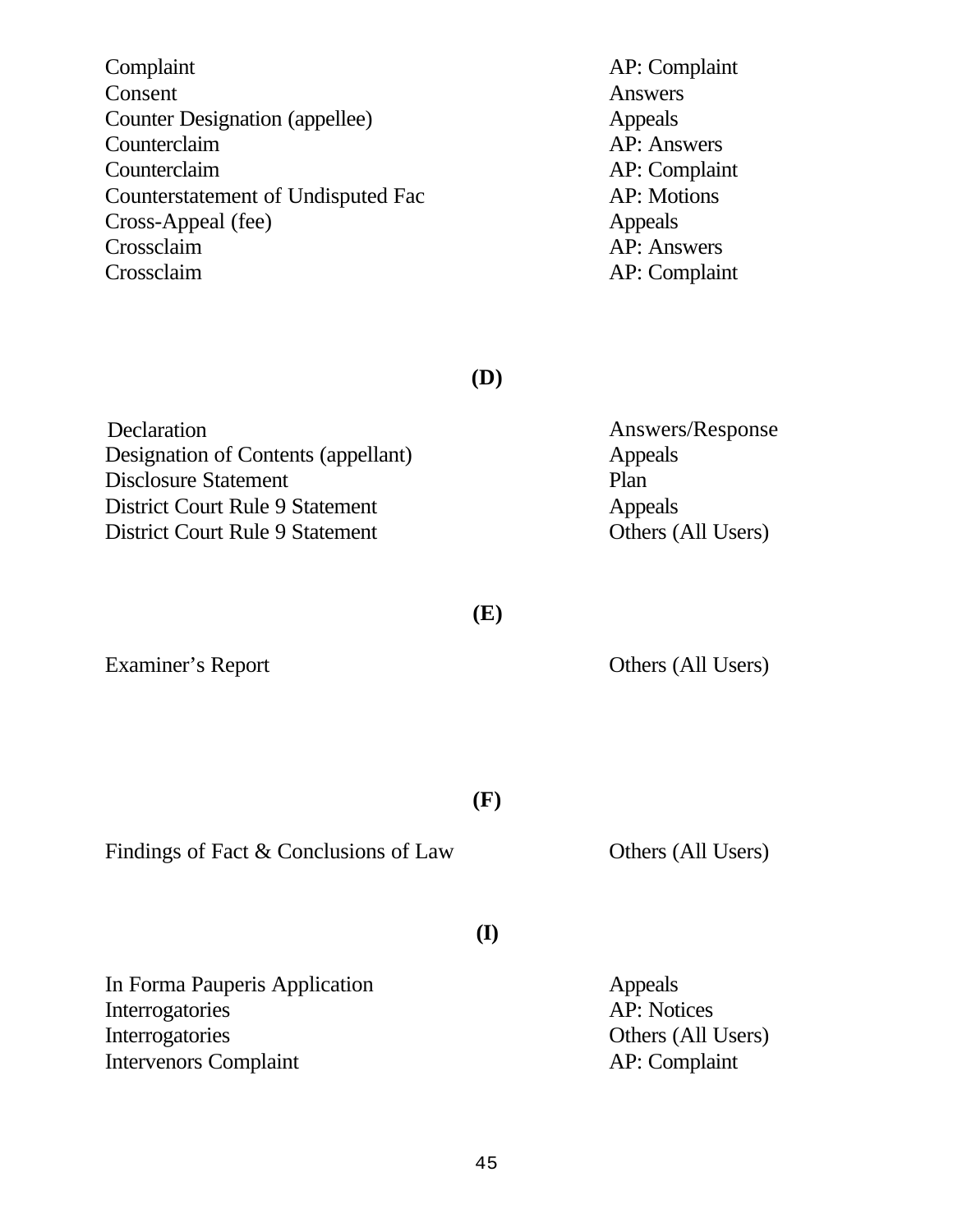**(J)**

Judgment Orders

**(L)**

Letter **Others (All Users)** 

Users)

**(M)**

| Other (All Users)         |
|---------------------------|
| Others (All Users)        |
| Answers                   |
| Application/Motion        |
| <b>Application/Motion</b> |
| <b>AP:</b> Motions        |
| Application/Motion        |
| <b>Application/Motion</b> |
| <b>Application/Motion</b> |
| <b>Application/Motion</b> |
| <b>Application/Motion</b> |
| Appeals                   |
| <b>Application/Motion</b> |
| <b>AP: Motions</b>        |
| <b>Application/Motion</b> |
| <b>Application/Motion</b> |
| <b>AP:</b> Motions        |
| <b>Application/Motion</b> |
| <b>Application/Motion</b> |
| <b>Application/Motion</b> |
| <b>Claim Action</b>       |
| Application/Motion        |
| Application/Motion        |
|                           |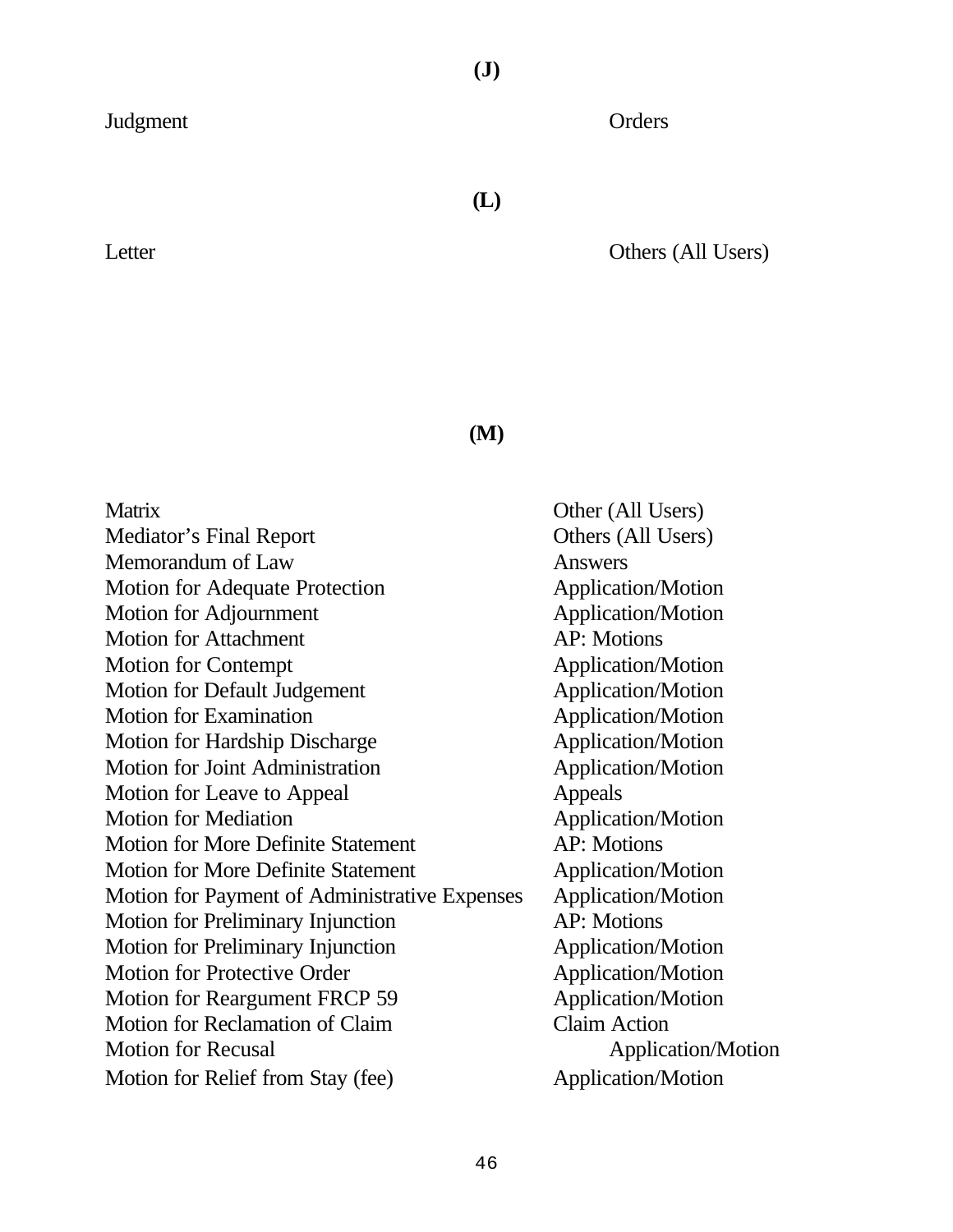Motion for Sanctions **AP**: Motions Motion for Sanctions **Application**/Motion Motion for Stay Pending Appeal Appeals Motion for Stay Pending Appeal Application/Motion Motion for Summary Judgment AP: Motions Motion for Summary Judgment Application/Motion Motion for Temporary Restraining Order **AP:** Motions Motion for Temporary Restraining Order Application/Motion Motion for Turnover Application/Motion Motion to Add Creditors (fee) Application/Motion Motion to Allow Application/Motion Motion to Allow Claims Claim Action Motion to Allow Claims Application/Motion Motion to Allow Payment of Arrearage Application/Motion Motion to Amend Application/Motion Motion to Amend Caption (fee) Application/Motion Motion to Appoint Application/Motion Motion to Appoint Committee Application/Motion Motion to Appoint Examiner Application/Motion Motion to Appoint Trustee Application/Motion Motion to Approve Application/Motion Motion to Approve Compromise Application/Motion Motion to Approve Debtor in Possession Financing Application/Motion Motion to Approve Use of Cash Collateral Application/Motion Motion to Assume Application/Motion Motion to Authorize Application/Motion Motion to Avoid Lien AP: Motions Motion to Borrow Application/Motion Motion to Compel Application/Motion Motion to Compel Abandonment of Property (fee) Application/Motion Motion to Consolidate for Trial AP: Motions Motion to Consolidate for Trial Application/Motion Motion to Convert Case 11 to 13 Application/Motion Motion to Convert Case 11 to 7 (fee) Application/Motion Motion to Convert Case 7 to 11 (fee) Application/Motion Motion to Deposit Funds Application/Motion Motion to Designate Application/Motion Motion to Determine Tax Liability **Application/Motion** Motion to Disallow Claims Application/Motion Motion to Disband Committee Application/Motion Motion to Dismiss Adversary Proceeding AP: Motions

47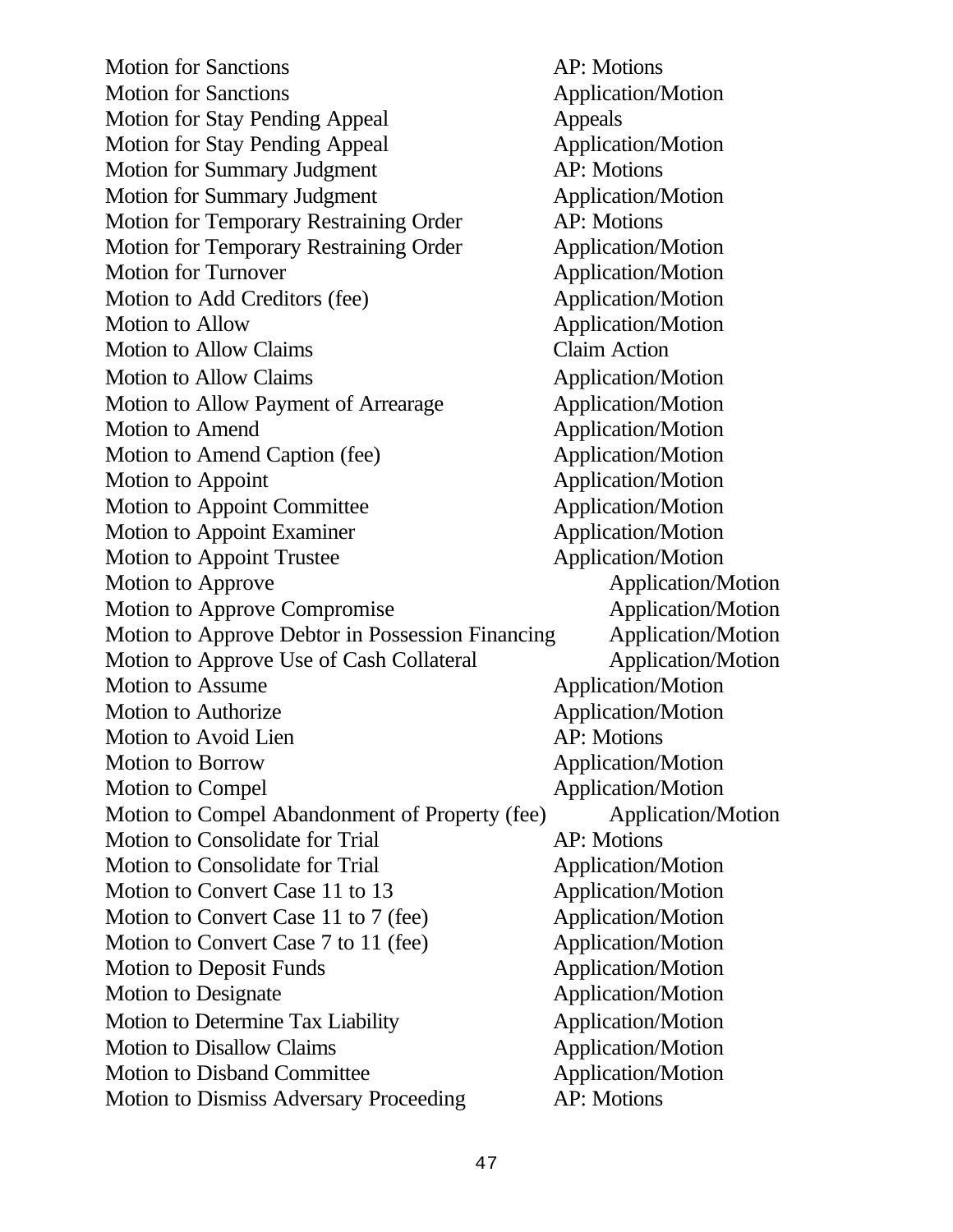Motion to Dismiss Case Application/Motion Motion to Dismiss Involuntary Petition **Application/Motion** Motion to Dismiss Party **AP:** Motions Motion to Disqualify Application/Motion Motion to Expunge Claims Claim Action Motion to Expunge Claims Application/Motion Motion to Extend Time Application/Motion Motion to File Under Seal Application/Motion Motion to Hold for Contempt **Application/Motion** Motion to Intervene AP: Motions Motion to Intervene Application/Motion Motion to Join AP: Motions Motion to Join and Application/Motion Motion to Limit Notice Application/Motion Motion to Pay Creditors **Application/Motion** Motion to Pay Taxes Application/Motion Motion to Pay Unclaimed Dividends Application/Motion Motion to Prohibit Use of Cash Collateral Application/Motion Motion to Punish for Contempt Application/Motion Motion to Quash A Subpoena<br>
Application/Motion Motion to Reclassify Claims Claim Action Motion to Reclassify Claims Application/Motion Motion to Reconsider FRCP 60 FRBP 3008 Application/Motion Motion to Reduce Claims Claim Action Motion to Reduce Claims Application/Motion Motion to Reject Application/Motion Motion to Remove a State Court Action **Application/Motion** Motion to Reopen Case Application/Motion Motion to Sell Free & Clear of Liens Application/Motion Motion to Set Last Day to File Administrative Claims Claim Action Motion to Set Last Day to File Proofs of Claim Claim Action Motion to Set Last Day to File Proofs of Claim Application/Motion Motion to Sever AP: Motions Motion to Sever Application/Motion Motion to Shorten Time Application/Motion Motion to Stay and the Stay Application/Motion Motion to Strike Application/Motion Motion to Substantively Consolidate Application/Motion Motion to Substitute Attorney Application/Motion Motion to Transfer Venue Application/Motion Motion to Use Application/Motion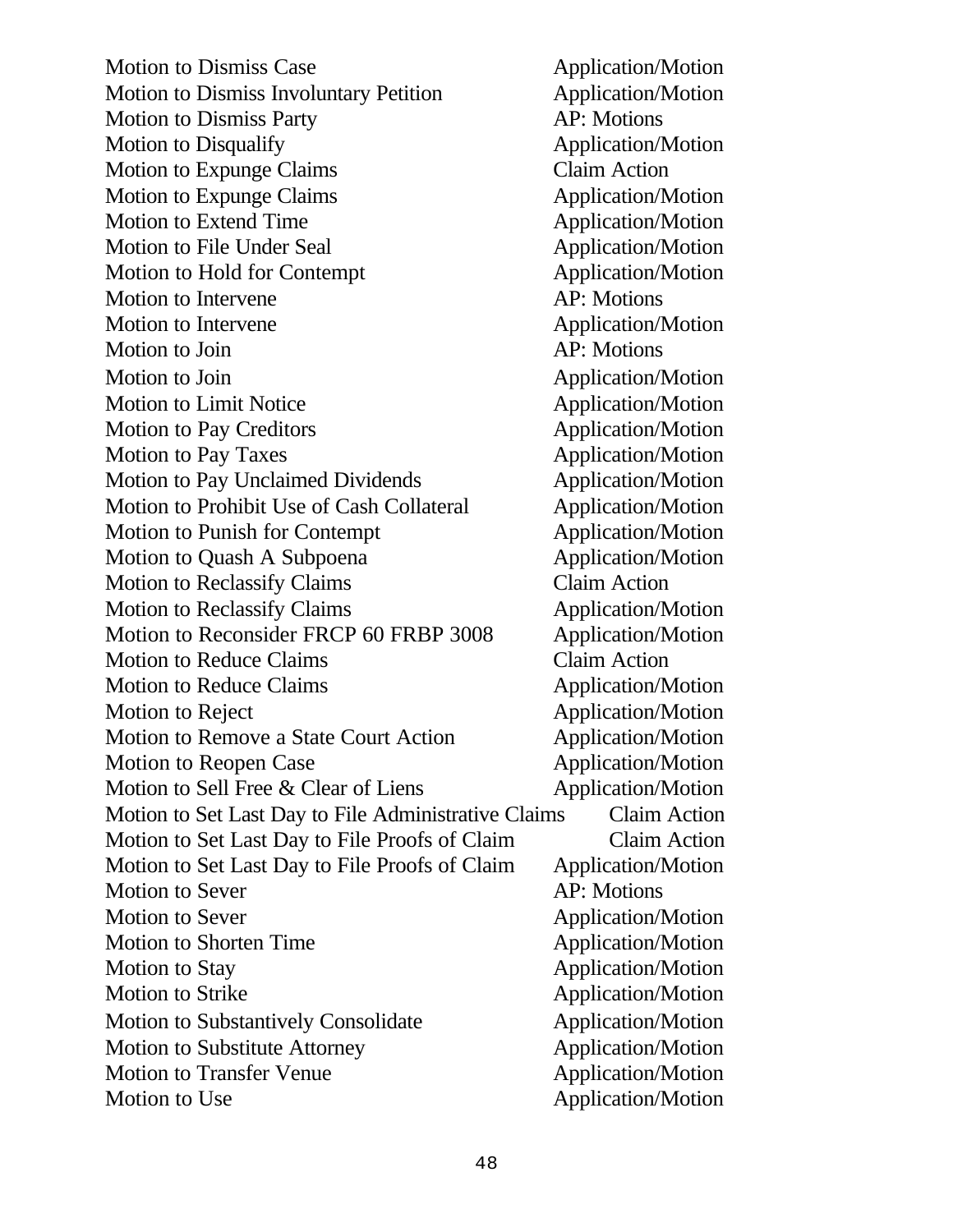Motion to Vacate Application/Motion Motion to Withdraw as Attorney Application/Motion<br>
Motion to Withdraw Document<br>
Application/Motion Motion to Withdraw Document<br>
Motion to Withdraw the Reference (fee)<br>
Application/Motion<br>
Application/Motion Motion to Withdraw the Reference (fee)

# **(N)**

| <b>Notice Appointing Creditors Committee</b>        | <b>Notices</b>              |
|-----------------------------------------------------|-----------------------------|
| Notice Appointing Examiner                          | <b>Notices</b>              |
| <b>Notice Appointing Trustee</b>                    | <b>Notices</b>              |
| Notice of Abandonment of Property                   | <b>Notices</b>              |
| Notice of Adjournment of Hearing                    | <b>Notices</b>              |
| Notice of Appeal (fee)                              | Appeals                     |
| Notice of Appearance                                | <b>Notices</b>              |
| Notice of Appearance in Adversary Proceeding        | <b>AP: Notices</b>          |
| Notice of Appointment of Successor Trustee          | <b>U.S. Trustee/Trustee</b> |
| Notice of Appointment of Trustee                    | U.S. Trustee/Trustee        |
| Notice of Certification of Publication              | <b>Notices</b>              |
| Notice of Counter-Proposed Order                    | <b>Notices</b>              |
| Notice of Deficiency                                | <b>Notices</b>              |
| Notice of Deposit of Unclaimed Dividends            | <b>Notices</b>              |
| Notice of Dismissal                                 | <b>Notices</b>              |
| Notice of Distribution                              | <b>Notices</b>              |
| Notice of Electronic Filing                         | <b>Notices</b>              |
| Notice of Enforcement of Lien                       | <b>Notices</b>              |
| Notice of Entry of Judgment                         | <b>Notices</b>              |
| Notice of Hearing                                   | <b>Notices</b>              |
| Notice of Inability to Serve as Trustee or Examiner | <b>Notices</b>              |
| Notice of Inter-District Transfer                   | <b>Notices</b>              |
| Notice of Intra-District Transfer                   | <b>Notices</b>              |
| Notice of Meeting of Creditors                      | <b>Notices</b>              |
| Notice of Motion to Set Hearing                     | <b>Notices</b>              |
| Notice of No Objection                              | <b>Notices</b>              |
| Notice of Objection to Claims                       | <b>Notices</b>              |
| Notice of Pre-Trial Conference                      | AP: Complaint               |
| Notice of Possible Dividends                        | <b>Notices</b>              |
| Notice of Proposed Distribution                     | <b>Notices</b>              |
| Notice of Proposed Order                            | <b>Notices</b>              |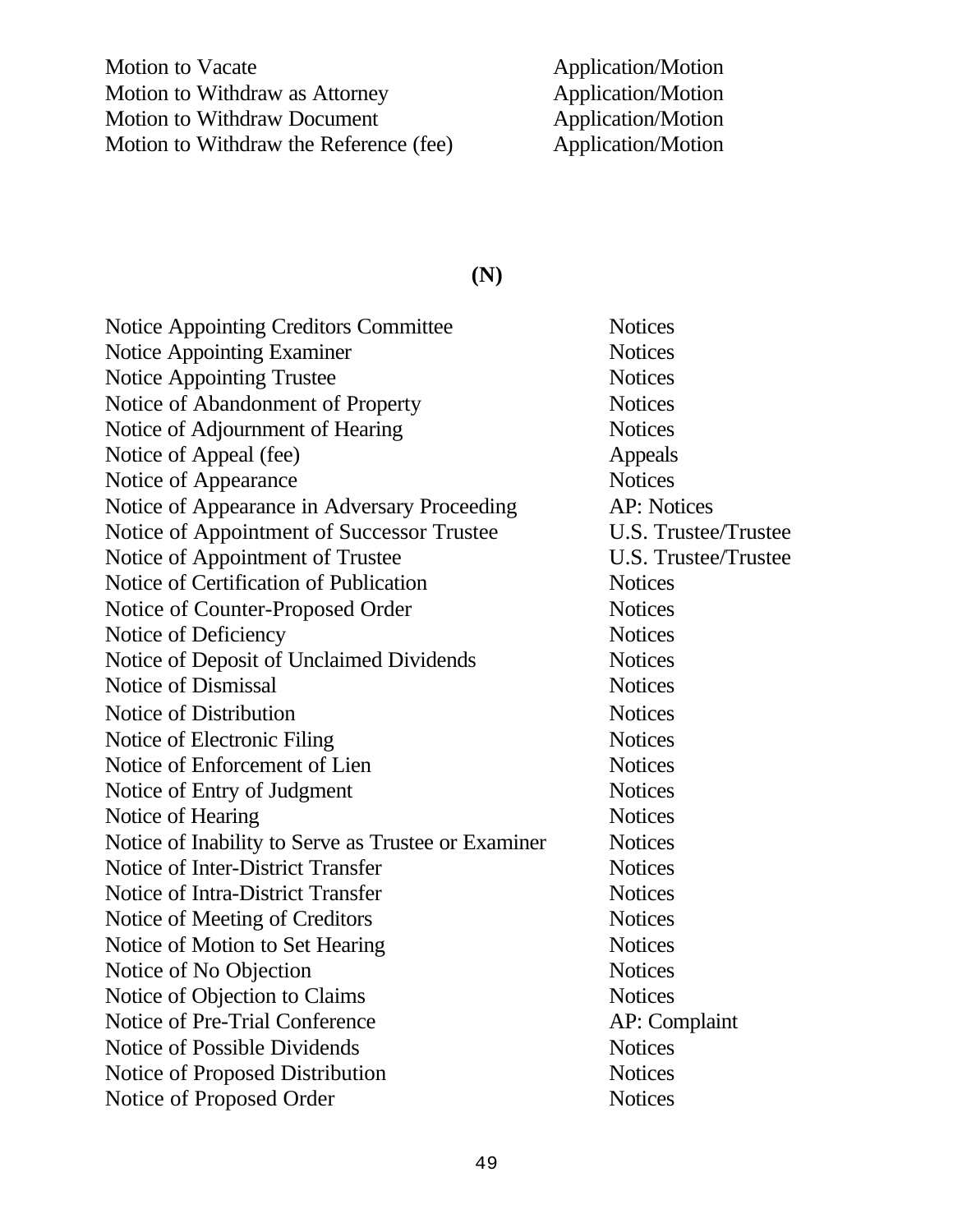Notice of Removal Notices Notice of Request for Interrogatories AP: Notices Notice of Settlement of an Order Notices Notice of Voluntary Conversion Notices Notice of Withdrawal Notices Notice to Add Creditors Notices Notice to File Schedules Notices Notice to Produce Documents AP: Notices Notice to Produce Documents Notices Notice to Take Depositions AP: Notices Notice to Take Depositions Notices

# **(O)**

| Objection                                        | Answers             |
|--------------------------------------------------|---------------------|
| Objection Notice FRBP 3001(e) 24                 | <b>Claim Action</b> |
| <b>Objection to Amended Disclosure Statement</b> | Plan                |
| <b>Objection to Claims</b>                       | <b>Claim Action</b> |
| Objection to Confirmation of Amended Plan        | Plan                |
| Objection to Confirmation of Plan                | Plan                |
| <b>Objection to Disclosure Statement</b>         | Plan                |
| <b>Objection to Motion</b>                       | Answers             |
| <b>Objection to Transfer</b>                     | <b>Claim Action</b> |
| <b>Operating Report</b>                          | Others (All U       |
| Opposition                                       | Answers             |
| <b>Opposition Brief</b>                          | Answers             |
|                                                  |                     |

Post-Confirmation Report Others (All Users) Pre-Trial Conference AP: Summons

Reaffirmation Agreement Others (All Users)

(All Users)

**(P)**

**(R)**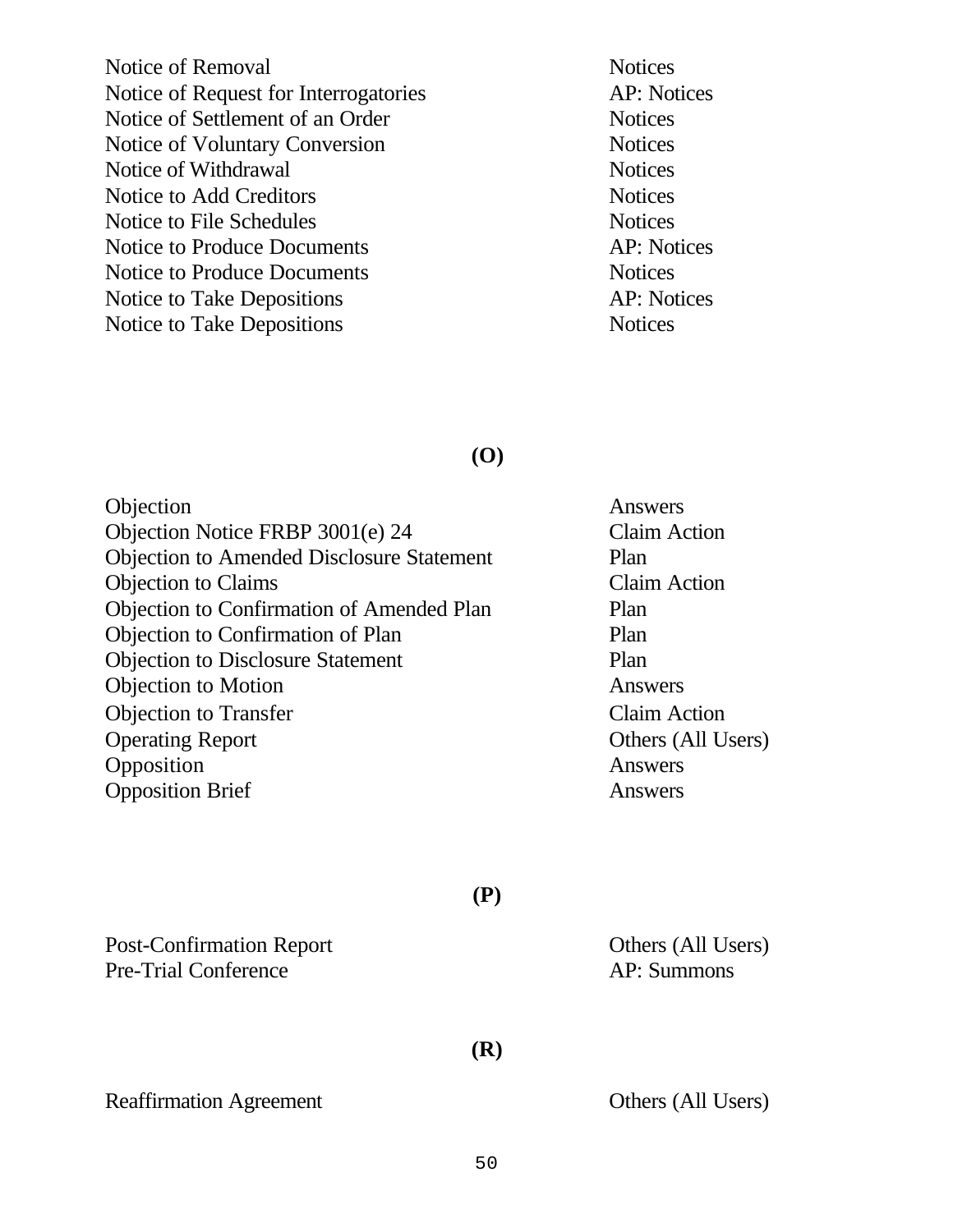Reclamation of Claim **Claim** Claim **Claim** Claim Action Reply AP: Answers Reply Answers Reply to Motion Answers Request for Stay Pending Appeal Appeals Response Answers Response to Motion Answers Rule 2016 Statement **Others** (All Users)

# **(S)**

Satisfaction of Judgment AP: Notices Schedules Others (All Users) Special Fee Paid Others (All Users) Statement Answers Statement of Attorney Compensation **Others (All Users)** Statement of Financial Affairs **Others** (All Users) Statement of Issues Appeals Statement of No Objection **Answers** Statement of Operations Trustee Statement of Undisputed Fact AP: Motions Statement of Undisputed Facts **Others** (All Users) Stipulation **Others (All Users)** Summons AP: Summons Summons AP: Complaint Summons (BK Only)(Involuntary) Others (All Users) Summons and Notice of Pre-Trial Conference AP: Complaint Summons Issued AP: Complaint Summons Service Executed Others (All Users) Summons Service Unexecuted Others (All Users) Supersedeas Bond U.S. Trustee/Trustee Sur-Reply to Motion Answers

**(T)**

Third-Party Complaint **AP:** Complaint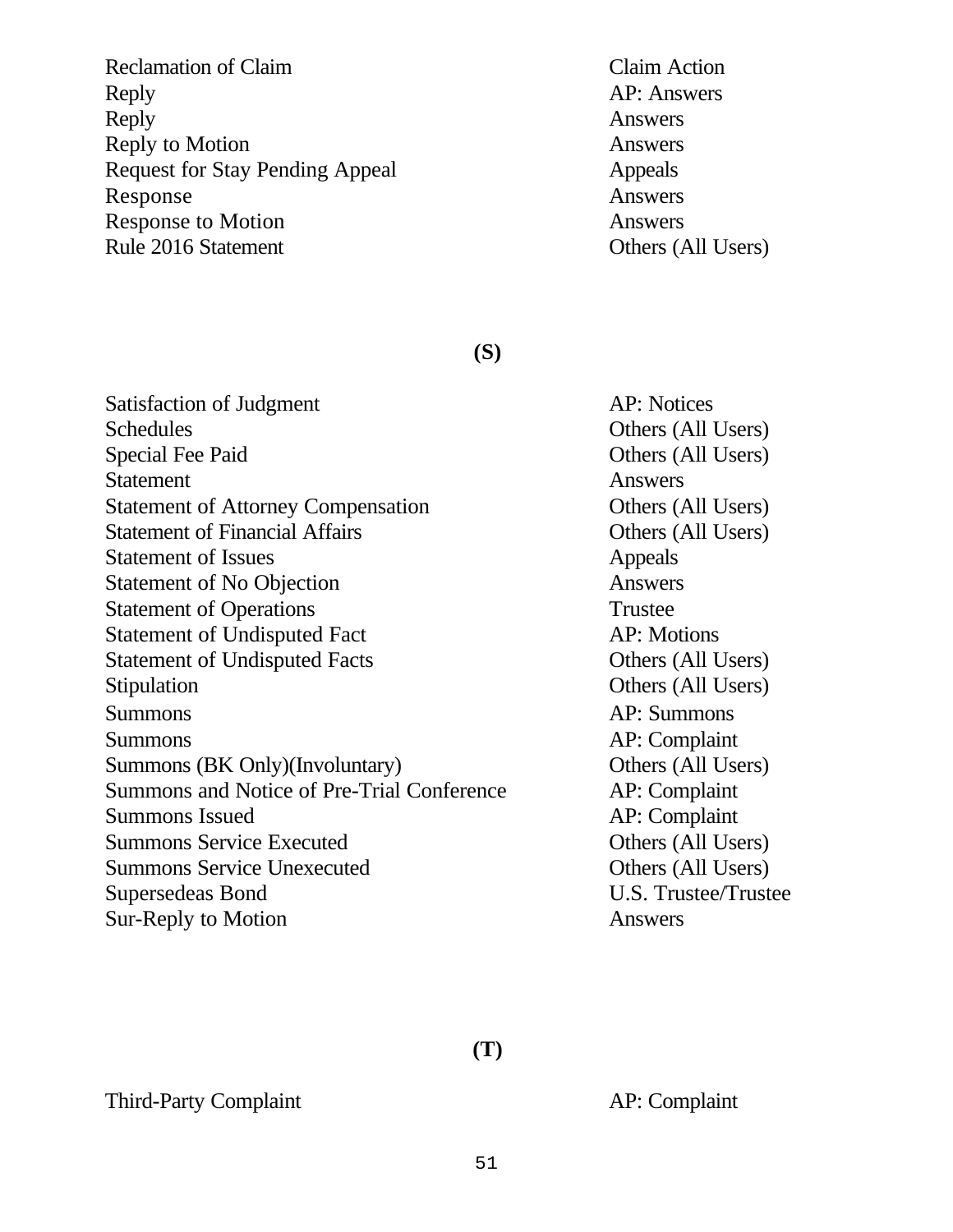| <b>Third-Party Summons</b>                   | AP: Summons          |
|----------------------------------------------|----------------------|
| <b>Third-Party Summons</b>                   | AP: Complaint        |
| Transcript                                   | Appeals              |
| Transcript                                   | Others (All Users)   |
| Transfer Agreement FRBP 3001(e)              | <b>Claim Action</b>  |
| <b>Transmittal of Addendum-Appeal Record</b> | Appeals              |
| Trustee's Affidavit of Distribution          | U.S. Trustee/Trustee |
| Trustee's Chapter 11 Final Report & Acct.    | U.S. Trustee/Trustee |
| Trustee's Final Report                       | U.S. Trustee/Trustee |
| Trustee's Interim Report                     | U.S. Trustee/Trustee |
| Trustee's Inventory                          | U.S. Trustee/Trustee |
| Trustee's No Distribution Report             | U.S. Trustee/Trustee |
| <b>Trustee's Report Concerning Claims</b>    | U.S. Trustee/Trustee |
| Trustee's Report of Sale                     | U.S. Trustee/Trustee |

**(V)**

Voluntary Petition (Chapter 13) Others (All Users) Voluntary Petition (Chapter 11) Others (All Users) Voluntary Petition (Chapter 7) Others (All Users)

Withdrawal of Claim **Claim** Claim Action

**(W)**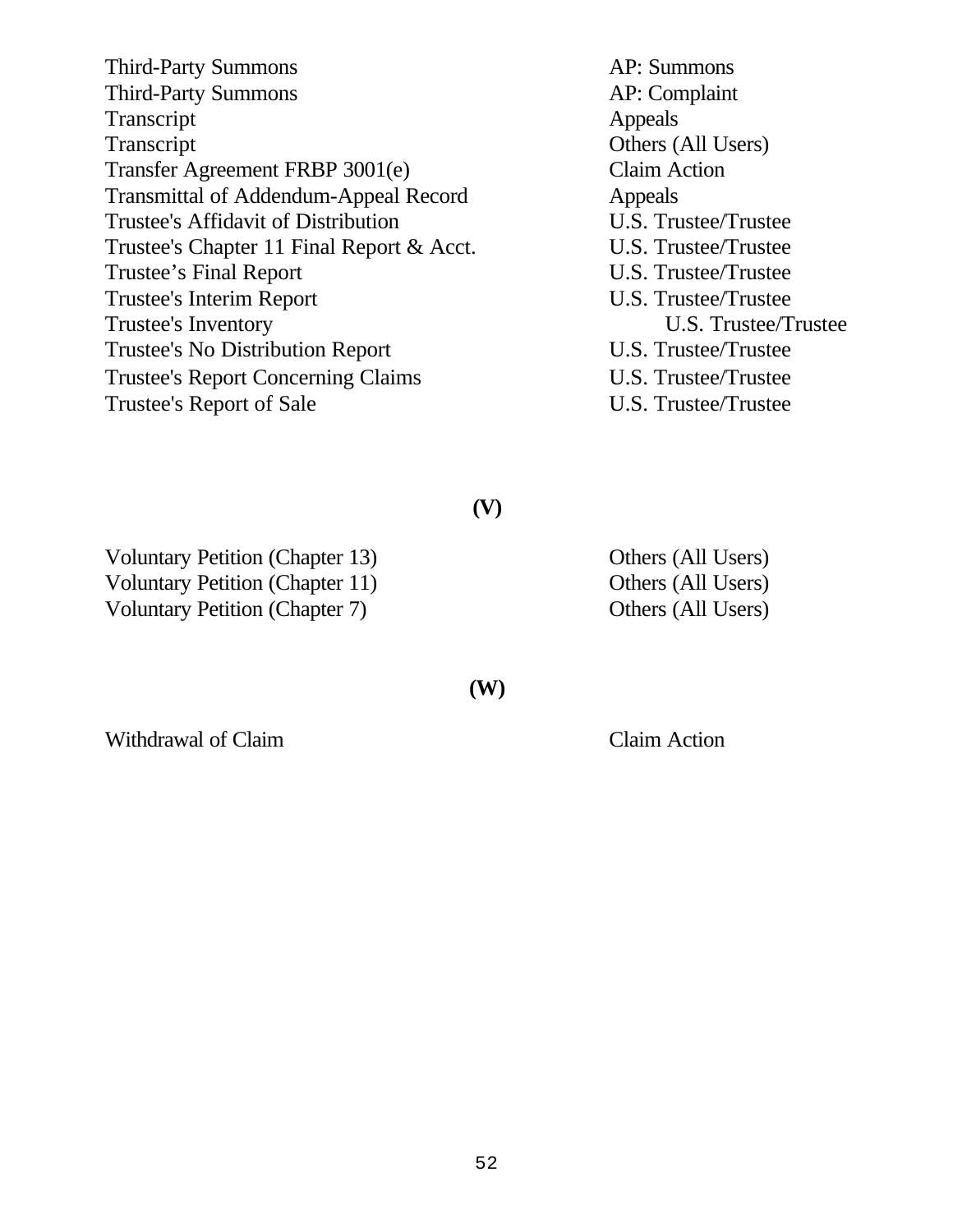# UNITED STATES BANKRUPTCY COURT SOUTHERN DISTRICT OF NEW YORK ELECTRONIC CASE FILING SYSTEM ATTORNEY/PARTICIPANT REGISTRATION FORM

# *LIVE SYSTEM*

This form shall be used to register for an account on the Court's Electronic Filing System. Registered attorneys and other participants will have privileges both to electronically submit documents, and to view and retrieve electronic docket sheets and documents for all cases assigned to the Electronic Filing System. The following information is required for registration:

| FAX Phone Number: 2008 - 2009 - 2010 - 2010 - 2010 - 2010 - 2010 - 2010 - 2010 - 2010 - 2010 - 2010 - 2010 - 20 |
|-----------------------------------------------------------------------------------------------------------------|
| Internet E-Mail Address:<br>(For Purposes of Service)                                                           |

By submitting this registration form, the undersigned agrees to abide by the following rules: 1) This system is for use only in cases permitted by the U.S. Bankruptcy Court for the Southern District of New York. It may be used to file and view electronic documents, docket sheets, and notices.

2) At this time, the requirements for filing, viewing, and retrieving case documents are: a personal computer (486 minimum) running a standard platform such as Windows, Windows 95, or Macintosh, an Internet provider using Point to Point Protocol (PPP), Netscap Navigator software version 3.0, and Adobe Acrobat Pro software to convert documents from a word processor format to a portable document format (PDF).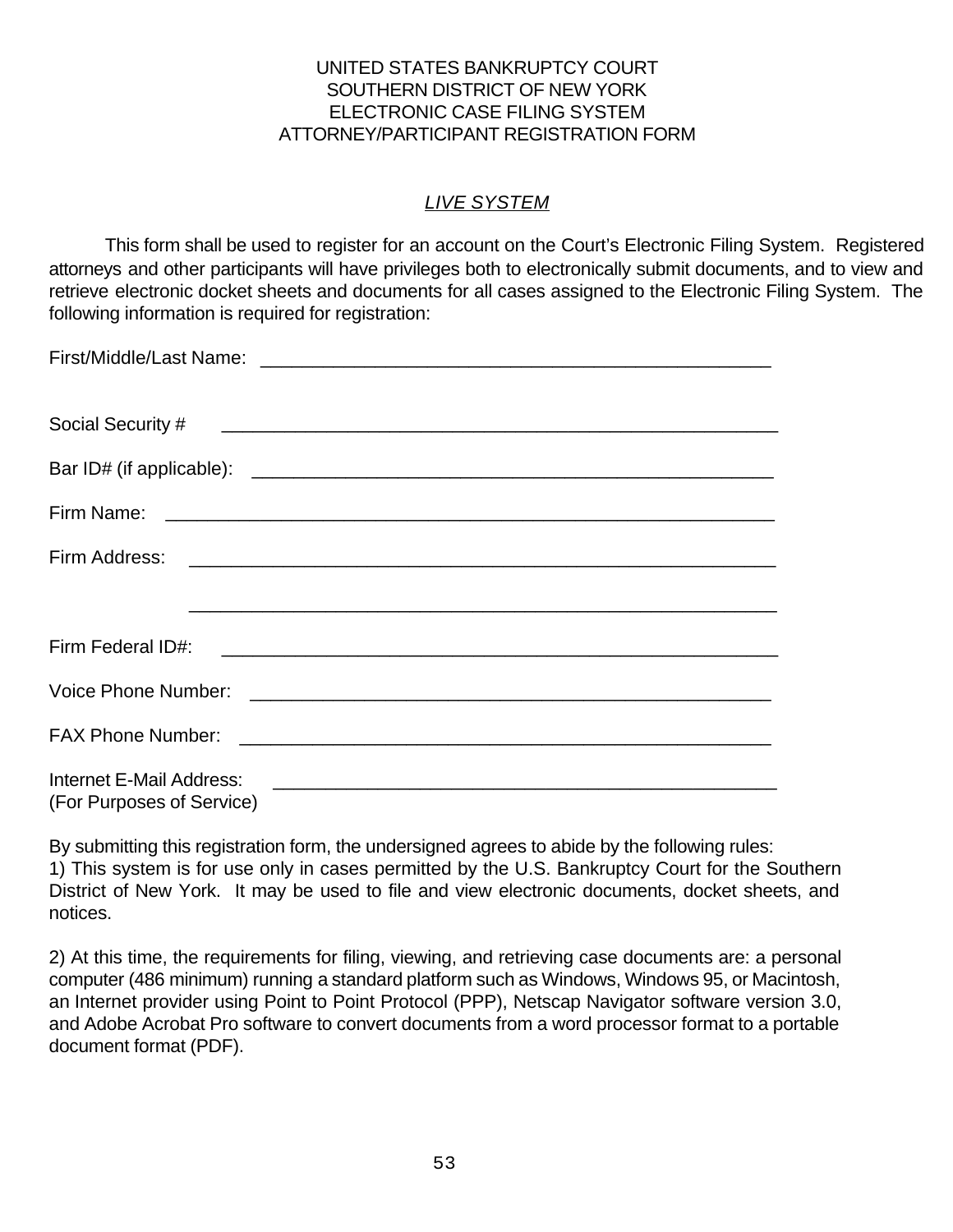3) Pursuant to Federal Rule of Civil Procedure 11, Federal Rule of Bankruptcy Procedure 9011 and Local Rule of Bankruptcy Procedure 9011-1.

Every pleading, motion, and other paper (except list, schedules, statements or amendments thereto) shall be signed by at least one attorney of record or, if the party is not represented by an attorney, all papers shall be signed by the party.

> An attorney's/participant's password issued by the court combined with the user's identification, serves as and constitutes the attorney/participant's signature. Therefore, an attorney/participant must protect and secure the password issued by the court. If there is any reason to suspect the password has been compromised in any way, it is the duty and responsibility of the attorney/participant to immediately notify the court. This should include the resignation or reassignment of the person with authority to use the password. The court will immediately delete that password from the electronic filing system and issue a new password.

4) An attorney's/participant's registration will constitute a waiver in law of conventional service of documents, including notice under FRBP 2002 and service under FRBP 7004, the attorney/participant agrees to accept service of notice on behalf of the client of the electronic filing by hand, facsimile or authorized e-mail.

| Please return to: | MIS Department, Att: Electronic Filing Registration |
|-------------------|-----------------------------------------------------|
|                   | U. S. Bankruptcy Court                              |
|                   | Southern District of New York                       |
|                   | One Bowling Green                                   |
|                   | New York, NY 10004-1408                             |

Applicant Signature

 \_\_\_\_\_\_\_\_\_\_\_\_\_\_\_\_\_\_\_\_\_\_\_\_\_\_\_\_\_\_\_\_\_\_\_ Initial of First & Last Name Last 4 Digits SS#

 $\overline{\phantom{a}}$  ,  $\overline{\phantom{a}}$  ,  $\overline{\phantom{a}}$  ,  $\overline{\phantom{a}}$  ,  $\overline{\phantom{a}}$  ,  $\overline{\phantom{a}}$  ,  $\overline{\phantom{a}}$  ,  $\overline{\phantom{a}}$  ,  $\overline{\phantom{a}}$  ,  $\overline{\phantom{a}}$  ,  $\overline{\phantom{a}}$  ,  $\overline{\phantom{a}}$  ,  $\overline{\phantom{a}}$  ,  $\overline{\phantom{a}}$  ,  $\overline{\phantom{a}}$  ,  $\overline{\phantom{a}}$ 

\_\_\_\_\_\_\_\_\_\_\_\_\_\_\_\_\_\_\_\_\_\_\_\_\_\_\_\_ Notary Public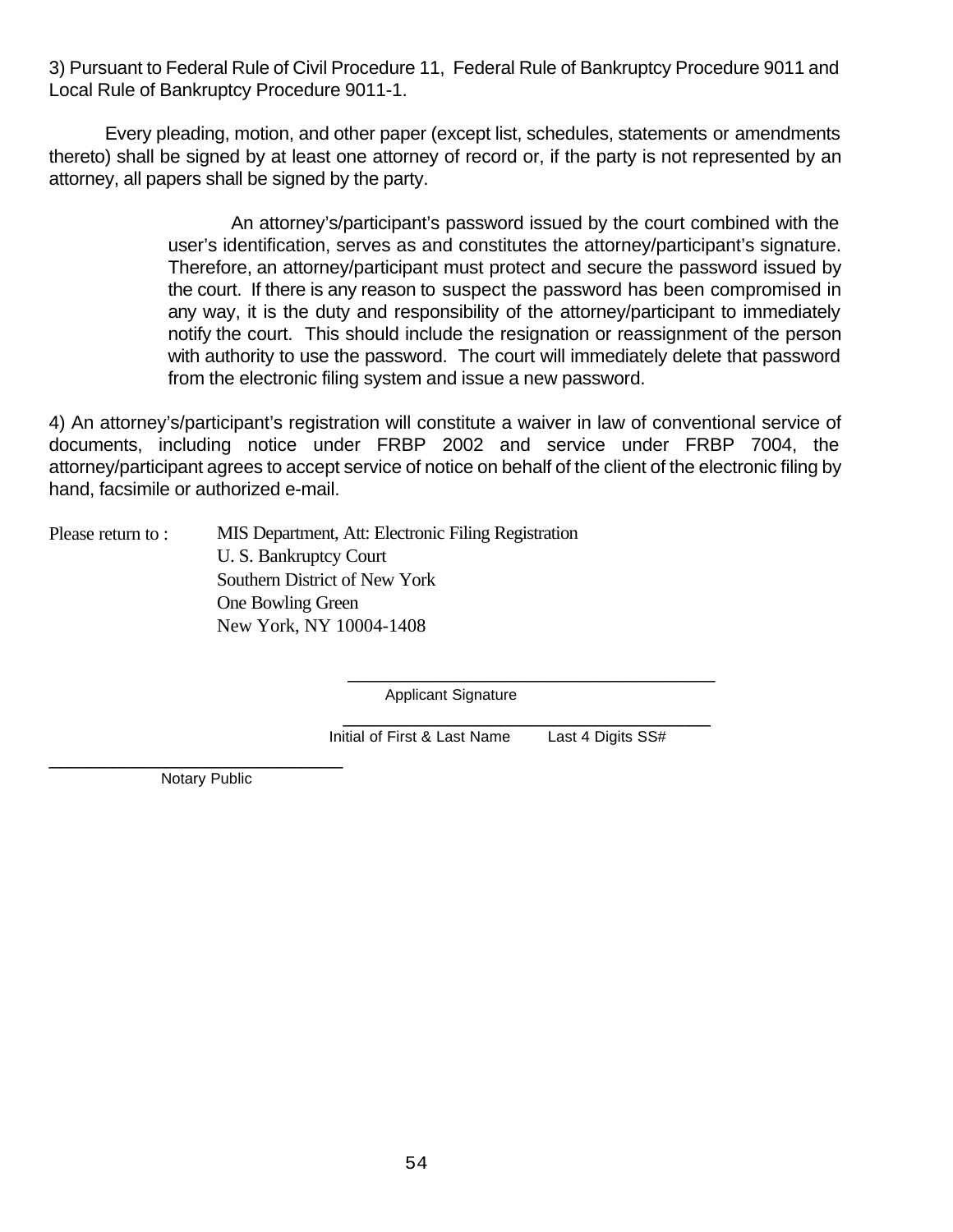## UNITED STATES BANKRUPTCY COURT SOUTHERN DISTRICT OF NEW YORK ELECTRONIC CASE FILING *TEST* SYSTEM ATTORNEY/PARTICIPANT REGISTRATION FORM

## *TEST CASES ONLY*

This form shall be used to register for an account on the Court's Electronic Filing System . Registered attorneys and other participants will have privileges both to electronically submit documents, and to view and retrieve electronic docket sheets and documents for all test cases assigned to the Electronic Filing System. The following information is required for registration:

| First Name:               |                                                                     |
|---------------------------|---------------------------------------------------------------------|
| Middle Name:              | <u> 1980 - Jan James James Barbara, martxa al II-lea (h. 1980).</u> |
| Last Name:                |                                                                     |
| Bar ID # (if applicable): | <u> 2000 - Jan James James Barnett, fransk politik (d. 1</u>        |
| Firm Name:                |                                                                     |
| Firm Address:             |                                                                     |
|                           |                                                                     |
|                           |                                                                     |
|                           |                                                                     |
| Fax Phone Number:         |                                                                     |
|                           |                                                                     |

By submitting this registration form, the undersigned agrees to abide by the following rules:

1) This system is for use only in U.S. Bankruptcy cases permitted by the U.S. Bankruptcy Court for the Southern District of New York. It may be used to file and view electronic documents, docket sheets, and notices.

2) Documents are to be submitted electronically only in Portable Document Format (PDF).